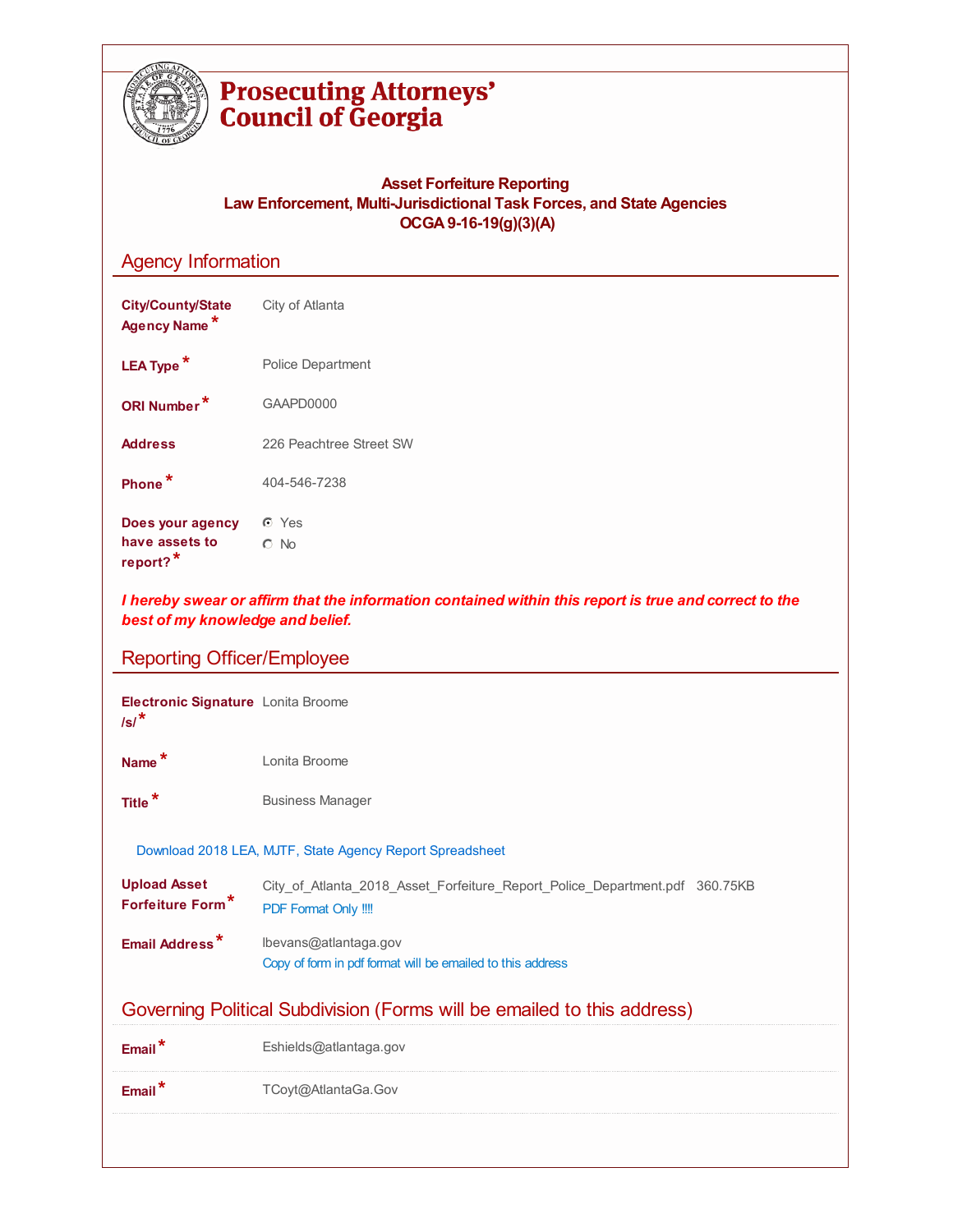| <b>Agency Information</b>                           | <b>Atlanta Police Department</b> |
|-----------------------------------------------------|----------------------------------|
| City/County/State Agency Name                       | City of Atlanta                  |
| Other (If City/County/State not in list)            |                                  |
| <b>LEA Type</b>                                     | <b>Police Department</b>         |
| Other (If LEA Type not in list)                     |                                  |
| <b>ORI Number:</b>                                  | GAAPD0000                        |
| Address:                                            | 226 Peachtree Street SW          |
| Phone:                                              | 404-546-7238                     |
| <b>Reporting Officer/Employee</b>                   |                                  |
| Name:                                               | Lonita Broome                    |
| Title:                                              | <b>Business Manager</b>          |
| <b>Email Address:</b>                               | Ibevans@atlantaga.gov            |
| <b>State Totals Received For Reporting Year</b>     |                                  |
| State Currency (Calculated Do Not Enter Value):     | \$928,603.37                     |
| State Expenditures (Calculated Do Not Enter Value): | \$737,428.97                     |
| State Cash on Hand:                                 |                                  |
| <b>Fed Totals Received For Reporting Year</b>       |                                  |
| Fed Currency (Calculated Do Not Enter Value):       | \$986,958.66                     |
| Fed Expenditures (Calculated Do Not Enter Value):   | \$635,484.34                     |
| Fed Cash on Hand:                                   |                                  |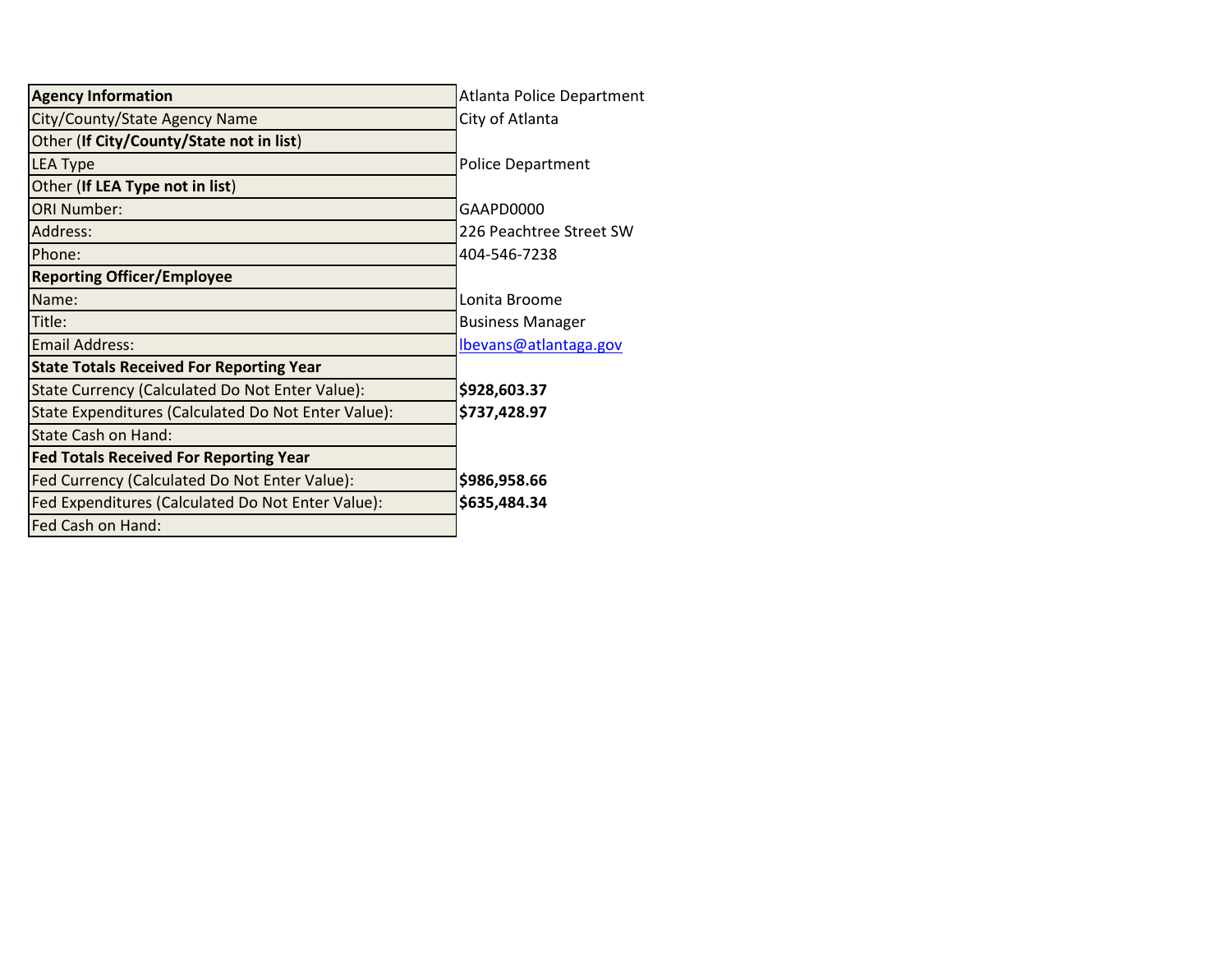#### State Forfeited Property

| Date<br>Received | Item<br>Description                                                                                                                                                                    | Statute                            | Value                                    | Disposition/Distribution<br>of Property | Date<br>of Sale | Gross<br>Income | <b>Net</b><br>Income | Property<br>Utilization        | Date of<br>Destruction |
|------------------|----------------------------------------------------------------------------------------------------------------------------------------------------------------------------------------|------------------------------------|------------------------------------------|-----------------------------------------|-----------------|-----------------|----------------------|--------------------------------|------------------------|
|                  | 1/5/2018 2007 Dodge Magnum<br>1/11/2018 ROLEX WATCH, SILVER GOLD<br>PLATED ROPE CHAIN, GOLD PLATED<br>RING, GOLD PLATED ANGEL CHARM,<br>ROPE CHAIN, GOLD PLATED STUD<br>SILVER EARRING | Other<br>Other                     | \$927.00 Retained                        | Sale Pending at Time of Report          |                 |                 |                      | Investigation                  |                        |
|                  | 10/24/2018 GLOCK 26 #BDWH55<br>11/28/2018 1995 FORD BRONCO                                                                                                                             | OCGA § 16-13-49<br>OCGA § 16-13-49 | \$300.00 Retained<br>\$1,165.00 Retained |                                         |                 |                 |                      | Investigation<br>Investigation |                        |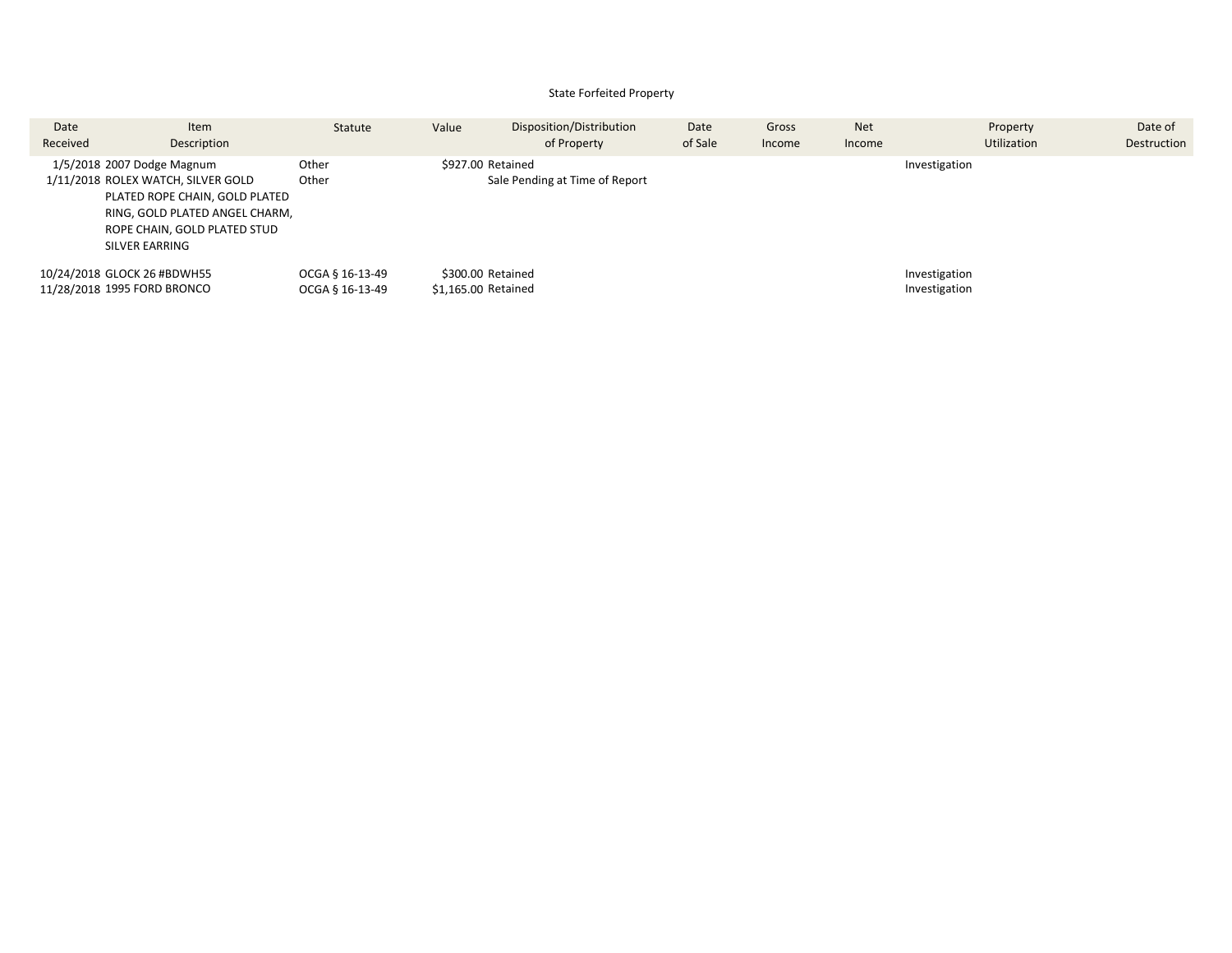### State Forfeited Property (Previous Cycle)

| Date                    | <b>Item</b>                            | Statute         | Value         | Disposition/Distribution of | Date of Sale | Gross Income | Net Income | Date of Destruction |
|-------------------------|----------------------------------------|-----------------|---------------|-----------------------------|--------------|--------------|------------|---------------------|
| Received                | <b>Description</b>                     |                 |               | Property                    |              |              |            |                     |
| 7/8/2013 40 SILVER BARS |                                        | OCGA § 16-13-49 | \$378.95 Sold |                             | 2/14/2018    | \$378.95     | \$378.95   |                     |
|                         | 10/5/2016 WATCH AND PENDANT            | OCGA § 16-13-49 | \$667.63 Sold |                             | 3/15/2018    | \$667.63     | \$667.63   |                     |
|                         | 7/1/2015 SONY PS4 WITH 2 CONTROLLERS   | OCGA § 16-13-49 |               | Destroved                   |              |              |            | 4/13/2018           |
|                         | 9/30/2015 BLACK CHRISTIAN LOUBOUTIN    | OCGA § 16-13-49 | \$197.25 Sold |                             | 3/15/2018    | \$197.25     | \$197.25   |                     |
| <b>BACKPACK</b>         |                                        |                 |               |                             |              |              |            |                     |
|                         | 9/7/2017 SMART BALANCE WHEEL/SCOOTER   | OCGA § 16-13-49 |               | \$1.08 Sold                 | 2/14/2018    | \$1.08       | \$1.08     |                     |
| 9/7/2017 APPLE MACBOOK  |                                        | OCGA § 16-13-49 |               | Destroved                   |              |              |            | 4/13/2018           |
|                         | 5/10/2017 PS4 CONSOLE WITH CONTROLLERS | OCGA § 16-13-49 |               | \$94.47 Sold                | 4/16/2018    | \$94.47      | \$94.47    |                     |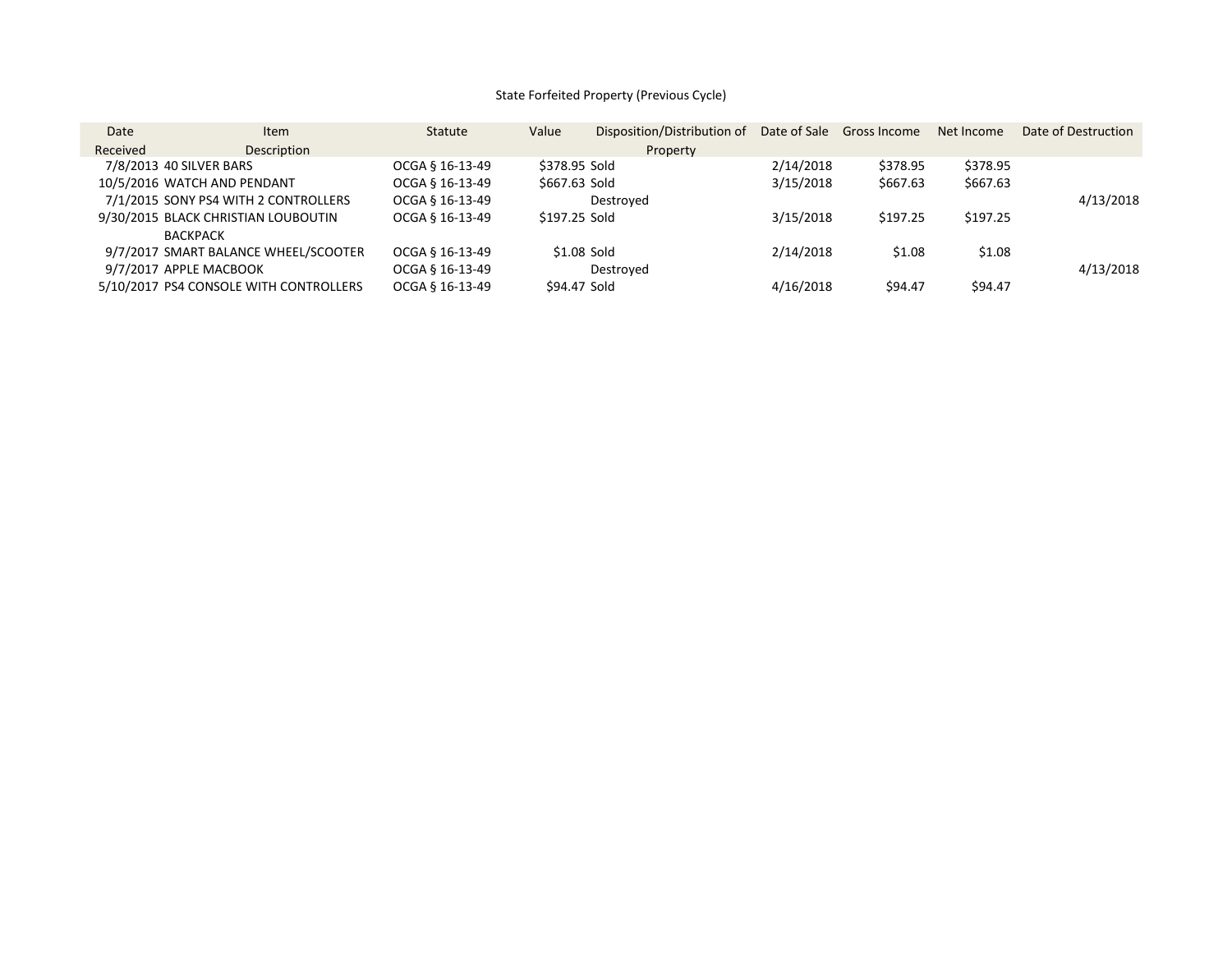State Forfeited Currency

| Date Received | <b>Statute</b>  | Amount       |
|---------------|-----------------|--------------|
| 01/31/18      | OCGA § 16-13-49 | \$34,523.59  |
| 02/26/18      | OCGA § 16-13-49 | \$57,165.13  |
| 02/28/18      | OCGA § 16-13-49 | \$33,607.16  |
| 03/07/18      | OCGA § 16-13-49 | \$58,293.67  |
| 05/02/18      | OCGA § 16-13-49 | \$81,049.72  |
| 05/11/18      | OCGA § 16-13-49 | \$24,174.45  |
| 05/11/18      | OCGA § 16-13-49 | \$157,359.92 |
| 06/26/18      | OCGA § 16-13-49 | \$51,854.23  |
| 07/25/18      | OCGA § 16-13-49 | \$48,971.30  |
| 08/20/18      | OCGA § 16-13-49 | \$1,641.87   |
| 08/22/18      | OCGA § 16-13-49 | \$12,410.38  |
| 09/19/18      | OCGA § 16-13-49 | \$74,971.11  |
| 09/27/18      | OCGA § 16-13-49 | \$33,182.05  |
| 09/27/18      | OCGA § 16-13-49 | \$4,183.65   |
| 10/30/18      | OCGA § 16-13-49 | \$61,234.66  |
| 11/14/18      | OCGA § 16-13-49 | \$118,152.00 |
| 12/06/18      | OCGA § 16-13-49 | \$23,424.22  |
| 12/19/18      | OCGA § 16-13-49 | \$52,404.26  |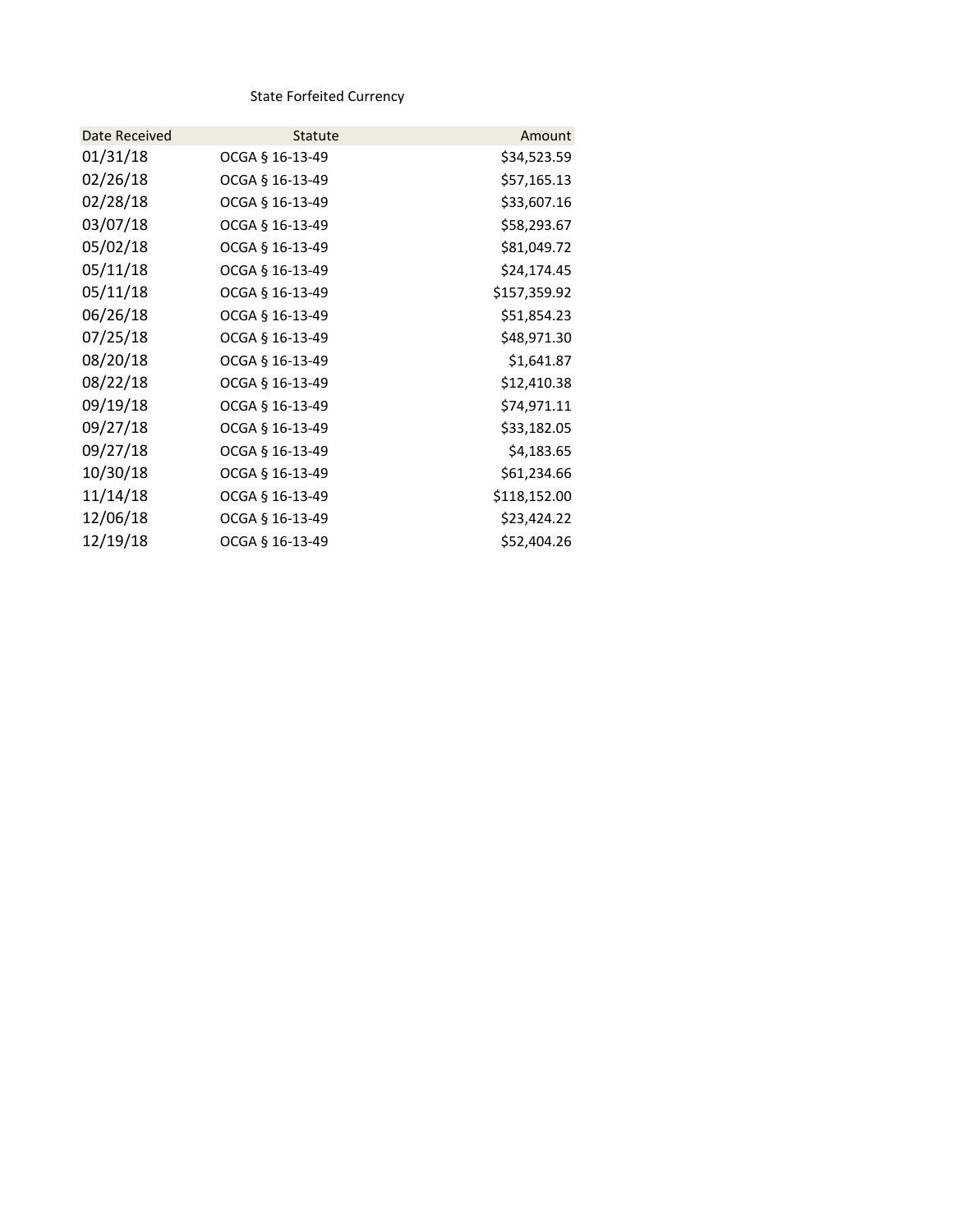### State Returned Property

| Date Returned | Description of Property                           |
|---------------|---------------------------------------------------|
| 02/22/18      | \$580.00 US Currency                              |
| 02/28/18      | All Apparel/Clothing                              |
| 02/28/18      | All jewelry                                       |
| 02/28/18      | \$7,300.00 US currency                            |
| 03/05/18      | \$576.00 US Currency                              |
| 03/26/18      | \$1,000.00 US Currency                            |
| 04/18/18      | \$480.00 US Currency                              |
| 05/10/18      | \$103.00 US Currency                              |
| 09/12/18      | \$2,664.00 US Currency                            |
| 09/19/18      | 2 Gold chains                                     |
| 11/19/18      | \$709.68 US Currency                              |
| 11/26/18      | \$1,500.00 US Currency                            |
|               | 12/5/2018 \$47,225.00 US Currency                 |
|               | 12/7/2018 NECKLACES, RINGS, BRACELET, ROLEX WATCH |
|               | 12/7/2018 \$5,000.00 US Currency                  |
|               |                                                   |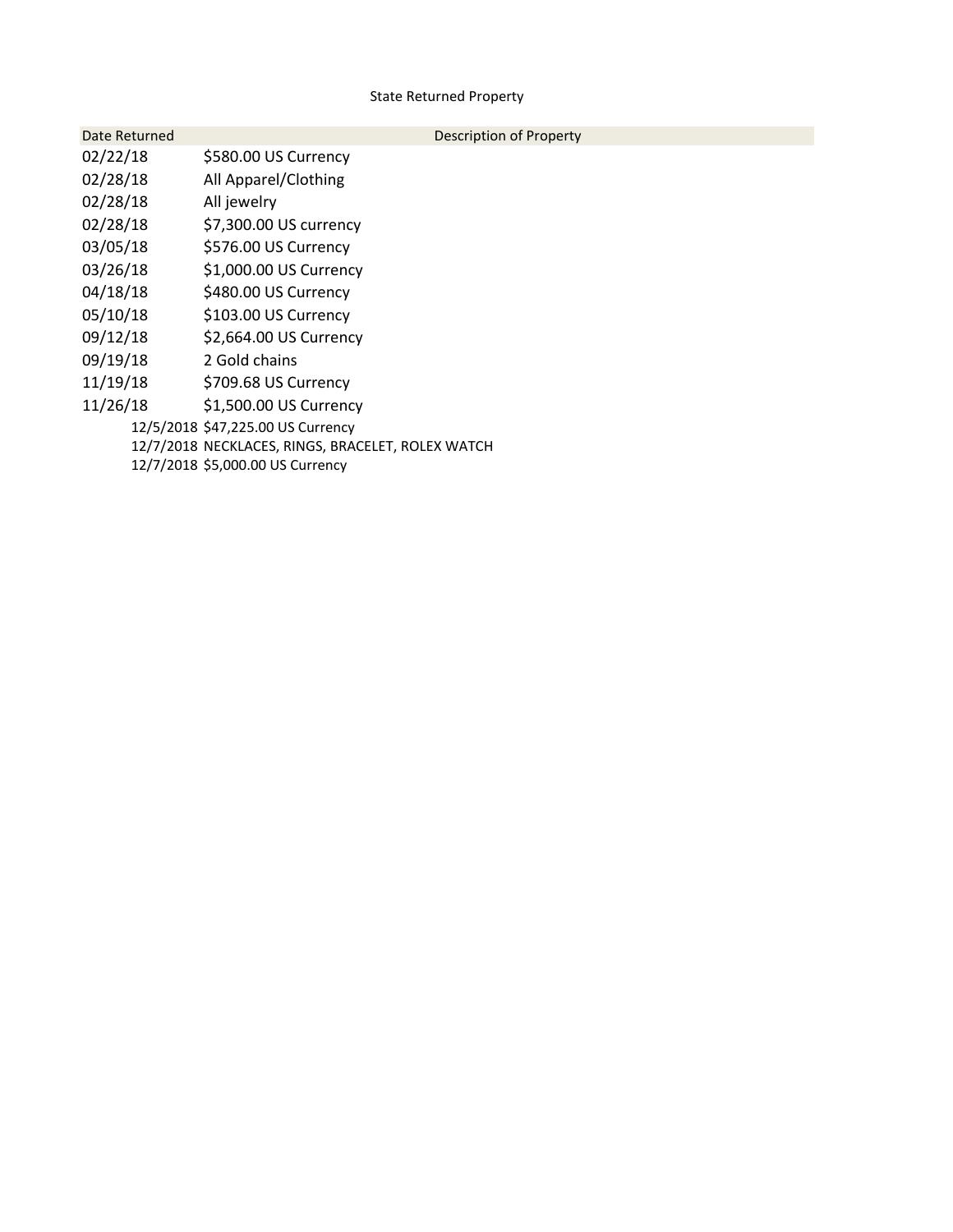### State Expenditures

| Date      | Amount         | Purpose |
|-----------|----------------|---------|
| 2/6/2018  | 238.56 Travel  |         |
| 2/6/2018  | 76.5 Travel    |         |
| 2/6/2018  | 102 Travel     |         |
| 2/15/2018 | 657.4 Travel   |         |
| 2/15/2018 | 9 Travel       |         |
| 2/15/2018 | 1128.67 Travel |         |
| 2/15/2018 | 70 Travel      |         |
| 2/15/2018 | 195.94 Travel  |         |
| 2/15/2018 | 9 Travel       |         |
| 2/15/2018 | 670.4 Travel   |         |
| 2/15/2018 | 1128.68 Travel |         |
| 2/15/2018 | 1128.67 Travel |         |
| 2/15/2018 | 50 Travel      |         |
| 2/15/2018 | 9 Travel       |         |
| 2/15/2018 | 676.4 Travel   |         |
| 2/15/2018 | 1128.68 Travel |         |
| 2/15/2018 | 1128.67 Travel |         |
| 2/15/2018 | 50 Travel      |         |
| 2/15/2018 | 9 Travel       |         |
| 2/15/2018 | 676.4 Travel   |         |
| 2/15/2018 | 1128.68 Travel |         |
| 2/15/2018 | 1128.67 Travel |         |
| 2/15/2018 | 50 Travel      |         |
| 2/15/2018 | 9 Travel       |         |
| 2/15/2018 | 711.91 Travel  |         |
| 2/15/2018 | 1128.68 Travel |         |
| 2/15/2018 | 1128.67 Travel |         |
| 2/15/2018 | 50 Travel      |         |
| 2/21/2018 | 370 Travel     |         |
| 2/21/2018 | 280.5 Travel   |         |
| 2/16/2018 | 14 Travel      |         |
| 2/16/2018 | 280.5 Travel   |         |
| 2/16/2018 | 280.5 Travel   |         |
| 5/1/2018  | 1360 Travel    |         |
| 5/1/2018  | 255 Travel     |         |
| 5/1/2018  | 1360 Travel    |         |
| 5/1/2018  | 255 Travel     |         |
| 5/1/2018  | 1360 Travel    |         |
| 5/1/2018  | 255 Travel     |         |
| 5/17/2018 | 40.71 Travel   |         |
| 5/17/2018 | 296 Travel     |         |
| 5/17/2018 | 111 Travel     |         |
| 5/17/2018 | 25 Travel      |         |
| 5/31/2018 | 280.5 Travel   |         |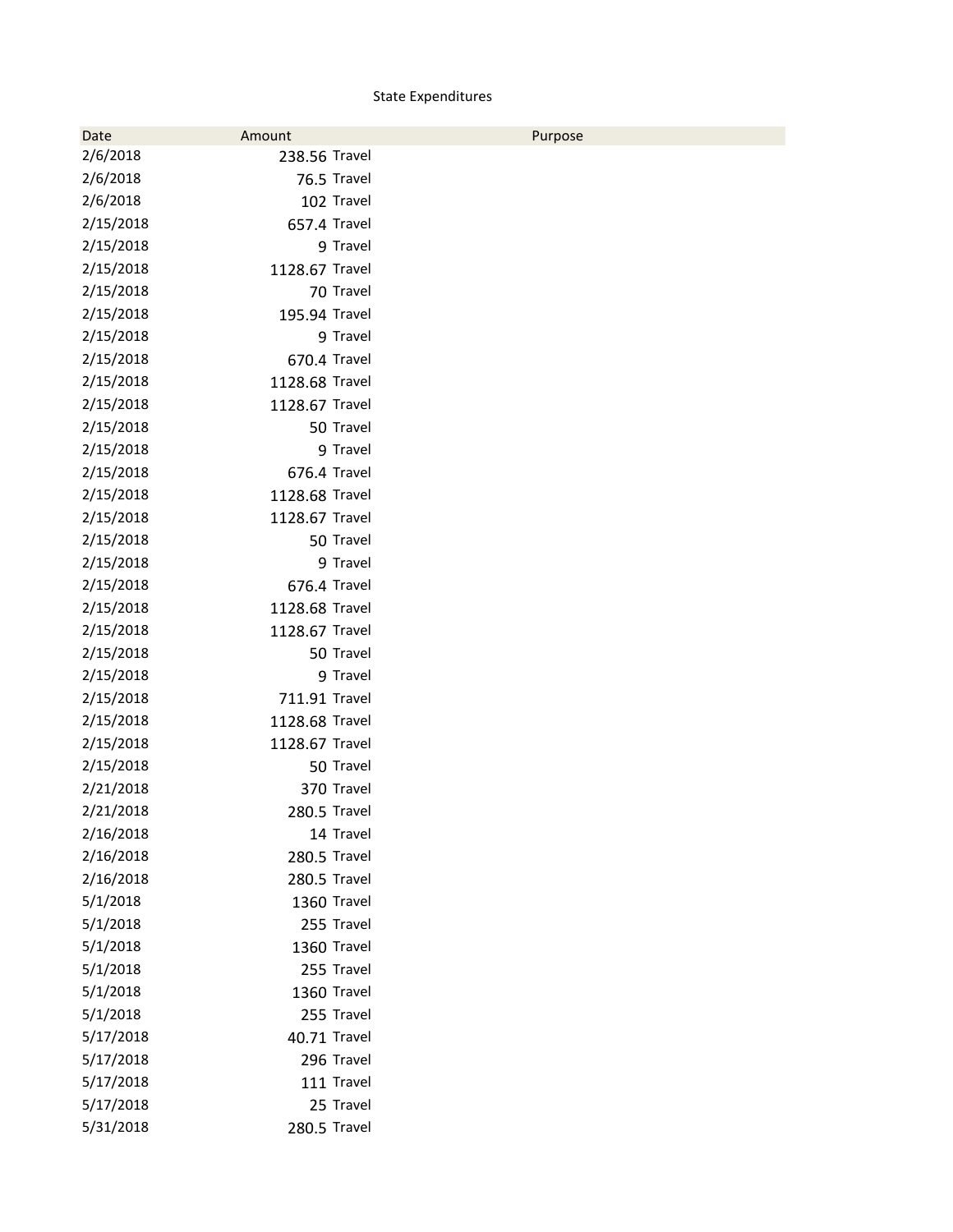| 6/5/2018  | 9 Travel       |
|-----------|----------------|
| 6/5/2018  | 288.6 Travel   |
| 6/5/2018  | 1050.75 Travel |
| 6/5/2018  | 36.68 Travel   |
| 6/5/2018  | 296 Travel     |
| 6/5/2018  | 111 Travel     |
| 6/5/2018  | 9 Travel       |
| 6/5/2018  | 273.6 Travel   |
| 6/5/2018  | 1050.75 Travel |
| 6/5/2018  | 93.95 Travel   |
| 6/5/2018  | 296 Travel     |
| 6/5/2018  | 111 Travel     |
| 6/4/2018  | 9 Travel       |
| 6/4/2018  | 288.6 Travel   |
| 6/4/2018  | 1050.75 Travel |
| 6/4/2018  | 50 Travel      |
| 6/4/2018  | 296 Travel     |
| 6/4/2018  | 111 Travel     |
| 6/29/2018 | 9 Travel       |
| 6/29/2018 | 248.6 Travel   |
| 6/29/2018 | 1869.51 Travel |
| 6/29/2018 | 50 Travel      |
| 6/29/2018 | 36.02 Travel   |
| 6/29/2018 | 296 Travel     |
| 6/29/2018 | 111 Travel     |
| 6/11/2018 | 840 Travel     |
| 6/11/2018 | 64.52 Travel   |
| 6/11/2018 | 90.6 Travel    |
| 6/11/2018 | 80 Travel      |
| 6/11/2018 | 840 Travel     |
| 6/11/2018 | 80 Travel      |
| 6/11/2018 | 34.71 Travel   |
| 7/26/2018 | 255 Travel     |
| 7/26/2018 | 76.5 Travel    |
| 7/26/2018 | 255 Travel     |
| 7/26/2018 | 76.5 Travel    |
| 7/9/2018  | 9 Travel       |
| 7/9/2018  | 249.01 Travel  |
| 7/9/2018  | 9 Travel       |
| 7/9/2018  | 206.4 Travel   |
| 7/9/2018  | 79.52 Travel   |
| 7/9/2018  | 103.5 Travel   |
| 9/13/2018 | 102 Travel     |
| 9/13/2018 | 76.5 Travel    |
| 9/21/2018 | 1623.44 Travel |
| 9/21/2018 | 212.4 Travel   |
| 9/21/2018 | 9 Travel       |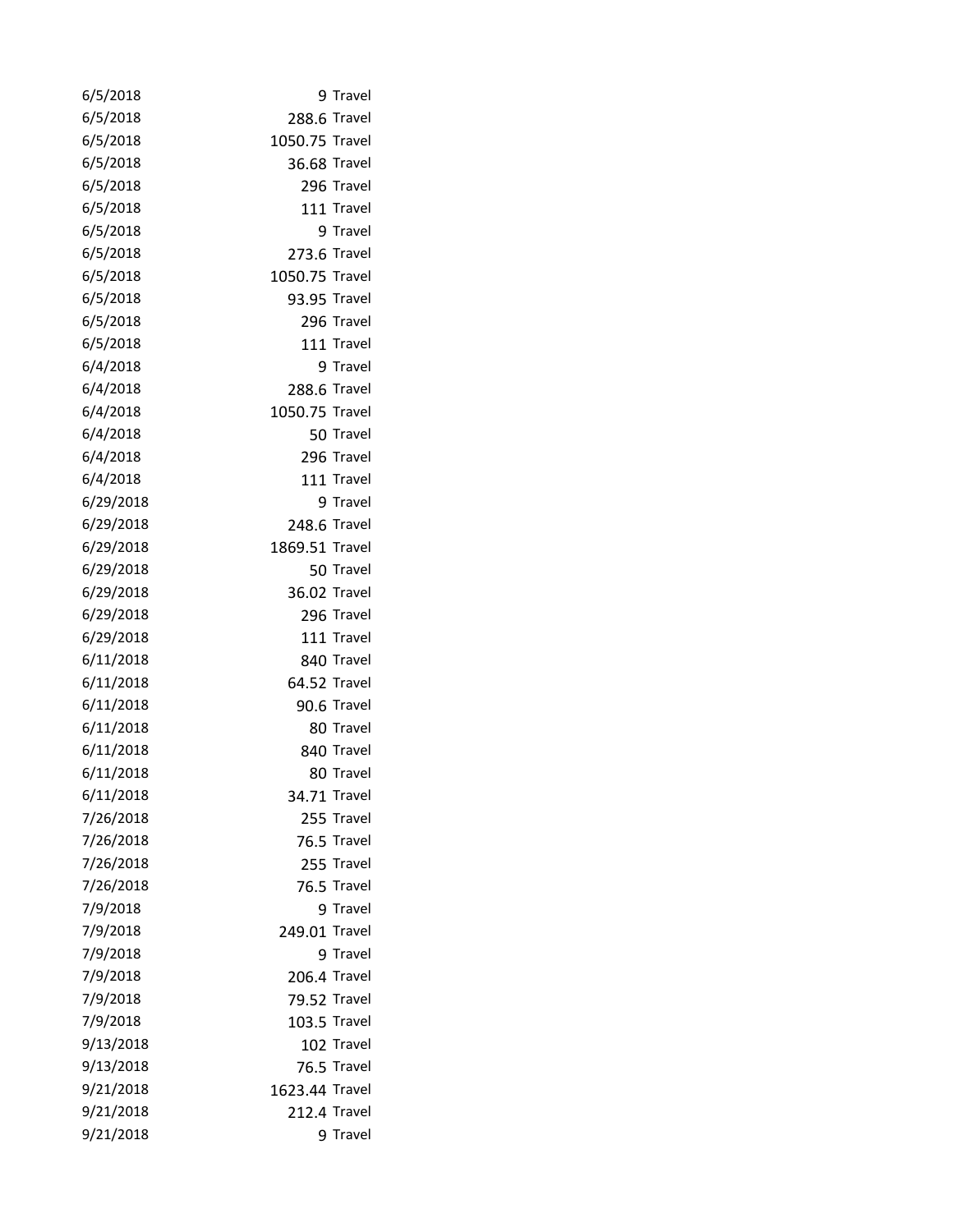| 9/21/2018  |               | 255 Travel                                                                                                                    |
|------------|---------------|-------------------------------------------------------------------------------------------------------------------------------|
| 9/21/2018  |               | 76.5 Travel                                                                                                                   |
| 9/21/2018  |               | 134.4 Travel                                                                                                                  |
| 9/21/2018  |               | 65.26 Travel                                                                                                                  |
| 9/21/2018  |               | 204 Travel                                                                                                                    |
| 9/21/2018  |               | 76.5 Travel                                                                                                                   |
| 9/21/2018  |               | 204 Travel                                                                                                                    |
| 9/21/2018  |               | 76.5 Travel                                                                                                                   |
| 9/27/2018  | 1024.5 Travel |                                                                                                                               |
| 9/27/2018  | 227.39 Travel |                                                                                                                               |
| 9/27/2018  |               | 9 Travel                                                                                                                      |
| 9/27/2018  |               | 120 Travel                                                                                                                    |
| 9/27/2018  |               | 59.02 Travel                                                                                                                  |
| 10/19/2018 |               | 370 Travel                                                                                                                    |
| 10/19/2018 |               | 302.5 Travel                                                                                                                  |
| 11/1/2018  |               | 418 Travel                                                                                                                    |
| 11/2/2018  |               | 418 Travel                                                                                                                    |
| 12/6/2018  | 250.86 Travel |                                                                                                                               |
| 12/6/2018  |               | 67.18 Travel                                                                                                                  |
| 12/6/2018  |               | 390 Travel                                                                                                                    |
| 12/6/2018  |               | 364.4 Travel                                                                                                                  |
| 12/6/2018  |               | 213.5 Travel                                                                                                                  |
| 12/6/2018  |               | 40 Travel                                                                                                                     |
| 12/6/2018  |               | 30 Travel                                                                                                                     |
| 12/6/2018  |               | 20 Travel                                                                                                                     |
| 12/6/2018  |               | 100 Travel                                                                                                                    |
| 12/20/2018 | 85.05 Travel  |                                                                                                                               |
| 12/20/2018 |               | 126.1 Travel                                                                                                                  |
| 12/20/2018 |               | 43.32 Travel                                                                                                                  |
| 1/10/2018  |               | The purchase, lease, maintenance and improvement of equipment, law<br>178.88 enforcement facilities and detention facilities  |
| 1/10/2018  |               | The purchase, lease, maintenance and improvement of equipment, law<br>317.52 enforcement facilities and detention facilities  |
| 1/10/2018  |               | The purchase, lease, maintenance and improvement of equipment, law<br>548.41 enforcement facilities and detention facilities  |
| 1/11/2018  |               | The purchase, lease, maintenance and improvement of equipment, law<br>1902.15 enforcement facilities and detention facilities |
| 1/11/2018  |               | The purchase, lease, maintenance and improvement of equipment, law<br>54.9 enforcement facilities and detention facilities    |
| 1/11/2018  |               | The purchase, lease, maintenance and improvement of equipment, law                                                            |
|            |               | 81.35 enforcement facilities and detention facilities                                                                         |
| 1/11/2018  |               | The purchase, lease, maintenance and improvement of equipment, law                                                            |
|            |               | 701.98 enforcement facilities and detention facilities                                                                        |
| 1/11/2018  |               | The purchase, lease, maintenance and improvement of equipment, law<br>67.9 enforcement facilities and detention facilities    |
| 1/11/2018  |               | The purchase, lease, maintenance and improvement of equipment, law                                                            |
|            |               | 431.24 enforcement facilities and detention facilities                                                                        |
| 1/11/2018  |               | The purchase, lease, maintenance and improvement of equipment, law                                                            |
|            |               | 84.5 enforcement facilities and detention facilities                                                                          |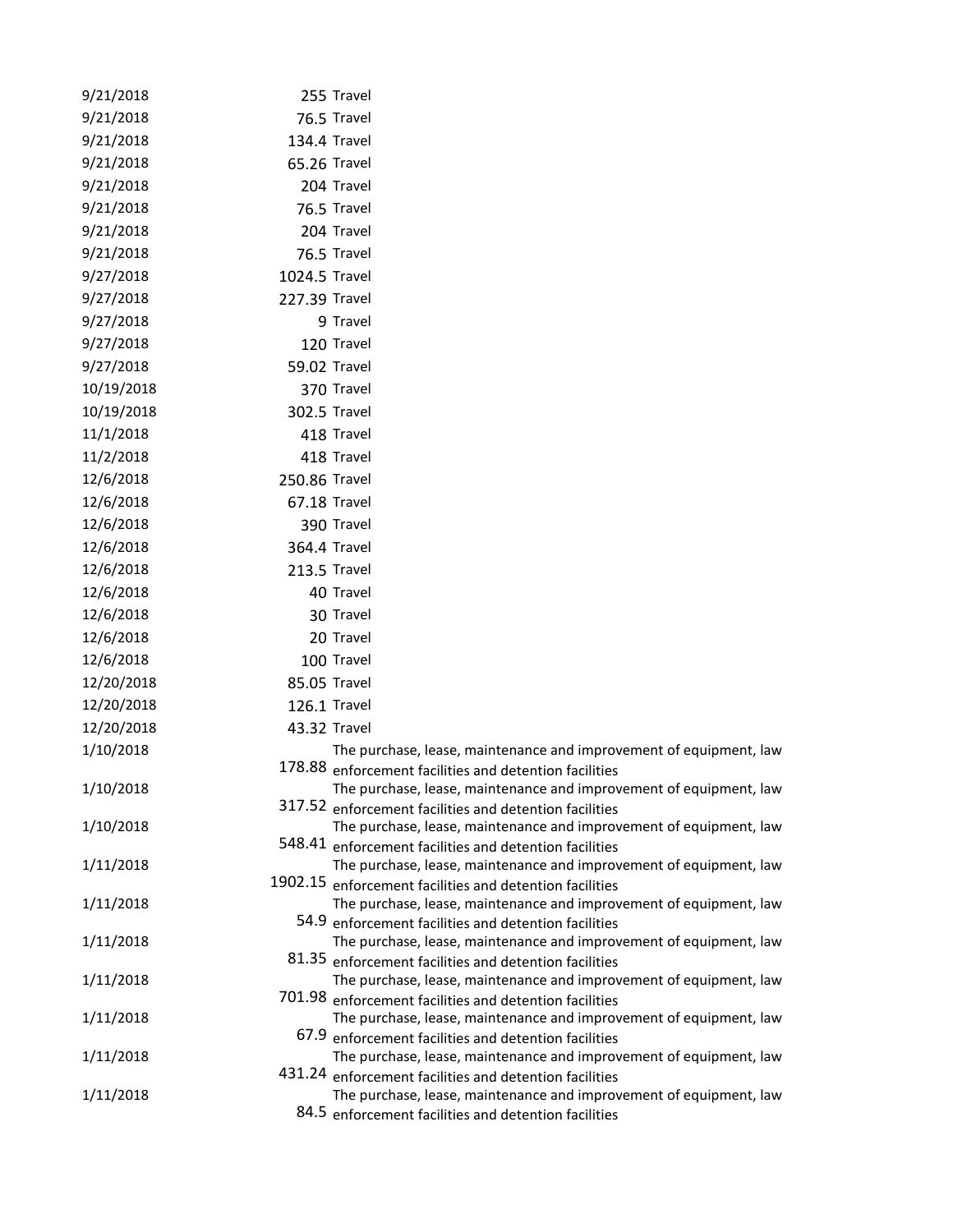| 1/11/2018 | The purchase, lease, maintenance and improvement of equipment, law                                                           |
|-----------|------------------------------------------------------------------------------------------------------------------------------|
|           | 815.81 enforcement facilities and detention facilities                                                                       |
| 1/11/2018 | The purchase, lease, maintenance and improvement of equipment, law                                                           |
|           | 871.58 enforcement facilities and detention facilities                                                                       |
| 1/11/2018 | The purchase, lease, maintenance and improvement of equipment, law                                                           |
|           | 2023.21 enforcement facilities and detention facilities                                                                      |
| 1/11/2018 | The purchase, lease, maintenance and improvement of equipment, law                                                           |
|           | 354.98 enforcement facilities and detention facilities                                                                       |
| 1/11/2018 | The purchase, lease, maintenance and improvement of equipment, law                                                           |
|           | 797.12 enforcement facilities and detention facilities                                                                       |
| 1/11/2018 | The purchase, lease, maintenance and improvement of equipment, law                                                           |
|           | 54.9 enforcement facilities and detention facilities                                                                         |
| 1/11/2018 | The purchase, lease, maintenance and improvement of equipment, law                                                           |
|           | 73.9 enforcement facilities and detention facilities                                                                         |
| 1/11/2018 | The purchase, lease, maintenance and improvement of equipment, law                                                           |
|           | 89.95 enforcement facilities and detention facilities                                                                        |
| 1/11/2018 | The purchase, lease, maintenance and improvement of equipment, law                                                           |
|           | 59.95 enforcement facilities and detention facilities<br>The purchase, lease, maintenance and improvement of equipment, law  |
| 1/11/2018 | 657.15 enforcement facilities and detention facilities                                                                       |
|           |                                                                                                                              |
| 1/11/2018 | The purchase, lease, maintenance and improvement of equipment, law<br>660.39 enforcement facilities and detention facilities |
| 1/11/2018 |                                                                                                                              |
|           | The purchase, lease, maintenance and improvement of equipment, law<br>59.35 enforcement facilities and detention facilities  |
|           |                                                                                                                              |
| 1/11/2018 | The purchase, lease, maintenance and improvement of equipment, law<br>129.47 enforcement facilities and detention facilities |
|           |                                                                                                                              |
| 1/11/2018 | The purchase, lease, maintenance and improvement of equipment, law<br>78.78 enforcement facilities and detention facilities  |
| 1/11/2018 | The purchase, lease, maintenance and improvement of equipment, law                                                           |
|           | 84.5 enforcement facilities and detention facilities                                                                         |
| 1/11/2018 | The purchase, lease, maintenance and improvement of equipment, law                                                           |
|           | 480.98 enforcement facilities and detention facilities                                                                       |
| 1/11/2018 | The purchase, lease, maintenance and improvement of equipment, law                                                           |
|           | 989.33 enforcement facilities and detention facilities                                                                       |
| 1/11/2018 | The purchase, lease, maintenance and improvement of equipment, law                                                           |
|           | 957.91 enforcement facilities and detention facilities                                                                       |
| 1/11/2018 | The purchase, lease, maintenance and improvement of equipment, law                                                           |
|           | 604.55 enforcement facilities and detention facilities                                                                       |
| 1/11/2018 | The purchase, lease, maintenance and improvement of equipment, law                                                           |
|           | 493.8 enforcement facilities and detention facilities                                                                        |
| 1/11/2018 | The purchase, lease, maintenance and improvement of equipment, law                                                           |
|           | 84.5 enforcement facilities and detention facilities                                                                         |
| 1/11/2018 | The purchase, lease, maintenance and improvement of equipment, law                                                           |
|           | 549.86 enforcement facilities and detention facilities                                                                       |
| 1/11/2018 | The purchase, lease, maintenance and improvement of equipment, law                                                           |
|           | 689.52 enforcement facilities and detention facilities                                                                       |
| 1/11/2018 | The purchase, lease, maintenance and improvement of equipment, law                                                           |
|           | 1006.99 enforcement facilities and detention facilities                                                                      |
| 1/11/2018 | The purchase, lease, maintenance and improvement of equipment, law                                                           |
|           | 22 enforcement facilities and detention facilities                                                                           |
| 1/11/2018 | The purchase, lease, maintenance and improvement of equipment, law                                                           |
|           | 1123.94 enforcement facilities and detention facilities                                                                      |
| 1/11/2018 | The purchase, lease, maintenance and improvement of equipment, law                                                           |
|           | 60.9 enforcement facilities and detention facilities                                                                         |
|           |                                                                                                                              |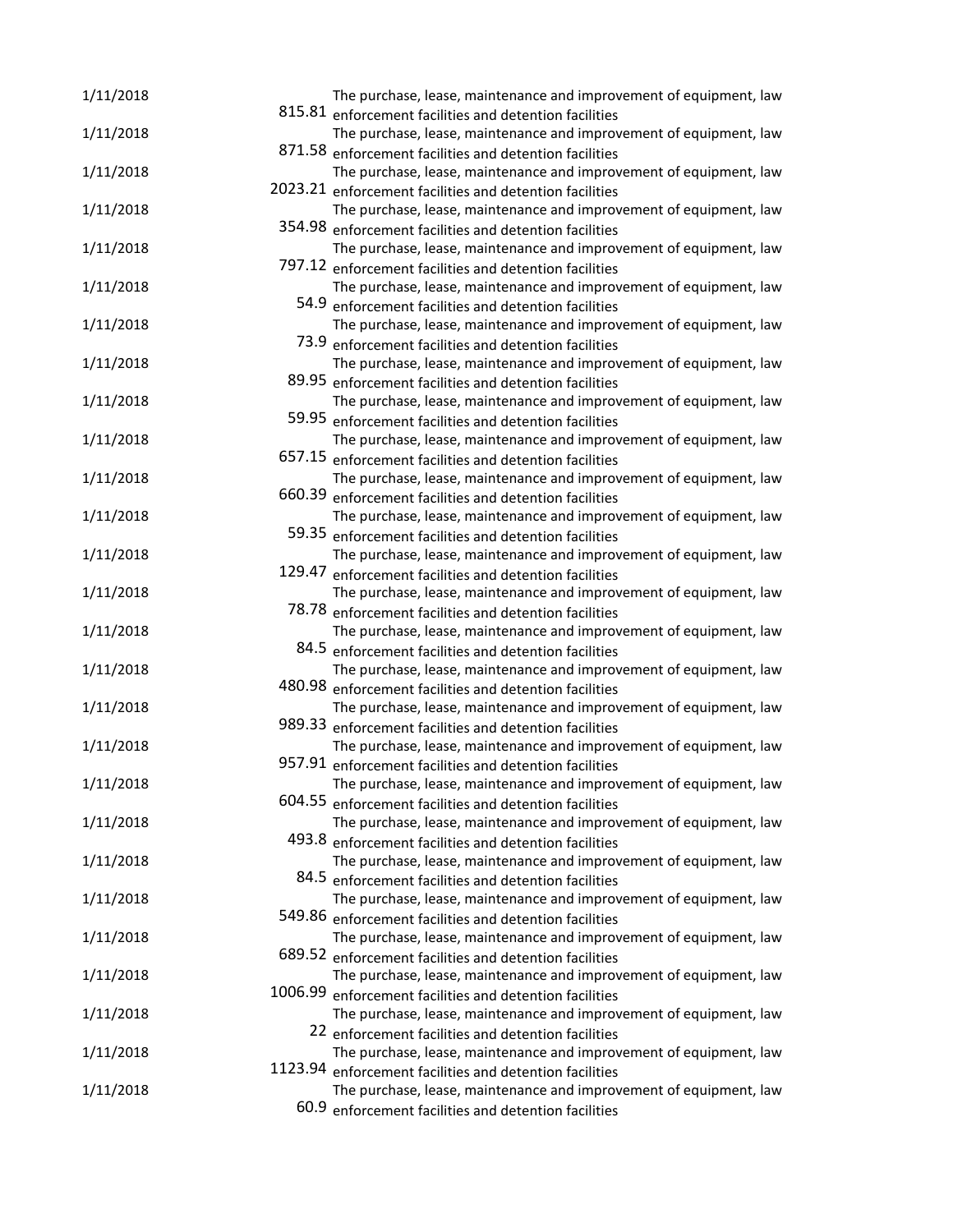| 1/11/2018 | The purchase, lease, maintenance and improvement of equipment, law                                                           |
|-----------|------------------------------------------------------------------------------------------------------------------------------|
|           | 44.9 enforcement facilities and detention facilities                                                                         |
| 1/11/2018 | The purchase, lease, maintenance and improvement of equipment, law                                                           |
|           | 378.9 enforcement facilities and detention facilities                                                                        |
| 1/11/2018 | The purchase, lease, maintenance and improvement of equipment, law                                                           |
|           | 4066.1 enforcement facilities and detention facilities                                                                       |
| 1/11/2018 | The purchase, lease, maintenance and improvement of equipment, law                                                           |
|           | 139.26 enforcement facilities and detention facilities                                                                       |
| 1/11/2018 | The purchase, lease, maintenance and improvement of equipment, law<br>318.9 enforcement facilities and detention facilities  |
| 1/11/2018 | The purchase, lease, maintenance and improvement of equipment, law                                                           |
|           | 558.2 enforcement facilities and detention facilities                                                                        |
| 1/11/2018 | The purchase, lease, maintenance and improvement of equipment, law                                                           |
|           | 343.2 enforcement facilities and detention facilities                                                                        |
| 1/11/2018 | The purchase, lease, maintenance and improvement of equipment, law                                                           |
|           | 303.26 enforcement facilities and detention facilities                                                                       |
| 1/11/2018 | The purchase, lease, maintenance and improvement of equipment, law                                                           |
|           | 134.7 enforcement facilities and detention facilities                                                                        |
| 1/11/2018 | The purchase, lease, maintenance and improvement of equipment, law                                                           |
|           | 22 enforcement facilities and detention facilities                                                                           |
| 1/11/2018 | The purchase, lease, maintenance and improvement of equipment, law                                                           |
|           | 174.95 enforcement facilities and detention facilities                                                                       |
| 1/11/2018 | The purchase, lease, maintenance and improvement of equipment, law                                                           |
|           | 59.35 enforcement facilities and detention facilities                                                                        |
| 1/11/2018 | The purchase, lease, maintenance and improvement of equipment, law                                                           |
|           | 492.64 enforcement facilities and detention facilities                                                                       |
| 1/11/2018 | The purchase, lease, maintenance and improvement of equipment, law                                                           |
|           | 179.42 enforcement facilities and detention facilities                                                                       |
| 1/11/2018 | The purchase, lease, maintenance and improvement of equipment, law                                                           |
|           | 719.65 enforcement facilities and detention facilities                                                                       |
| 1/11/2018 | The purchase, lease, maintenance and improvement of equipment, law                                                           |
|           | 60.9 enforcement facilities and detention facilities                                                                         |
| 1/11/2018 | The purchase, lease, maintenance and improvement of equipment, law                                                           |
|           | 1363.86 enforcement facilities and detention facilities                                                                      |
| 1/11/2018 | The purchase, lease, maintenance and improvement of equipment, law                                                           |
|           | 347.81 enforcement facilities and detention facilities                                                                       |
| 1/11/2018 | The purchase, lease, maintenance and improvement of equipment, law                                                           |
|           | 743.5 enforcement facilities and detention facilities                                                                        |
| 1/11/2018 | The purchase, lease, maintenance and improvement of equipment, law<br>109.19 enforcement facilities and detention facilities |
| 1/11/2018 | The purchase, lease, maintenance and improvement of equipment, law                                                           |
|           | 22 enforcement facilities and detention facilities                                                                           |
| 1/11/2018 | The purchase, lease, maintenance and improvement of equipment, law                                                           |
|           | 257.85 enforcement facilities and detention facilities                                                                       |
| 1/11/2018 | The purchase, lease, maintenance and improvement of equipment, law                                                           |
|           | 34.72 enforcement facilities and detention facilities                                                                        |
| 1/11/2018 | The purchase, lease, maintenance and improvement of equipment, law                                                           |
|           | 57.9 enforcement facilities and detention facilities                                                                         |
| 1/11/2018 | The purchase, lease, maintenance and improvement of equipment, law                                                           |
|           | 81.95 enforcement facilities and detention facilities                                                                        |
| 1/11/2018 | The purchase, lease, maintenance and improvement of equipment, law                                                           |
|           | 57.9 enforcement facilities and detention facilities                                                                         |
| 1/11/2018 | The purchase, lease, maintenance and improvement of equipment, law                                                           |
|           | 25 enforcement facilities and detention facilities                                                                           |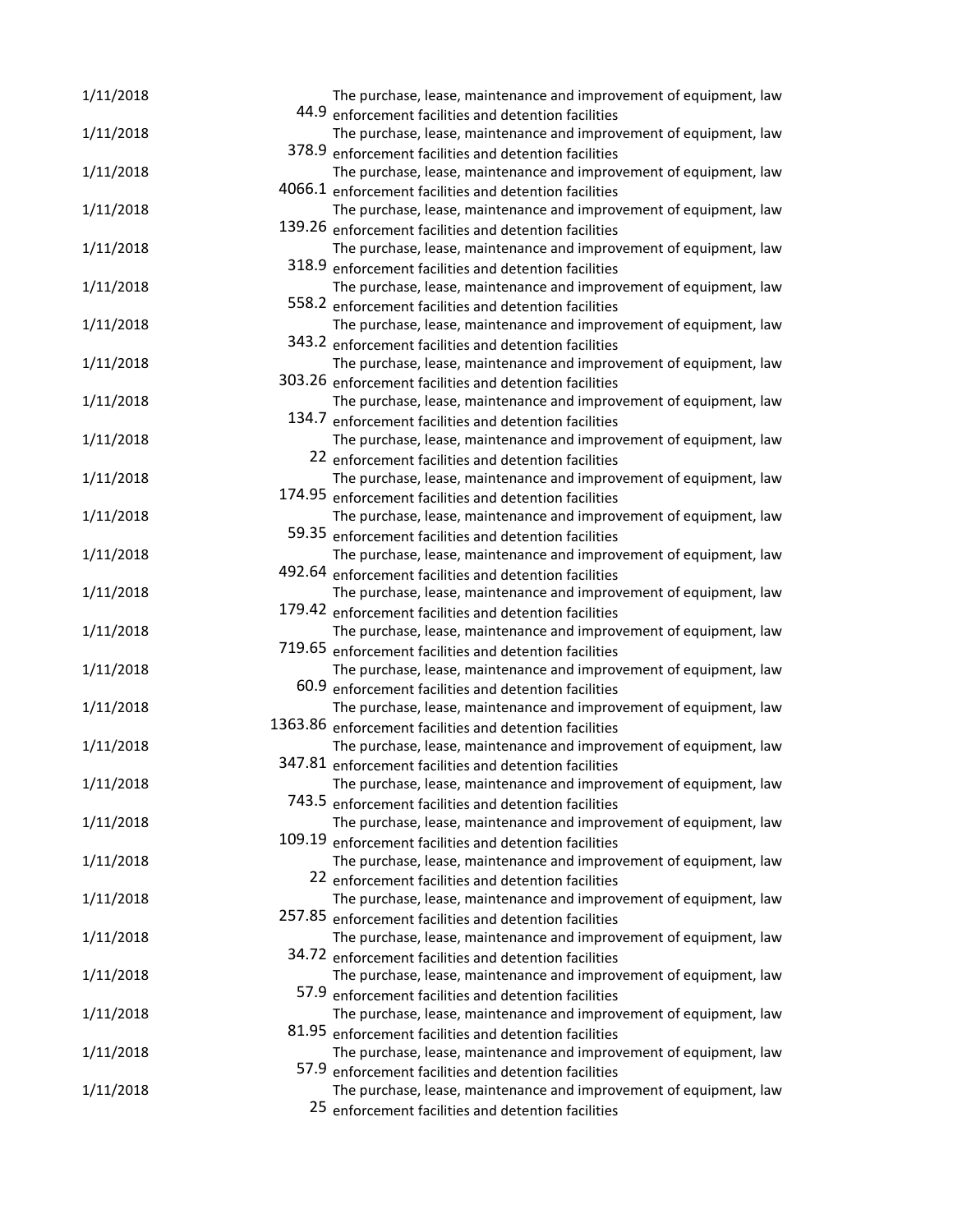| 484.47 enforcement facilities and detention facilities<br>1/11/2018<br>The purchase, lease, maintenance and improvement of equipment, law<br>25 enforcement facilities and detention facilities<br>1/11/2018<br>The purchase, lease, maintenance and improvement of equipment, law<br>62.4 enforcement facilities and detention facilities<br>1/11/2018<br>The purchase, lease, maintenance and improvement of equipment, law<br>80.15 enforcement facilities and detention facilities<br>The purchase, lease, maintenance and improvement of equipment, law<br>1/11/2018<br>42.45 enforcement facilities and detention facilities<br>The purchase, lease, maintenance and improvement of equipment, law<br>1/11/2018<br>25 enforcement facilities and detention facilities<br>1/11/2018<br>The purchase, lease, maintenance and improvement of equipment, law<br>233.95 enforcement facilities and detention facilities<br>1/11/2018<br>The purchase, lease, maintenance and improvement of equipment, law<br>176.45 enforcement facilities and detention facilities<br>1/11/2018<br>The purchase, lease, maintenance and improvement of equipment, law<br>25 enforcement facilities and detention facilities<br>1/11/2018<br>The purchase, lease, maintenance and improvement of equipment, law<br>25 enforcement facilities and detention facilities<br>1/11/2018<br>The purchase, lease, maintenance and improvement of equipment, law<br>84.86 enforcement facilities and detention facilities<br>1/11/2018<br>The purchase, lease, maintenance and improvement of equipment, law<br>124.45 enforcement facilities and detention facilities<br>The purchase, lease, maintenance and improvement of equipment, law<br>1/11/2018<br>569.62 enforcement facilities and detention facilities<br>The purchase, lease, maintenance and improvement of equipment, law<br>1/11/2018<br>174.95 enforcement facilities and detention facilities<br>The purchase, lease, maintenance and improvement of equipment, law<br>1/11/2018<br>299.44 enforcement facilities and detention facilities<br>The purchase, lease, maintenance and improvement of equipment, law<br>1/11/2018<br>684.12 enforcement facilities and detention facilities<br>The purchase, lease, maintenance and improvement of equipment, law<br>1/11/2018<br>426.07 enforcement facilities and detention facilities<br>The purchase, lease, maintenance and improvement of equipment, law<br>1/11/2018<br>237.85 enforcement facilities and detention facilities<br>1/11/2018<br>The purchase, lease, maintenance and improvement of equipment, law<br>217.75 enforcement facilities and detention facilities<br>1/11/2018<br>The purchase, lease, maintenance and improvement of equipment, law<br>860.63 enforcement facilities and detention facilities<br>1/11/2018<br>The purchase, lease, maintenance and improvement of equipment, law<br>462.55 enforcement facilities and detention facilities<br>1/11/2018<br>The purchase, lease, maintenance and improvement of equipment, law<br>125.45 enforcement facilities and detention facilities<br>1/11/2018<br>The purchase, lease, maintenance and improvement of equipment, law<br>39.4 enforcement facilities and detention facilities<br>1/11/2018<br>The purchase, lease, maintenance and improvement of equipment, law<br>179.95 enforcement facilities and detention facilities<br>The purchase, lease, maintenance and improvement of equipment, law<br>1/11/2018<br>536.45 enforcement facilities and detention facilities<br>The purchase, lease, maintenance and improvement of equipment, law<br>1/11/2018<br>724.35 enforcement facilities and detention facilities<br>1/11/2018<br>The purchase, lease, maintenance and improvement of equipment, law | 1/11/2018 | The purchase, lease, maintenance and improvement of equipment, law |
|-----------------------------------------------------------------------------------------------------------------------------------------------------------------------------------------------------------------------------------------------------------------------------------------------------------------------------------------------------------------------------------------------------------------------------------------------------------------------------------------------------------------------------------------------------------------------------------------------------------------------------------------------------------------------------------------------------------------------------------------------------------------------------------------------------------------------------------------------------------------------------------------------------------------------------------------------------------------------------------------------------------------------------------------------------------------------------------------------------------------------------------------------------------------------------------------------------------------------------------------------------------------------------------------------------------------------------------------------------------------------------------------------------------------------------------------------------------------------------------------------------------------------------------------------------------------------------------------------------------------------------------------------------------------------------------------------------------------------------------------------------------------------------------------------------------------------------------------------------------------------------------------------------------------------------------------------------------------------------------------------------------------------------------------------------------------------------------------------------------------------------------------------------------------------------------------------------------------------------------------------------------------------------------------------------------------------------------------------------------------------------------------------------------------------------------------------------------------------------------------------------------------------------------------------------------------------------------------------------------------------------------------------------------------------------------------------------------------------------------------------------------------------------------------------------------------------------------------------------------------------------------------------------------------------------------------------------------------------------------------------------------------------------------------------------------------------------------------------------------------------------------------------------------------------------------------------------------------------------------------------------------------------------------------------------------------------------------------------------------------------------------------------------------------------------------------------------------------------------------------------------------------------------------------------------------------------------------------------------------------------------------------------------------------------------------------------------------------------------------------------------------------------------------------|-----------|--------------------------------------------------------------------|
|                                                                                                                                                                                                                                                                                                                                                                                                                                                                                                                                                                                                                                                                                                                                                                                                                                                                                                                                                                                                                                                                                                                                                                                                                                                                                                                                                                                                                                                                                                                                                                                                                                                                                                                                                                                                                                                                                                                                                                                                                                                                                                                                                                                                                                                                                                                                                                                                                                                                                                                                                                                                                                                                                                                                                                                                                                                                                                                                                                                                                                                                                                                                                                                                                                                                                                                                                                                                                                                                                                                                                                                                                                                                                                                                                                                         |           |                                                                    |
|                                                                                                                                                                                                                                                                                                                                                                                                                                                                                                                                                                                                                                                                                                                                                                                                                                                                                                                                                                                                                                                                                                                                                                                                                                                                                                                                                                                                                                                                                                                                                                                                                                                                                                                                                                                                                                                                                                                                                                                                                                                                                                                                                                                                                                                                                                                                                                                                                                                                                                                                                                                                                                                                                                                                                                                                                                                                                                                                                                                                                                                                                                                                                                                                                                                                                                                                                                                                                                                                                                                                                                                                                                                                                                                                                                                         |           |                                                                    |
|                                                                                                                                                                                                                                                                                                                                                                                                                                                                                                                                                                                                                                                                                                                                                                                                                                                                                                                                                                                                                                                                                                                                                                                                                                                                                                                                                                                                                                                                                                                                                                                                                                                                                                                                                                                                                                                                                                                                                                                                                                                                                                                                                                                                                                                                                                                                                                                                                                                                                                                                                                                                                                                                                                                                                                                                                                                                                                                                                                                                                                                                                                                                                                                                                                                                                                                                                                                                                                                                                                                                                                                                                                                                                                                                                                                         |           |                                                                    |
|                                                                                                                                                                                                                                                                                                                                                                                                                                                                                                                                                                                                                                                                                                                                                                                                                                                                                                                                                                                                                                                                                                                                                                                                                                                                                                                                                                                                                                                                                                                                                                                                                                                                                                                                                                                                                                                                                                                                                                                                                                                                                                                                                                                                                                                                                                                                                                                                                                                                                                                                                                                                                                                                                                                                                                                                                                                                                                                                                                                                                                                                                                                                                                                                                                                                                                                                                                                                                                                                                                                                                                                                                                                                                                                                                                                         |           |                                                                    |
|                                                                                                                                                                                                                                                                                                                                                                                                                                                                                                                                                                                                                                                                                                                                                                                                                                                                                                                                                                                                                                                                                                                                                                                                                                                                                                                                                                                                                                                                                                                                                                                                                                                                                                                                                                                                                                                                                                                                                                                                                                                                                                                                                                                                                                                                                                                                                                                                                                                                                                                                                                                                                                                                                                                                                                                                                                                                                                                                                                                                                                                                                                                                                                                                                                                                                                                                                                                                                                                                                                                                                                                                                                                                                                                                                                                         |           |                                                                    |
|                                                                                                                                                                                                                                                                                                                                                                                                                                                                                                                                                                                                                                                                                                                                                                                                                                                                                                                                                                                                                                                                                                                                                                                                                                                                                                                                                                                                                                                                                                                                                                                                                                                                                                                                                                                                                                                                                                                                                                                                                                                                                                                                                                                                                                                                                                                                                                                                                                                                                                                                                                                                                                                                                                                                                                                                                                                                                                                                                                                                                                                                                                                                                                                                                                                                                                                                                                                                                                                                                                                                                                                                                                                                                                                                                                                         |           |                                                                    |
|                                                                                                                                                                                                                                                                                                                                                                                                                                                                                                                                                                                                                                                                                                                                                                                                                                                                                                                                                                                                                                                                                                                                                                                                                                                                                                                                                                                                                                                                                                                                                                                                                                                                                                                                                                                                                                                                                                                                                                                                                                                                                                                                                                                                                                                                                                                                                                                                                                                                                                                                                                                                                                                                                                                                                                                                                                                                                                                                                                                                                                                                                                                                                                                                                                                                                                                                                                                                                                                                                                                                                                                                                                                                                                                                                                                         |           |                                                                    |
|                                                                                                                                                                                                                                                                                                                                                                                                                                                                                                                                                                                                                                                                                                                                                                                                                                                                                                                                                                                                                                                                                                                                                                                                                                                                                                                                                                                                                                                                                                                                                                                                                                                                                                                                                                                                                                                                                                                                                                                                                                                                                                                                                                                                                                                                                                                                                                                                                                                                                                                                                                                                                                                                                                                                                                                                                                                                                                                                                                                                                                                                                                                                                                                                                                                                                                                                                                                                                                                                                                                                                                                                                                                                                                                                                                                         |           |                                                                    |
|                                                                                                                                                                                                                                                                                                                                                                                                                                                                                                                                                                                                                                                                                                                                                                                                                                                                                                                                                                                                                                                                                                                                                                                                                                                                                                                                                                                                                                                                                                                                                                                                                                                                                                                                                                                                                                                                                                                                                                                                                                                                                                                                                                                                                                                                                                                                                                                                                                                                                                                                                                                                                                                                                                                                                                                                                                                                                                                                                                                                                                                                                                                                                                                                                                                                                                                                                                                                                                                                                                                                                                                                                                                                                                                                                                                         |           |                                                                    |
|                                                                                                                                                                                                                                                                                                                                                                                                                                                                                                                                                                                                                                                                                                                                                                                                                                                                                                                                                                                                                                                                                                                                                                                                                                                                                                                                                                                                                                                                                                                                                                                                                                                                                                                                                                                                                                                                                                                                                                                                                                                                                                                                                                                                                                                                                                                                                                                                                                                                                                                                                                                                                                                                                                                                                                                                                                                                                                                                                                                                                                                                                                                                                                                                                                                                                                                                                                                                                                                                                                                                                                                                                                                                                                                                                                                         |           |                                                                    |
|                                                                                                                                                                                                                                                                                                                                                                                                                                                                                                                                                                                                                                                                                                                                                                                                                                                                                                                                                                                                                                                                                                                                                                                                                                                                                                                                                                                                                                                                                                                                                                                                                                                                                                                                                                                                                                                                                                                                                                                                                                                                                                                                                                                                                                                                                                                                                                                                                                                                                                                                                                                                                                                                                                                                                                                                                                                                                                                                                                                                                                                                                                                                                                                                                                                                                                                                                                                                                                                                                                                                                                                                                                                                                                                                                                                         |           |                                                                    |
|                                                                                                                                                                                                                                                                                                                                                                                                                                                                                                                                                                                                                                                                                                                                                                                                                                                                                                                                                                                                                                                                                                                                                                                                                                                                                                                                                                                                                                                                                                                                                                                                                                                                                                                                                                                                                                                                                                                                                                                                                                                                                                                                                                                                                                                                                                                                                                                                                                                                                                                                                                                                                                                                                                                                                                                                                                                                                                                                                                                                                                                                                                                                                                                                                                                                                                                                                                                                                                                                                                                                                                                                                                                                                                                                                                                         |           |                                                                    |
|                                                                                                                                                                                                                                                                                                                                                                                                                                                                                                                                                                                                                                                                                                                                                                                                                                                                                                                                                                                                                                                                                                                                                                                                                                                                                                                                                                                                                                                                                                                                                                                                                                                                                                                                                                                                                                                                                                                                                                                                                                                                                                                                                                                                                                                                                                                                                                                                                                                                                                                                                                                                                                                                                                                                                                                                                                                                                                                                                                                                                                                                                                                                                                                                                                                                                                                                                                                                                                                                                                                                                                                                                                                                                                                                                                                         |           |                                                                    |
|                                                                                                                                                                                                                                                                                                                                                                                                                                                                                                                                                                                                                                                                                                                                                                                                                                                                                                                                                                                                                                                                                                                                                                                                                                                                                                                                                                                                                                                                                                                                                                                                                                                                                                                                                                                                                                                                                                                                                                                                                                                                                                                                                                                                                                                                                                                                                                                                                                                                                                                                                                                                                                                                                                                                                                                                                                                                                                                                                                                                                                                                                                                                                                                                                                                                                                                                                                                                                                                                                                                                                                                                                                                                                                                                                                                         |           |                                                                    |
|                                                                                                                                                                                                                                                                                                                                                                                                                                                                                                                                                                                                                                                                                                                                                                                                                                                                                                                                                                                                                                                                                                                                                                                                                                                                                                                                                                                                                                                                                                                                                                                                                                                                                                                                                                                                                                                                                                                                                                                                                                                                                                                                                                                                                                                                                                                                                                                                                                                                                                                                                                                                                                                                                                                                                                                                                                                                                                                                                                                                                                                                                                                                                                                                                                                                                                                                                                                                                                                                                                                                                                                                                                                                                                                                                                                         |           |                                                                    |
|                                                                                                                                                                                                                                                                                                                                                                                                                                                                                                                                                                                                                                                                                                                                                                                                                                                                                                                                                                                                                                                                                                                                                                                                                                                                                                                                                                                                                                                                                                                                                                                                                                                                                                                                                                                                                                                                                                                                                                                                                                                                                                                                                                                                                                                                                                                                                                                                                                                                                                                                                                                                                                                                                                                                                                                                                                                                                                                                                                                                                                                                                                                                                                                                                                                                                                                                                                                                                                                                                                                                                                                                                                                                                                                                                                                         |           |                                                                    |
|                                                                                                                                                                                                                                                                                                                                                                                                                                                                                                                                                                                                                                                                                                                                                                                                                                                                                                                                                                                                                                                                                                                                                                                                                                                                                                                                                                                                                                                                                                                                                                                                                                                                                                                                                                                                                                                                                                                                                                                                                                                                                                                                                                                                                                                                                                                                                                                                                                                                                                                                                                                                                                                                                                                                                                                                                                                                                                                                                                                                                                                                                                                                                                                                                                                                                                                                                                                                                                                                                                                                                                                                                                                                                                                                                                                         |           |                                                                    |
|                                                                                                                                                                                                                                                                                                                                                                                                                                                                                                                                                                                                                                                                                                                                                                                                                                                                                                                                                                                                                                                                                                                                                                                                                                                                                                                                                                                                                                                                                                                                                                                                                                                                                                                                                                                                                                                                                                                                                                                                                                                                                                                                                                                                                                                                                                                                                                                                                                                                                                                                                                                                                                                                                                                                                                                                                                                                                                                                                                                                                                                                                                                                                                                                                                                                                                                                                                                                                                                                                                                                                                                                                                                                                                                                                                                         |           |                                                                    |
|                                                                                                                                                                                                                                                                                                                                                                                                                                                                                                                                                                                                                                                                                                                                                                                                                                                                                                                                                                                                                                                                                                                                                                                                                                                                                                                                                                                                                                                                                                                                                                                                                                                                                                                                                                                                                                                                                                                                                                                                                                                                                                                                                                                                                                                                                                                                                                                                                                                                                                                                                                                                                                                                                                                                                                                                                                                                                                                                                                                                                                                                                                                                                                                                                                                                                                                                                                                                                                                                                                                                                                                                                                                                                                                                                                                         |           |                                                                    |
|                                                                                                                                                                                                                                                                                                                                                                                                                                                                                                                                                                                                                                                                                                                                                                                                                                                                                                                                                                                                                                                                                                                                                                                                                                                                                                                                                                                                                                                                                                                                                                                                                                                                                                                                                                                                                                                                                                                                                                                                                                                                                                                                                                                                                                                                                                                                                                                                                                                                                                                                                                                                                                                                                                                                                                                                                                                                                                                                                                                                                                                                                                                                                                                                                                                                                                                                                                                                                                                                                                                                                                                                                                                                                                                                                                                         |           |                                                                    |
|                                                                                                                                                                                                                                                                                                                                                                                                                                                                                                                                                                                                                                                                                                                                                                                                                                                                                                                                                                                                                                                                                                                                                                                                                                                                                                                                                                                                                                                                                                                                                                                                                                                                                                                                                                                                                                                                                                                                                                                                                                                                                                                                                                                                                                                                                                                                                                                                                                                                                                                                                                                                                                                                                                                                                                                                                                                                                                                                                                                                                                                                                                                                                                                                                                                                                                                                                                                                                                                                                                                                                                                                                                                                                                                                                                                         |           |                                                                    |
|                                                                                                                                                                                                                                                                                                                                                                                                                                                                                                                                                                                                                                                                                                                                                                                                                                                                                                                                                                                                                                                                                                                                                                                                                                                                                                                                                                                                                                                                                                                                                                                                                                                                                                                                                                                                                                                                                                                                                                                                                                                                                                                                                                                                                                                                                                                                                                                                                                                                                                                                                                                                                                                                                                                                                                                                                                                                                                                                                                                                                                                                                                                                                                                                                                                                                                                                                                                                                                                                                                                                                                                                                                                                                                                                                                                         |           |                                                                    |
|                                                                                                                                                                                                                                                                                                                                                                                                                                                                                                                                                                                                                                                                                                                                                                                                                                                                                                                                                                                                                                                                                                                                                                                                                                                                                                                                                                                                                                                                                                                                                                                                                                                                                                                                                                                                                                                                                                                                                                                                                                                                                                                                                                                                                                                                                                                                                                                                                                                                                                                                                                                                                                                                                                                                                                                                                                                                                                                                                                                                                                                                                                                                                                                                                                                                                                                                                                                                                                                                                                                                                                                                                                                                                                                                                                                         |           |                                                                    |
|                                                                                                                                                                                                                                                                                                                                                                                                                                                                                                                                                                                                                                                                                                                                                                                                                                                                                                                                                                                                                                                                                                                                                                                                                                                                                                                                                                                                                                                                                                                                                                                                                                                                                                                                                                                                                                                                                                                                                                                                                                                                                                                                                                                                                                                                                                                                                                                                                                                                                                                                                                                                                                                                                                                                                                                                                                                                                                                                                                                                                                                                                                                                                                                                                                                                                                                                                                                                                                                                                                                                                                                                                                                                                                                                                                                         |           |                                                                    |
|                                                                                                                                                                                                                                                                                                                                                                                                                                                                                                                                                                                                                                                                                                                                                                                                                                                                                                                                                                                                                                                                                                                                                                                                                                                                                                                                                                                                                                                                                                                                                                                                                                                                                                                                                                                                                                                                                                                                                                                                                                                                                                                                                                                                                                                                                                                                                                                                                                                                                                                                                                                                                                                                                                                                                                                                                                                                                                                                                                                                                                                                                                                                                                                                                                                                                                                                                                                                                                                                                                                                                                                                                                                                                                                                                                                         |           |                                                                    |
|                                                                                                                                                                                                                                                                                                                                                                                                                                                                                                                                                                                                                                                                                                                                                                                                                                                                                                                                                                                                                                                                                                                                                                                                                                                                                                                                                                                                                                                                                                                                                                                                                                                                                                                                                                                                                                                                                                                                                                                                                                                                                                                                                                                                                                                                                                                                                                                                                                                                                                                                                                                                                                                                                                                                                                                                                                                                                                                                                                                                                                                                                                                                                                                                                                                                                                                                                                                                                                                                                                                                                                                                                                                                                                                                                                                         |           |                                                                    |
|                                                                                                                                                                                                                                                                                                                                                                                                                                                                                                                                                                                                                                                                                                                                                                                                                                                                                                                                                                                                                                                                                                                                                                                                                                                                                                                                                                                                                                                                                                                                                                                                                                                                                                                                                                                                                                                                                                                                                                                                                                                                                                                                                                                                                                                                                                                                                                                                                                                                                                                                                                                                                                                                                                                                                                                                                                                                                                                                                                                                                                                                                                                                                                                                                                                                                                                                                                                                                                                                                                                                                                                                                                                                                                                                                                                         |           |                                                                    |
|                                                                                                                                                                                                                                                                                                                                                                                                                                                                                                                                                                                                                                                                                                                                                                                                                                                                                                                                                                                                                                                                                                                                                                                                                                                                                                                                                                                                                                                                                                                                                                                                                                                                                                                                                                                                                                                                                                                                                                                                                                                                                                                                                                                                                                                                                                                                                                                                                                                                                                                                                                                                                                                                                                                                                                                                                                                                                                                                                                                                                                                                                                                                                                                                                                                                                                                                                                                                                                                                                                                                                                                                                                                                                                                                                                                         |           |                                                                    |
|                                                                                                                                                                                                                                                                                                                                                                                                                                                                                                                                                                                                                                                                                                                                                                                                                                                                                                                                                                                                                                                                                                                                                                                                                                                                                                                                                                                                                                                                                                                                                                                                                                                                                                                                                                                                                                                                                                                                                                                                                                                                                                                                                                                                                                                                                                                                                                                                                                                                                                                                                                                                                                                                                                                                                                                                                                                                                                                                                                                                                                                                                                                                                                                                                                                                                                                                                                                                                                                                                                                                                                                                                                                                                                                                                                                         |           |                                                                    |
|                                                                                                                                                                                                                                                                                                                                                                                                                                                                                                                                                                                                                                                                                                                                                                                                                                                                                                                                                                                                                                                                                                                                                                                                                                                                                                                                                                                                                                                                                                                                                                                                                                                                                                                                                                                                                                                                                                                                                                                                                                                                                                                                                                                                                                                                                                                                                                                                                                                                                                                                                                                                                                                                                                                                                                                                                                                                                                                                                                                                                                                                                                                                                                                                                                                                                                                                                                                                                                                                                                                                                                                                                                                                                                                                                                                         |           |                                                                    |
|                                                                                                                                                                                                                                                                                                                                                                                                                                                                                                                                                                                                                                                                                                                                                                                                                                                                                                                                                                                                                                                                                                                                                                                                                                                                                                                                                                                                                                                                                                                                                                                                                                                                                                                                                                                                                                                                                                                                                                                                                                                                                                                                                                                                                                                                                                                                                                                                                                                                                                                                                                                                                                                                                                                                                                                                                                                                                                                                                                                                                                                                                                                                                                                                                                                                                                                                                                                                                                                                                                                                                                                                                                                                                                                                                                                         |           |                                                                    |
|                                                                                                                                                                                                                                                                                                                                                                                                                                                                                                                                                                                                                                                                                                                                                                                                                                                                                                                                                                                                                                                                                                                                                                                                                                                                                                                                                                                                                                                                                                                                                                                                                                                                                                                                                                                                                                                                                                                                                                                                                                                                                                                                                                                                                                                                                                                                                                                                                                                                                                                                                                                                                                                                                                                                                                                                                                                                                                                                                                                                                                                                                                                                                                                                                                                                                                                                                                                                                                                                                                                                                                                                                                                                                                                                                                                         |           |                                                                    |
|                                                                                                                                                                                                                                                                                                                                                                                                                                                                                                                                                                                                                                                                                                                                                                                                                                                                                                                                                                                                                                                                                                                                                                                                                                                                                                                                                                                                                                                                                                                                                                                                                                                                                                                                                                                                                                                                                                                                                                                                                                                                                                                                                                                                                                                                                                                                                                                                                                                                                                                                                                                                                                                                                                                                                                                                                                                                                                                                                                                                                                                                                                                                                                                                                                                                                                                                                                                                                                                                                                                                                                                                                                                                                                                                                                                         |           |                                                                    |
|                                                                                                                                                                                                                                                                                                                                                                                                                                                                                                                                                                                                                                                                                                                                                                                                                                                                                                                                                                                                                                                                                                                                                                                                                                                                                                                                                                                                                                                                                                                                                                                                                                                                                                                                                                                                                                                                                                                                                                                                                                                                                                                                                                                                                                                                                                                                                                                                                                                                                                                                                                                                                                                                                                                                                                                                                                                                                                                                                                                                                                                                                                                                                                                                                                                                                                                                                                                                                                                                                                                                                                                                                                                                                                                                                                                         |           |                                                                    |
|                                                                                                                                                                                                                                                                                                                                                                                                                                                                                                                                                                                                                                                                                                                                                                                                                                                                                                                                                                                                                                                                                                                                                                                                                                                                                                                                                                                                                                                                                                                                                                                                                                                                                                                                                                                                                                                                                                                                                                                                                                                                                                                                                                                                                                                                                                                                                                                                                                                                                                                                                                                                                                                                                                                                                                                                                                                                                                                                                                                                                                                                                                                                                                                                                                                                                                                                                                                                                                                                                                                                                                                                                                                                                                                                                                                         |           |                                                                    |
|                                                                                                                                                                                                                                                                                                                                                                                                                                                                                                                                                                                                                                                                                                                                                                                                                                                                                                                                                                                                                                                                                                                                                                                                                                                                                                                                                                                                                                                                                                                                                                                                                                                                                                                                                                                                                                                                                                                                                                                                                                                                                                                                                                                                                                                                                                                                                                                                                                                                                                                                                                                                                                                                                                                                                                                                                                                                                                                                                                                                                                                                                                                                                                                                                                                                                                                                                                                                                                                                                                                                                                                                                                                                                                                                                                                         |           |                                                                    |
|                                                                                                                                                                                                                                                                                                                                                                                                                                                                                                                                                                                                                                                                                                                                                                                                                                                                                                                                                                                                                                                                                                                                                                                                                                                                                                                                                                                                                                                                                                                                                                                                                                                                                                                                                                                                                                                                                                                                                                                                                                                                                                                                                                                                                                                                                                                                                                                                                                                                                                                                                                                                                                                                                                                                                                                                                                                                                                                                                                                                                                                                                                                                                                                                                                                                                                                                                                                                                                                                                                                                                                                                                                                                                                                                                                                         |           |                                                                    |
|                                                                                                                                                                                                                                                                                                                                                                                                                                                                                                                                                                                                                                                                                                                                                                                                                                                                                                                                                                                                                                                                                                                                                                                                                                                                                                                                                                                                                                                                                                                                                                                                                                                                                                                                                                                                                                                                                                                                                                                                                                                                                                                                                                                                                                                                                                                                                                                                                                                                                                                                                                                                                                                                                                                                                                                                                                                                                                                                                                                                                                                                                                                                                                                                                                                                                                                                                                                                                                                                                                                                                                                                                                                                                                                                                                                         |           |                                                                    |
|                                                                                                                                                                                                                                                                                                                                                                                                                                                                                                                                                                                                                                                                                                                                                                                                                                                                                                                                                                                                                                                                                                                                                                                                                                                                                                                                                                                                                                                                                                                                                                                                                                                                                                                                                                                                                                                                                                                                                                                                                                                                                                                                                                                                                                                                                                                                                                                                                                                                                                                                                                                                                                                                                                                                                                                                                                                                                                                                                                                                                                                                                                                                                                                                                                                                                                                                                                                                                                                                                                                                                                                                                                                                                                                                                                                         |           |                                                                    |
|                                                                                                                                                                                                                                                                                                                                                                                                                                                                                                                                                                                                                                                                                                                                                                                                                                                                                                                                                                                                                                                                                                                                                                                                                                                                                                                                                                                                                                                                                                                                                                                                                                                                                                                                                                                                                                                                                                                                                                                                                                                                                                                                                                                                                                                                                                                                                                                                                                                                                                                                                                                                                                                                                                                                                                                                                                                                                                                                                                                                                                                                                                                                                                                                                                                                                                                                                                                                                                                                                                                                                                                                                                                                                                                                                                                         |           |                                                                    |
|                                                                                                                                                                                                                                                                                                                                                                                                                                                                                                                                                                                                                                                                                                                                                                                                                                                                                                                                                                                                                                                                                                                                                                                                                                                                                                                                                                                                                                                                                                                                                                                                                                                                                                                                                                                                                                                                                                                                                                                                                                                                                                                                                                                                                                                                                                                                                                                                                                                                                                                                                                                                                                                                                                                                                                                                                                                                                                                                                                                                                                                                                                                                                                                                                                                                                                                                                                                                                                                                                                                                                                                                                                                                                                                                                                                         |           |                                                                    |
|                                                                                                                                                                                                                                                                                                                                                                                                                                                                                                                                                                                                                                                                                                                                                                                                                                                                                                                                                                                                                                                                                                                                                                                                                                                                                                                                                                                                                                                                                                                                                                                                                                                                                                                                                                                                                                                                                                                                                                                                                                                                                                                                                                                                                                                                                                                                                                                                                                                                                                                                                                                                                                                                                                                                                                                                                                                                                                                                                                                                                                                                                                                                                                                                                                                                                                                                                                                                                                                                                                                                                                                                                                                                                                                                                                                         |           |                                                                    |
|                                                                                                                                                                                                                                                                                                                                                                                                                                                                                                                                                                                                                                                                                                                                                                                                                                                                                                                                                                                                                                                                                                                                                                                                                                                                                                                                                                                                                                                                                                                                                                                                                                                                                                                                                                                                                                                                                                                                                                                                                                                                                                                                                                                                                                                                                                                                                                                                                                                                                                                                                                                                                                                                                                                                                                                                                                                                                                                                                                                                                                                                                                                                                                                                                                                                                                                                                                                                                                                                                                                                                                                                                                                                                                                                                                                         |           |                                                                    |
|                                                                                                                                                                                                                                                                                                                                                                                                                                                                                                                                                                                                                                                                                                                                                                                                                                                                                                                                                                                                                                                                                                                                                                                                                                                                                                                                                                                                                                                                                                                                                                                                                                                                                                                                                                                                                                                                                                                                                                                                                                                                                                                                                                                                                                                                                                                                                                                                                                                                                                                                                                                                                                                                                                                                                                                                                                                                                                                                                                                                                                                                                                                                                                                                                                                                                                                                                                                                                                                                                                                                                                                                                                                                                                                                                                                         |           |                                                                    |
|                                                                                                                                                                                                                                                                                                                                                                                                                                                                                                                                                                                                                                                                                                                                                                                                                                                                                                                                                                                                                                                                                                                                                                                                                                                                                                                                                                                                                                                                                                                                                                                                                                                                                                                                                                                                                                                                                                                                                                                                                                                                                                                                                                                                                                                                                                                                                                                                                                                                                                                                                                                                                                                                                                                                                                                                                                                                                                                                                                                                                                                                                                                                                                                                                                                                                                                                                                                                                                                                                                                                                                                                                                                                                                                                                                                         |           |                                                                    |
|                                                                                                                                                                                                                                                                                                                                                                                                                                                                                                                                                                                                                                                                                                                                                                                                                                                                                                                                                                                                                                                                                                                                                                                                                                                                                                                                                                                                                                                                                                                                                                                                                                                                                                                                                                                                                                                                                                                                                                                                                                                                                                                                                                                                                                                                                                                                                                                                                                                                                                                                                                                                                                                                                                                                                                                                                                                                                                                                                                                                                                                                                                                                                                                                                                                                                                                                                                                                                                                                                                                                                                                                                                                                                                                                                                                         |           |                                                                    |
|                                                                                                                                                                                                                                                                                                                                                                                                                                                                                                                                                                                                                                                                                                                                                                                                                                                                                                                                                                                                                                                                                                                                                                                                                                                                                                                                                                                                                                                                                                                                                                                                                                                                                                                                                                                                                                                                                                                                                                                                                                                                                                                                                                                                                                                                                                                                                                                                                                                                                                                                                                                                                                                                                                                                                                                                                                                                                                                                                                                                                                                                                                                                                                                                                                                                                                                                                                                                                                                                                                                                                                                                                                                                                                                                                                                         |           |                                                                    |
|                                                                                                                                                                                                                                                                                                                                                                                                                                                                                                                                                                                                                                                                                                                                                                                                                                                                                                                                                                                                                                                                                                                                                                                                                                                                                                                                                                                                                                                                                                                                                                                                                                                                                                                                                                                                                                                                                                                                                                                                                                                                                                                                                                                                                                                                                                                                                                                                                                                                                                                                                                                                                                                                                                                                                                                                                                                                                                                                                                                                                                                                                                                                                                                                                                                                                                                                                                                                                                                                                                                                                                                                                                                                                                                                                                                         |           |                                                                    |
|                                                                                                                                                                                                                                                                                                                                                                                                                                                                                                                                                                                                                                                                                                                                                                                                                                                                                                                                                                                                                                                                                                                                                                                                                                                                                                                                                                                                                                                                                                                                                                                                                                                                                                                                                                                                                                                                                                                                                                                                                                                                                                                                                                                                                                                                                                                                                                                                                                                                                                                                                                                                                                                                                                                                                                                                                                                                                                                                                                                                                                                                                                                                                                                                                                                                                                                                                                                                                                                                                                                                                                                                                                                                                                                                                                                         |           |                                                                    |
|                                                                                                                                                                                                                                                                                                                                                                                                                                                                                                                                                                                                                                                                                                                                                                                                                                                                                                                                                                                                                                                                                                                                                                                                                                                                                                                                                                                                                                                                                                                                                                                                                                                                                                                                                                                                                                                                                                                                                                                                                                                                                                                                                                                                                                                                                                                                                                                                                                                                                                                                                                                                                                                                                                                                                                                                                                                                                                                                                                                                                                                                                                                                                                                                                                                                                                                                                                                                                                                                                                                                                                                                                                                                                                                                                                                         |           | 149.95 enforcement facilities and detention facilities             |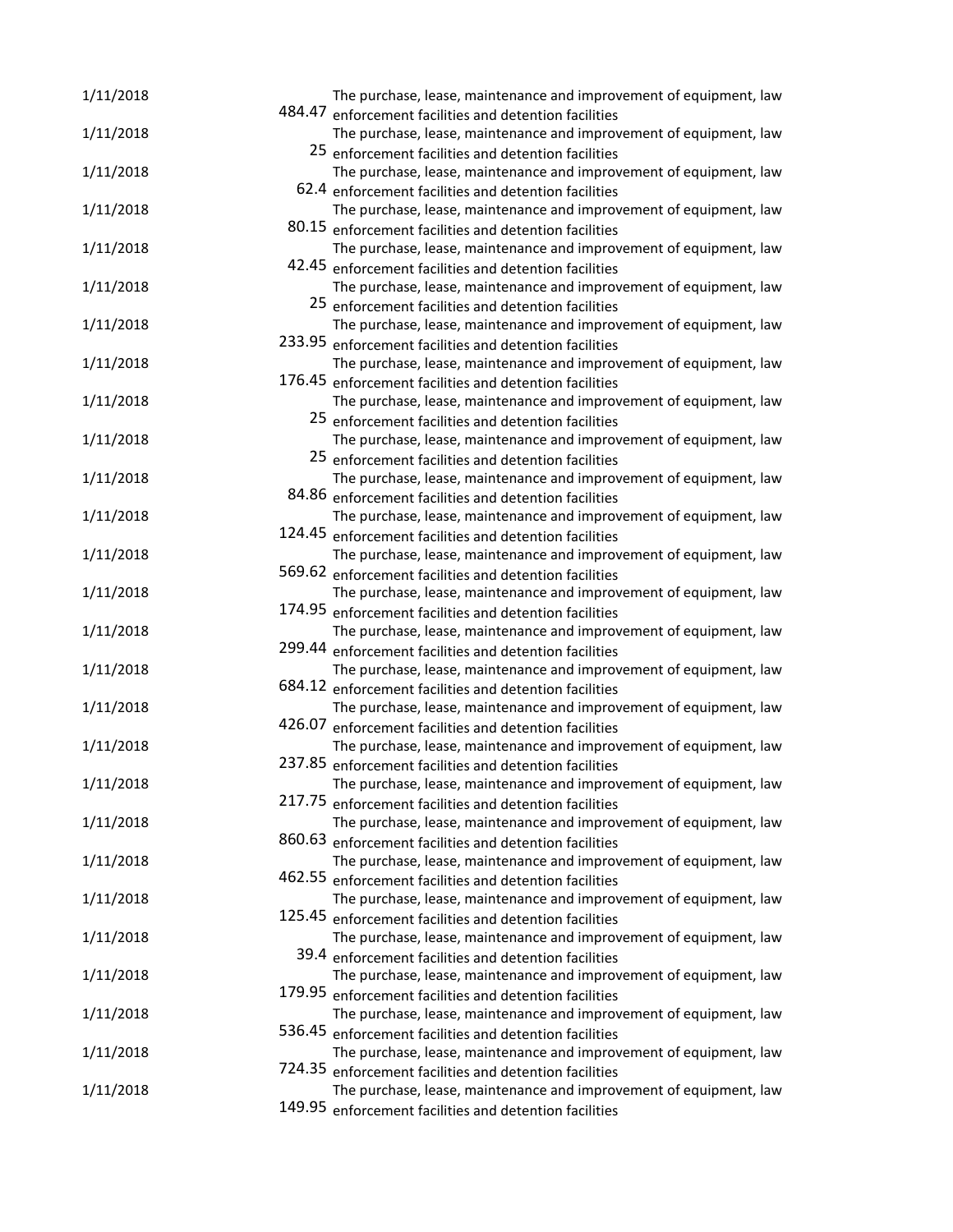| 1/11/2018 |                | The purchase, lease, maintenance and improvement of equipment, law                                                           |
|-----------|----------------|------------------------------------------------------------------------------------------------------------------------------|
|           |                | 57.9 enforcement facilities and detention facilities                                                                         |
| 1/11/2018 |                | The purchase, lease, maintenance and improvement of equipment, law                                                           |
|           |                | 272.15 enforcement facilities and detention facilities                                                                       |
| 1/11/2018 |                | The purchase, lease, maintenance and improvement of equipment, law                                                           |
|           | 69.97          | enforcement facilities and detention facilities                                                                              |
| 1/11/2018 |                | The purchase, lease, maintenance and improvement of equipment, law                                                           |
|           |                | 57.62 enforcement facilities and detention facilities                                                                        |
| 1/16/2018 |                | The purchase, lease, maintenance and improvement of equipment, law                                                           |
|           |                | 190.9 enforcement facilities and detention facilities                                                                        |
| 1/16/2018 |                | The purchase, lease, maintenance and improvement of equipment, law                                                           |
|           |                | 337.5 enforcement facilities and detention facilities                                                                        |
| 1/16/2018 |                | The purchase, lease, maintenance and improvement of equipment, law                                                           |
|           |                | 529.84 enforcement facilities and detention facilities                                                                       |
| 1/16/2018 |                | The purchase, lease, maintenance and improvement of equipment, law                                                           |
|           |                | 25 enforcement facilities and detention facilities                                                                           |
| 1/16/2018 |                | The purchase, lease, maintenance and improvement of equipment, law                                                           |
|           |                | 2219.48 enforcement facilities and detention facilities                                                                      |
| 1/16/2018 |                | The purchase, lease, maintenance and improvement of equipment, law                                                           |
|           |                | 82.56 enforcement facilities and detention facilities                                                                        |
| 1/16/2018 |                | The purchase, lease, maintenance and improvement of equipment, law                                                           |
|           |                | 340.3 enforcement facilities and detention facilities                                                                        |
| 1/16/2018 |                | The purchase, lease, maintenance and improvement of equipment, law                                                           |
|           |                | 25 enforcement facilities and detention facilities                                                                           |
| 1/16/2018 |                | The purchase, lease, maintenance and improvement of equipment, law<br>203.17 enforcement facilities and detention facilities |
|           |                | The purchase, lease, maintenance and improvement of equipment, law                                                           |
| 1/16/2018 |                | 1054.48 enforcement facilities and detention facilities                                                                      |
| 1/16/2018 |                | The purchase, lease, maintenance and improvement of equipment, law                                                           |
|           |                | 117.17 enforcement facilities and detention facilities                                                                       |
| 1/16/2018 |                | The purchase, lease, maintenance and improvement of equipment, law                                                           |
|           |                | 86.35 enforcement facilities and detention facilities                                                                        |
| 1/16/2018 |                | The purchase, lease, maintenance and improvement of equipment, law                                                           |
|           |                | 60.35 enforcement facilities and detention facilities                                                                        |
| 1/16/2018 |                | The purchase, lease, maintenance and improvement of equipment, law                                                           |
|           |                | 90.85 enforcement facilities and detention facilities                                                                        |
| 1/16/2018 |                | The purchase, lease, maintenance and improvement of equipment, law                                                           |
|           |                | 61.4 enforcement facilities and detention facilities                                                                         |
| 1/19/2018 |                | The purchase, lease, maintenance and improvement of equipment, law                                                           |
|           |                | 256 enforcement facilities and detention facilities                                                                          |
| 1/19/2018 |                | The purchase, lease, maintenance and improvement of equipment, law                                                           |
|           |                | 96 enforcement facilities and detention facilities                                                                           |
| 1/19/2018 |                | The purchase, lease, maintenance and improvement of equipment, law                                                           |
|           |                | 256 enforcement facilities and detention facilities                                                                          |
| 1/19/2018 |                | The purchase, lease, maintenance and improvement of equipment, law                                                           |
|           |                | 96 enforcement facilities and detention facilities                                                                           |
| 2/21/2018 | 711.91 Travel  |                                                                                                                              |
| 2/21/2018 |                | 9 Travel                                                                                                                     |
| 2/21/2018 | 1128.68 Travel |                                                                                                                              |
| 2/21/2018 | 1128.67 Travel |                                                                                                                              |
|           |                |                                                                                                                              |
| 2/21/2018 |                | 50 Travel                                                                                                                    |
| 3/15/2018 |                | The purchase, lease, maintenance and improvement of equipment, law                                                           |
|           |                | 4332.68 enforcement facilities and detention facilities                                                                      |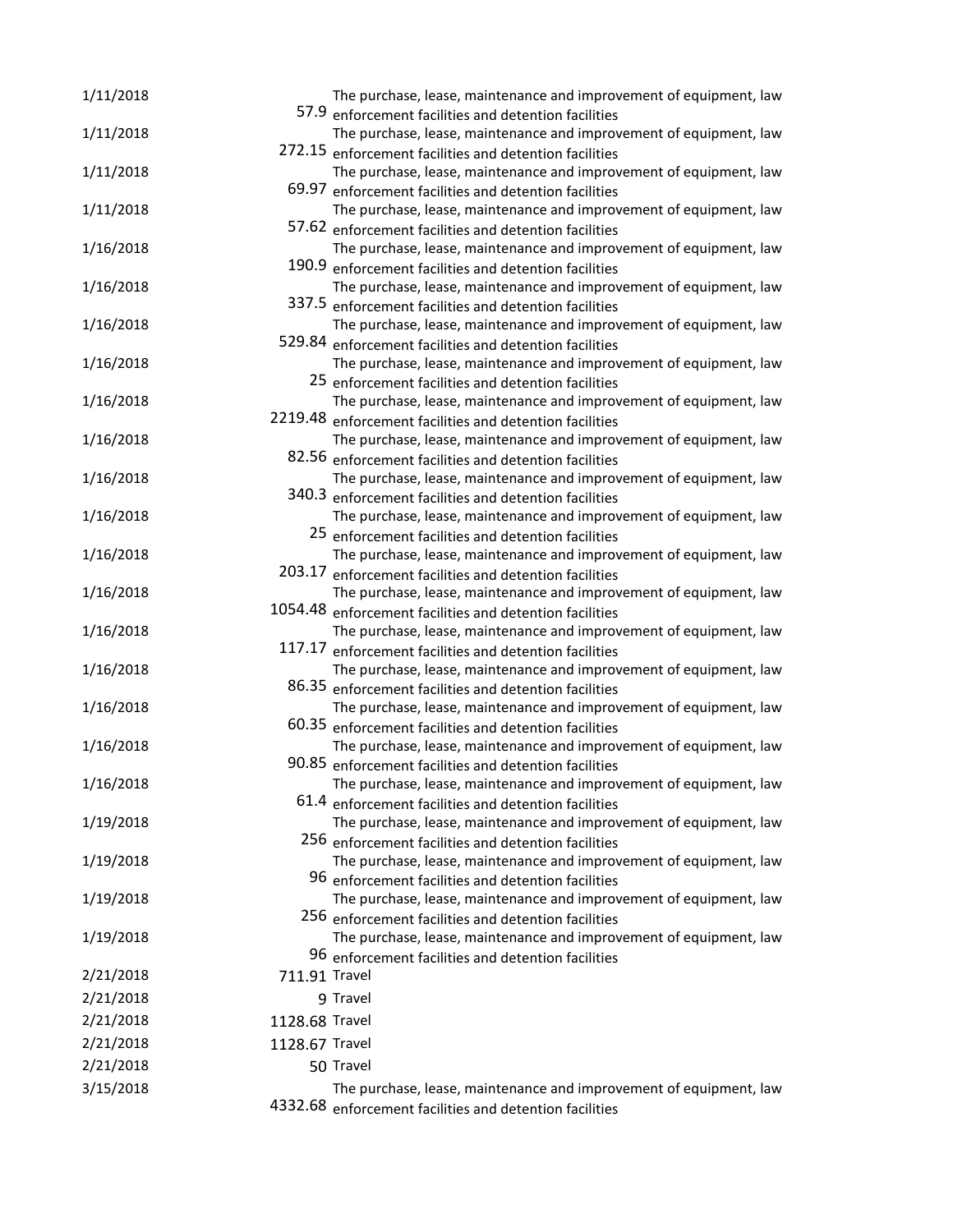| 3/15/2018 |         | The purchase, lease, maintenance and improvement of equipment, law                                                            |
|-----------|---------|-------------------------------------------------------------------------------------------------------------------------------|
|           |         | 373 enforcement facilities and detention facilities                                                                           |
| 3/15/2018 |         | The purchase, lease, maintenance and improvement of equipment, law                                                            |
|           |         | 267.68 enforcement facilities and detention facilities                                                                        |
| 3/15/2018 |         | The purchase, lease, maintenance and improvement of equipment, law<br>4111.43 enforcement facilities and detention facilities |
| 3/15/2018 |         | The purchase, lease, maintenance and improvement of equipment, law                                                            |
|           |         | 551.42 enforcement facilities and detention facilities                                                                        |
| 3/15/2018 |         | The purchase, lease, maintenance and improvement of equipment, law                                                            |
|           |         | 237.6 enforcement facilities and detention facilities                                                                         |
| 3/15/2018 |         | The purchase, lease, maintenance and improvement of equipment, law                                                            |
|           |         | 324.78 enforcement facilities and detention facilities                                                                        |
| 3/15/2018 |         | The purchase, lease, maintenance and improvement of equipment, law                                                            |
|           |         | 1125 enforcement facilities and detention facilities                                                                          |
| 3/15/2018 |         | The purchase, lease, maintenance and improvement of equipment, law                                                            |
|           |         | 250 enforcement facilities and detention facilities                                                                           |
| 3/15/2018 |         | The purchase, lease, maintenance and improvement of equipment, law                                                            |
|           |         | 798.27 enforcement facilities and detention facilities                                                                        |
| 3/15/2018 |         | 60 Travel                                                                                                                     |
| 5/1/2018  |         | 1360 Travel                                                                                                                   |
| 5/1/2018  |         | 255 Travel                                                                                                                    |
| 5/1/2018  |         | 1360 Travel                                                                                                                   |
| 5/1/2018  |         | 255 Travel                                                                                                                    |
| 5/10/2018 |         | 370 Travel                                                                                                                    |
| 5/10/2018 |         | 280.5 Travel                                                                                                                  |
| 5/14/2018 |         | 370 Travel                                                                                                                    |
| 5/14/2018 |         | 280.5 Travel                                                                                                                  |
| 5/10/2018 |         | The purchase, lease, maintenance and improvement of equipment, law                                                            |
|           |         | 282.35 enforcement facilities and detention facilities                                                                        |
| 5/10/2018 |         | The purchase, lease, maintenance and improvement of equipment, law                                                            |
|           |         | 577.09 enforcement facilities and detention facilities                                                                        |
| 5/10/2018 |         | The purchase, lease, maintenance and improvement of equipment, law                                                            |
|           |         | 567.47 enforcement facilities and detention facilities                                                                        |
| 5/10/2018 |         | The purchase, lease, maintenance and improvement of equipment, law                                                            |
|           |         | 426.95 enforcement facilities and detention facilities                                                                        |
| 5/10/2018 |         | The purchase, lease, maintenance and improvement of equipment, law                                                            |
|           |         | 54.9 enforcement facilities and detention facilities                                                                          |
| 5/10/2018 |         | The purchase, lease, maintenance and improvement of equipment, law                                                            |
|           |         | 1280.61 enforcement facilities and detention facilities                                                                       |
| 5/10/2018 |         | The purchase, lease, maintenance and improvement of equipment, law                                                            |
|           |         | 968.26 enforcement facilities and detention facilities                                                                        |
| 5/10/2018 |         | The purchase, lease, maintenance and improvement of equipment, law<br>451.68 enforcement facilities and detention facilities  |
| 5/10/2018 |         | The purchase, lease, maintenance and improvement of equipment, law                                                            |
|           |         | 1579.1 enforcement facilities and detention facilities                                                                        |
| 5/10/2018 |         | The purchase, lease, maintenance and improvement of equipment, law                                                            |
|           |         | 291.78 enforcement facilities and detention facilities                                                                        |
| 5/10/2018 |         | The purchase, lease, maintenance and improvement of equipment, law                                                            |
|           |         | 69.98 enforcement facilities and detention facilities                                                                         |
| 5/10/2018 |         | The purchase, lease, maintenance and improvement of equipment, law                                                            |
|           | 1206.59 | enforcement facilities and detention facilities                                                                               |
| 5/10/2018 |         | The purchase, lease, maintenance and improvement of equipment, law                                                            |
|           |         | 435.15 enforcement facilities and detention facilities                                                                        |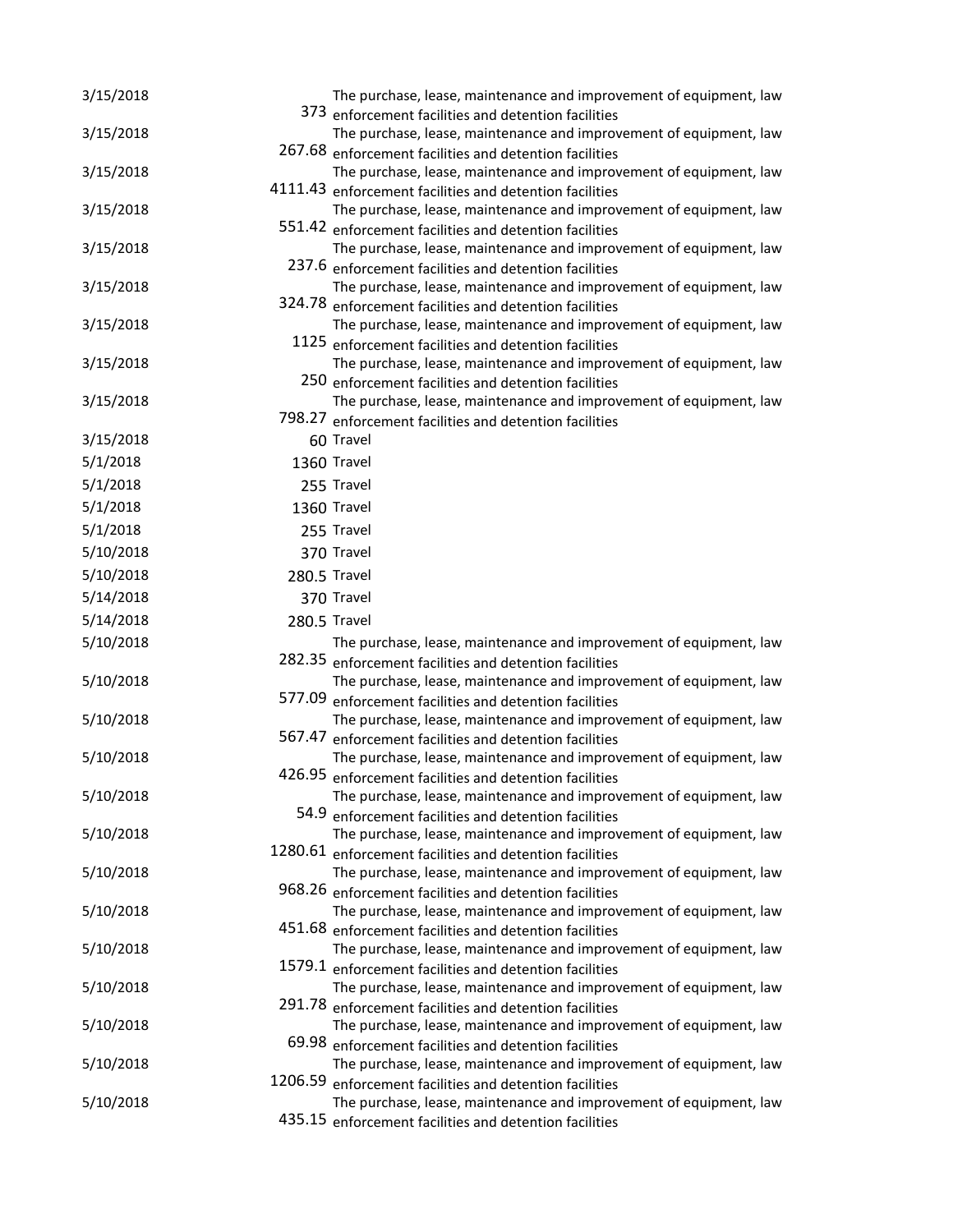| 5/10/2018 |        | The purchase, lease, maintenance and improvement of equipment, law                                                           |
|-----------|--------|------------------------------------------------------------------------------------------------------------------------------|
|           |        | 850.4 enforcement facilities and detention facilities                                                                        |
| 5/10/2018 |        | The purchase, lease, maintenance and improvement of equipment, law<br>57.9 enforcement facilities and detention facilities   |
| 5/10/2018 |        | The purchase, lease, maintenance and improvement of equipment, law                                                           |
|           |        | 1145.7 enforcement facilities and detention facilities                                                                       |
| 5/10/2018 |        | The purchase, lease, maintenance and improvement of equipment, law                                                           |
|           |        | 526.14 enforcement facilities and detention facilities                                                                       |
| 6/5/2018  |        | 370 Travel                                                                                                                   |
| 6/5/2018  |        | 204 Travel                                                                                                                   |
| 6/5/2018  |        | 76.5 Travel                                                                                                                  |
| 6/5/2018  |        | 370 Travel                                                                                                                   |
| 6/5/2018  |        | 204 Travel                                                                                                                   |
| 6/5/2018  |        | 76.5 Travel                                                                                                                  |
| 6/5/2018  |        | 222 Travel                                                                                                                   |
| 6/5/2018  |        | 102 Travel                                                                                                                   |
| 6/5/2018  |        | 38.25 Travel                                                                                                                 |
| 6/1/2018  |        | The purchase, lease, maintenance and improvement of equipment, law                                                           |
|           |        | 1125 enforcement facilities and detention facilities                                                                         |
| 6/1/2018  |        | The purchase, lease, maintenance and improvement of equipment, law                                                           |
|           |        | 790.25 enforcement facilities and detention facilities                                                                       |
| 7/30/2018 |        | The purchase, lease, maintenance and improvement of equipment, law                                                           |
|           |        | 267.65 enforcement facilities and detention facilities                                                                       |
| 7/30/2018 |        | The purchase, lease, maintenance and improvement of equipment, law                                                           |
|           |        | 60.9 enforcement facilities and detention facilities                                                                         |
| 7/30/2018 |        | The purchase, lease, maintenance and improvement of equipment, law<br>25 enforcement facilities and detention facilities     |
| 7/30/2018 |        | The purchase, lease, maintenance and improvement of equipment, law                                                           |
|           |        | 40.95 enforcement facilities and detention facilities                                                                        |
| 7/30/2018 |        | The purchase, lease, maintenance and improvement of equipment, law                                                           |
|           |        | 63.9 enforcement facilities and detention facilities                                                                         |
| 7/30/2018 |        | The purchase, lease, maintenance and improvement of equipment, law                                                           |
|           |        | 149.95 enforcement facilities and detention facilities                                                                       |
| 7/30/2018 |        | The purchase, lease, maintenance and improvement of equipment, law                                                           |
|           |        | 42.4 enforcement facilities and detention facilities                                                                         |
| 7/30/2018 |        | The purchase, lease, maintenance and improvement of equipment, law<br>552.2 enforcement facilities and detention facilities  |
| 7/30/2018 |        | The purchase, lease, maintenance and improvement of equipment, law                                                           |
|           | 514.77 | enforcement facilities and detention facilities                                                                              |
| 7/30/2018 |        | The purchase, lease, maintenance and improvement of equipment, law                                                           |
|           |        | 41.45 enforcement facilities and detention facilities                                                                        |
| 7/30/2018 |        | The purchase, lease, maintenance and improvement of equipment, law                                                           |
|           |        | 307.2 enforcement facilities and detention facilities                                                                        |
| 7/30/2018 |        | The purchase, lease, maintenance and improvement of equipment, law                                                           |
|           |        | 57.35 enforcement facilities and detention facilities                                                                        |
| 7/30/2018 |        | The purchase, lease, maintenance and improvement of equipment, law<br>547.61 enforcement facilities and detention facilities |
| 7/30/2018 |        | The purchase, lease, maintenance and improvement of equipment, law                                                           |
|           |        | 800.59 enforcement facilities and detention facilities                                                                       |
| 7/30/2018 |        | The purchase, lease, maintenance and improvement of equipment, law                                                           |
|           |        | 130.76 enforcement facilities and detention facilities                                                                       |
| 7/30/2018 |        | The purchase, lease, maintenance and improvement of equipment, law                                                           |
|           |        | 753.36 enforcement facilities and detention facilities                                                                       |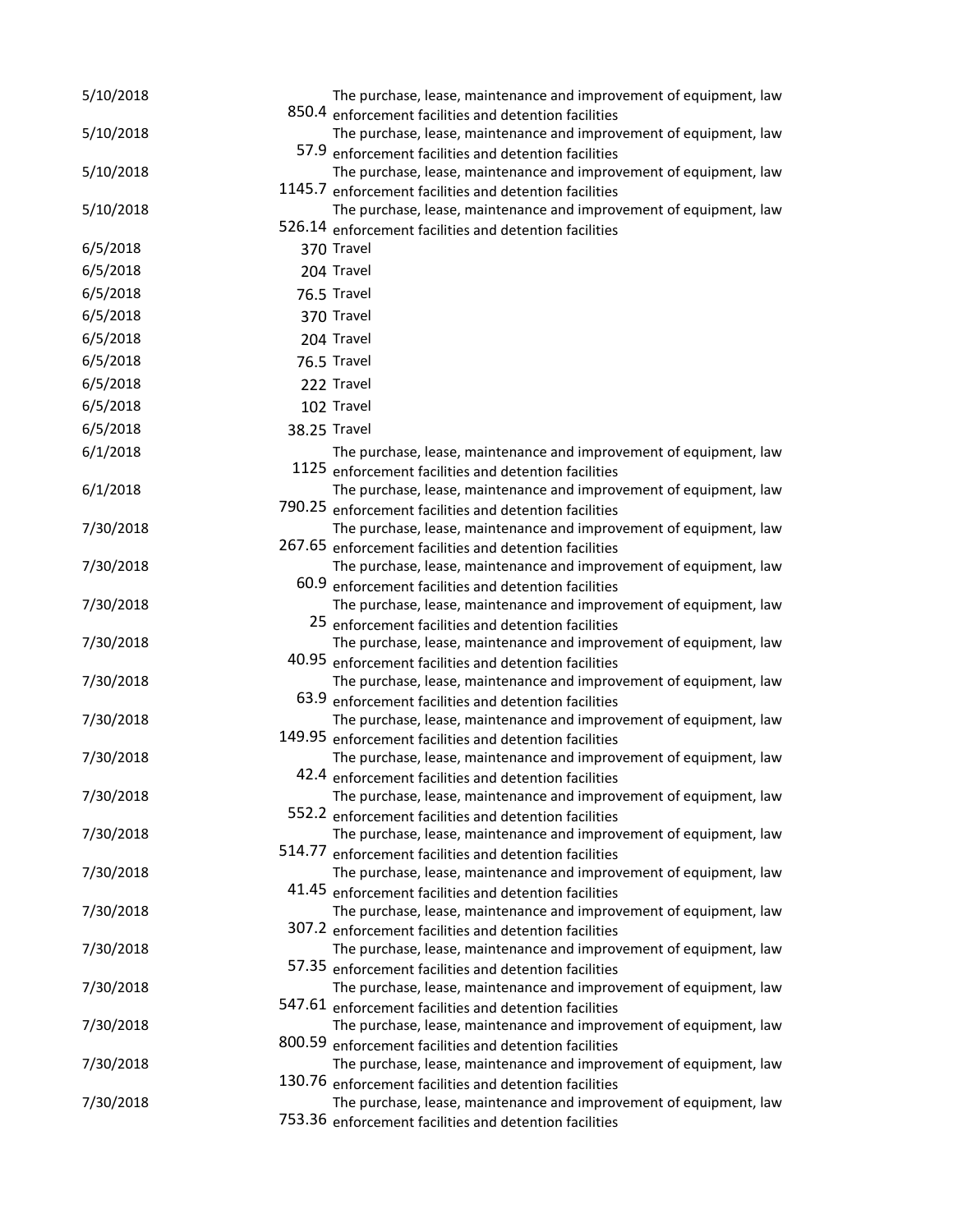| 7/30/2018 |       | The purchase, lease, maintenance and improvement of equipment, law<br>237.85 enforcement facilities and detention facilities |
|-----------|-------|------------------------------------------------------------------------------------------------------------------------------|
| 7/30/2018 |       | The purchase, lease, maintenance and improvement of equipment, law                                                           |
|           |       | 61.4 enforcement facilities and detention facilities                                                                         |
| 7/30/2018 |       | The purchase, lease, maintenance and improvement of equipment, law                                                           |
|           |       | 90.23 enforcement facilities and detention facilities                                                                        |
| 7/30/2018 |       | The purchase, lease, maintenance and improvement of equipment, law                                                           |
|           |       | 512.8 enforcement facilities and detention facilities                                                                        |
| 7/30/2018 |       | The purchase, lease, maintenance and improvement of equipment, law                                                           |
|           |       | 88.41 enforcement facilities and detention facilities                                                                        |
| 7/30/2018 |       | The purchase, lease, maintenance and improvement of equipment, law                                                           |
|           |       | 1175.26 enforcement facilities and detention facilities                                                                      |
| 7/30/2018 | 62.35 |                                                                                                                              |
| 7/30/2018 |       | The purchase, lease, maintenance and improvement of equipment, law                                                           |
|           |       | 54.9 enforcement facilities and detention facilities                                                                         |
| 7/30/2018 |       | The purchase, lease, maintenance and improvement of equipment, law                                                           |
|           |       | 282.51 enforcement facilities and detention facilities                                                                       |
| 7/30/2018 |       | The purchase, lease, maintenance and improvement of equipment, law                                                           |
|           |       | 359.9 enforcement facilities and detention facilities                                                                        |
| 7/30/2018 |       | The purchase, lease, maintenance and improvement of equipment, law                                                           |
|           |       | 110.94 enforcement facilities and detention facilities                                                                       |
| 7/30/2018 |       | The purchase, lease, maintenance and improvement of equipment, law                                                           |
|           |       | 242.24 enforcement facilities and detention facilities                                                                       |
| 7/30/2018 |       | The purchase, lease, maintenance and improvement of equipment, law                                                           |
|           |       | 102.65 enforcement facilities and detention facilities                                                                       |
| 7/30/2018 |       | The purchase, lease, maintenance and improvement of equipment, law                                                           |
|           |       | 671.41 enforcement facilities and detention facilities                                                                       |
| 7/30/2018 |       | The purchase, lease, maintenance and improvement of equipment, law                                                           |
|           |       | 154.95 enforcement facilities and detention facilities                                                                       |
| 7/30/2018 |       | The purchase, lease, maintenance and improvement of equipment, law                                                           |
|           |       | 70.9 enforcement facilities and detention facilities                                                                         |
| 7/30/2018 |       | The purchase, lease, maintenance and improvement of equipment, law                                                           |
|           |       | 189.46 enforcement facilities and detention facilities                                                                       |
| 7/30/2018 |       | The purchase, lease, maintenance and improvement of equipment, law                                                           |
|           |       | 671.01 enforcement facilities and detention facilities                                                                       |
| 7/30/2018 |       | The purchase, lease, maintenance and improvement of equipment, law                                                           |
|           |       | 986.25 enforcement facilities and detention facilities                                                                       |
| 7/30/2018 |       | The purchase, lease, maintenance and improvement of equipment, law                                                           |
|           |       | 1159.99 enforcement facilities and detention facilities                                                                      |
| 7/30/2018 |       | The purchase, lease, maintenance and improvement of equipment, law                                                           |
|           |       | 168.68 enforcement facilities and detention facilities                                                                       |
| 7/30/2018 |       | The purchase, lease, maintenance and improvement of equipment, law                                                           |
|           |       | 42.4 enforcement facilities and detention facilities                                                                         |
| 7/30/2018 |       | The purchase, lease, maintenance and improvement of equipment, law                                                           |
|           |       | 450 enforcement facilities and detention facilities                                                                          |
| 7/30/2018 |       | The purchase, lease, maintenance and improvement of equipment, law<br>278.5 enforcement facilities and detention facilities  |
| 7/30/2018 |       | The purchase, lease, maintenance and improvement of equipment, law                                                           |
|           |       | 745.67 enforcement facilities and detention facilities                                                                       |
| 7/30/2018 |       | The purchase, lease, maintenance and improvement of equipment, law                                                           |
|           |       | 62.9 enforcement facilities and detention facilities                                                                         |
| 7/30/2018 |       | The purchase, lease, maintenance and improvement of equipment, law                                                           |
|           |       | 108.68 enforcement facilities and detention facilities                                                                       |
| 7/30/2018 |       | The purchase, lease, maintenance and improvement of equipment, law                                                           |
|           |       | 211.7 enforcement facilities and detention facilities                                                                        |
|           |       |                                                                                                                              |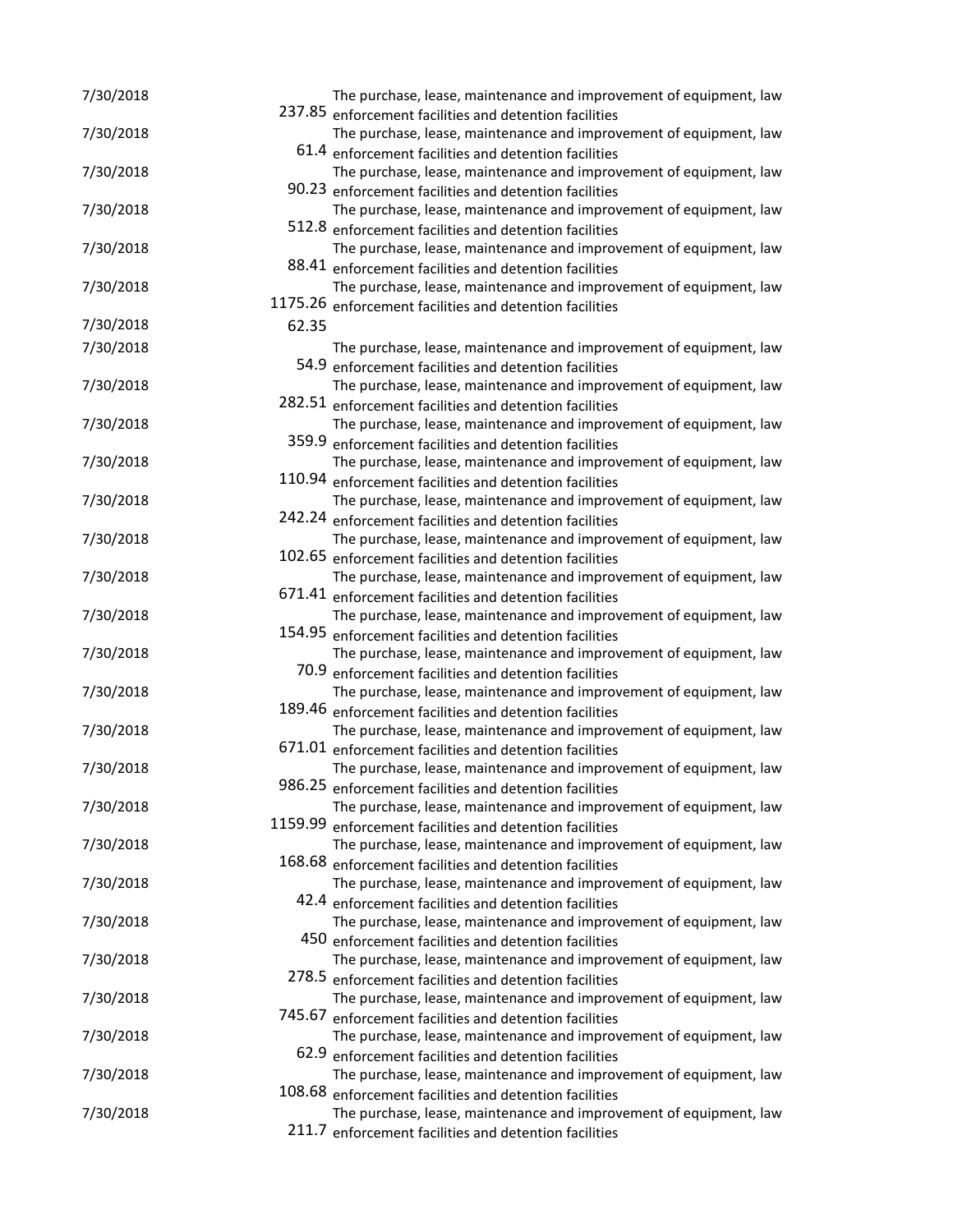| 7/30/2018 | The purchase, lease, maintenance and improvement of equipment, law                                                           |
|-----------|------------------------------------------------------------------------------------------------------------------------------|
|           | 437.18 enforcement facilities and detention facilities                                                                       |
| 7/30/2018 | The purchase, lease, maintenance and improvement of equipment, law                                                           |
|           | 34.95 enforcement facilities and detention facilities                                                                        |
| 7/30/2018 | The purchase, lease, maintenance and improvement of equipment, law<br>34.95 enforcement facilities and detention facilities  |
| 7/30/2018 | The purchase, lease, maintenance and improvement of equipment, law                                                           |
|           | 108.43 enforcement facilities and detention facilities                                                                       |
| 7/30/2018 | The purchase, lease, maintenance and improvement of equipment, law                                                           |
|           | 799.23 enforcement facilities and detention facilities                                                                       |
| 7/30/2018 | The purchase, lease, maintenance and improvement of equipment, law                                                           |
|           | 35.2 enforcement facilities and detention facilities                                                                         |
| 7/30/2018 | The purchase, lease, maintenance and improvement of equipment, law                                                           |
|           | 530.52 enforcement facilities and detention facilities                                                                       |
| 7/30/2018 | The purchase, lease, maintenance and improvement of equipment, law                                                           |
|           | 924.01 enforcement facilities and detention facilities                                                                       |
| 7/30/2018 | The purchase, lease, maintenance and improvement of equipment, law                                                           |
|           | 338 enforcement facilities and detention facilities                                                                          |
| 7/30/2018 | The purchase, lease, maintenance and improvement of equipment, law                                                           |
|           | 59.9 enforcement facilities and detention facilities                                                                         |
| 7/30/2018 | The purchase, lease, maintenance and improvement of equipment, law                                                           |
|           | 456.13 enforcement facilities and detention facilities                                                                       |
| 7/30/2018 | The purchase, lease, maintenance and improvement of equipment, law                                                           |
|           | 483.86 enforcement facilities and detention facilities                                                                       |
| 7/30/2018 | The purchase, lease, maintenance and improvement of equipment, law                                                           |
|           | 192.83 enforcement facilities and detention facilities                                                                       |
| 7/30/2018 | The purchase, lease, maintenance and improvement of equipment, law                                                           |
|           | 999.01 enforcement facilities and detention facilities                                                                       |
| 7/30/2018 | The purchase, lease, maintenance and improvement of equipment, law                                                           |
|           | 446.6 enforcement facilities and detention facilities                                                                        |
| 7/30/2018 | The purchase, lease, maintenance and improvement of equipment, law                                                           |
| 7/30/2018 | 105.62 enforcement facilities and detention facilities<br>The purchase, lease, maintenance and improvement of equipment, law |
|           | 73.9 enforcement facilities and detention facilities                                                                         |
| 7/30/2018 | The purchase, lease, maintenance and improvement of equipment, law                                                           |
|           | 61.4 enforcement facilities and detention facilities                                                                         |
| 7/30/2018 | The purchase, lease, maintenance and improvement of equipment, law                                                           |
|           | 60.9 enforcement facilities and detention facilities                                                                         |
| 7/30/2018 | The purchase, lease, maintenance and improvement of equipment, law                                                           |
|           | 907.33 enforcement facilities and detention facilities                                                                       |
| 7/30/2018 | The purchase, lease, maintenance and improvement of equipment, law                                                           |
|           | 107.48 enforcement facilities and detention facilities                                                                       |
| 7/30/2018 | The purchase, lease, maintenance and improvement of equipment, law                                                           |
|           | 414.2 enforcement facilities and detention facilities                                                                        |
| 7/30/2018 | The purchase, lease, maintenance and improvement of equipment, law                                                           |
|           | 83.59 enforcement facilities and detention facilities                                                                        |
| 7/30/2018 | The purchase, lease, maintenance and improvement of equipment, law                                                           |
|           | 601.42 enforcement facilities and detention facilities                                                                       |
| 7/30/2018 | The purchase, lease, maintenance and improvement of equipment, law                                                           |
|           | 205.91 enforcement facilities and detention facilities                                                                       |
| 7/30/2018 | The purchase, lease, maintenance and improvement of equipment, law                                                           |
|           | 1084.23 enforcement facilities and detention facilities                                                                      |
| 7/30/2018 | The purchase, lease, maintenance and improvement of equipment, law                                                           |
|           | 34.95 enforcement facilities and detention facilities                                                                        |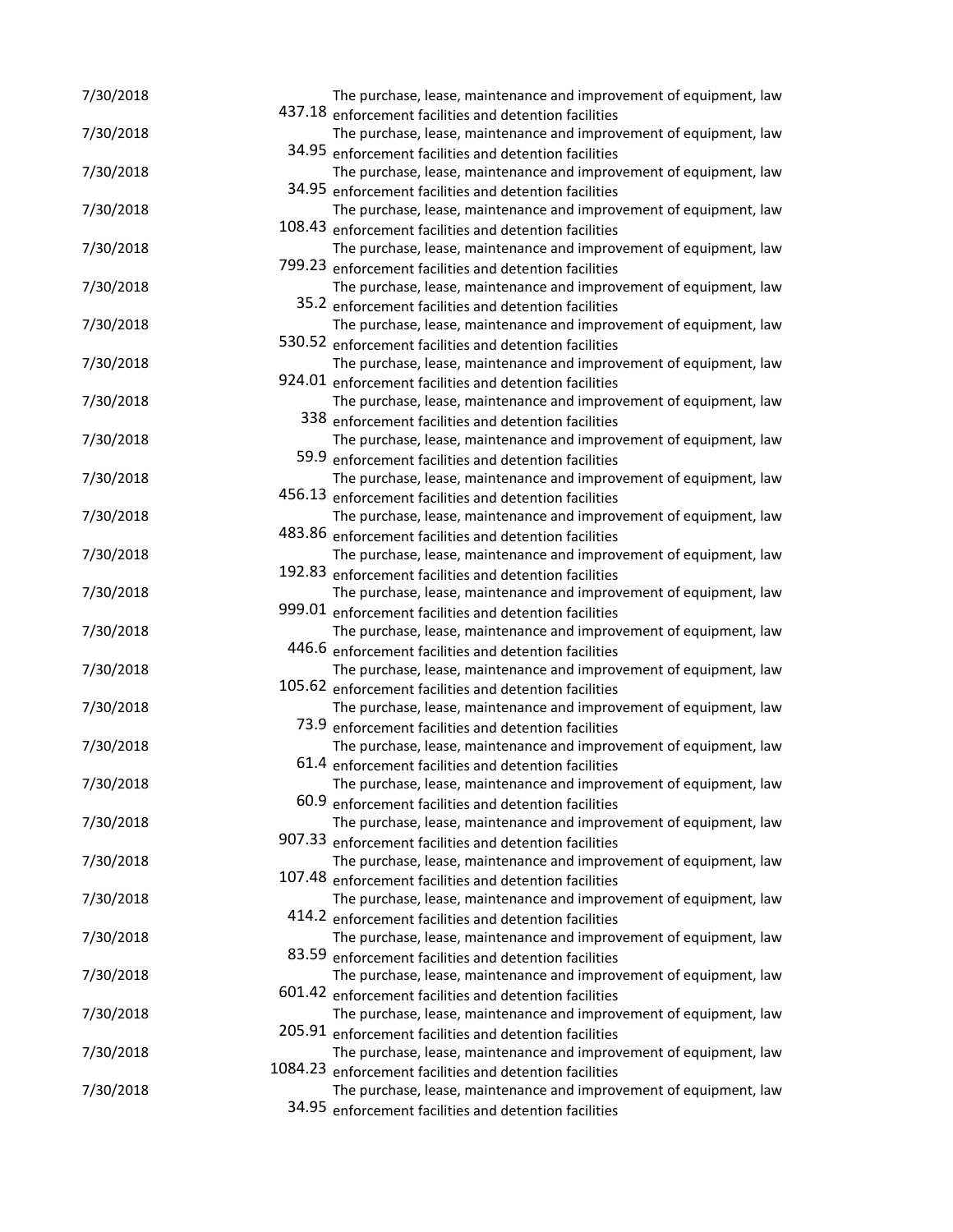| 7/31/2018  | 1132.89 | The purchase, lease, maintenance and improvement of equipment, law                                                           |
|------------|---------|------------------------------------------------------------------------------------------------------------------------------|
|            |         | enforcement facilities and detention facilities                                                                              |
| 7/31/2018  |         | The purchase, lease, maintenance and improvement of equipment, law                                                           |
|            |         | 659 enforcement facilities and detention facilities<br>The purchase, lease, maintenance and improvement of equipment, law    |
| 8/6/2018   |         | 112.43 enforcement facilities and detention facilities                                                                       |
| 8/6/2018   |         | The purchase, lease, maintenance and improvement of equipment, law                                                           |
|            |         | 112.43 enforcement facilities and detention facilities                                                                       |
| 8/6/2018   |         | The purchase, lease, maintenance and improvement of equipment, law                                                           |
|            |         | 112.43 enforcement facilities and detention facilities                                                                       |
| 8/6/2018   |         | The purchase, lease, maintenance and improvement of equipment, law                                                           |
|            |         | 137.44 enforcement facilities and detention facilities                                                                       |
| 8/6/2018   |         | The purchase, lease, maintenance and improvement of equipment, law                                                           |
|            |         | 137.44 enforcement facilities and detention facilities                                                                       |
| 8/6/2018   |         | The purchase, lease, maintenance and improvement of equipment, law                                                           |
|            |         | 137.44 enforcement facilities and detention facilities                                                                       |
| 8/6/2018   |         | The purchase, lease, maintenance and improvement of equipment, law                                                           |
|            |         | 667.03 enforcement facilities and detention facilities                                                                       |
| 8/6/2018   |         | The purchase, lease, maintenance and improvement of equipment, law                                                           |
|            |         | 137.44 enforcement facilities and detention facilities                                                                       |
| 8/6/2018   |         | The purchase, lease, maintenance and improvement of equipment, law                                                           |
|            |         | 304.3 enforcement facilities and detention facilities                                                                        |
| 8/6/2018   |         | The purchase, lease, maintenance and improvement of equipment, law                                                           |
|            |         | 54.9 enforcement facilities and detention facilities                                                                         |
| 8/6/2018   |         | The purchase, lease, maintenance and improvement of equipment, law                                                           |
|            |         | 1174.15 enforcement facilities and detention facilities                                                                      |
| 8/6/2018   |         | The purchase, lease, maintenance and improvement of equipment, law                                                           |
|            |         | 55.85 enforcement facilities and detention facilities                                                                        |
| 8/6/2018   |         | The purchase, lease, maintenance and improvement of equipment, law                                                           |
|            |         | 52.43 enforcement facilities and detention facilities                                                                        |
| 8/6/2018   |         | The purchase, lease, maintenance and improvement of equipment, law                                                           |
|            |         | 112 enforcement facilities and detention facilities                                                                          |
| 8/6/2018   |         | The purchase, lease, maintenance and improvement of equipment, law                                                           |
|            |         | 699.47 enforcement facilities and detention facilities                                                                       |
| 8/6/2018   |         | The purchase, lease, maintenance and improvement of equipment, law                                                           |
|            |         | 1007.7 enforcement facilities and detention facilities                                                                       |
| 8/6/2018   |         | The purchase, lease, maintenance and improvement of equipment, law                                                           |
|            |         | 644.08 enforcement facilities and detention facilities                                                                       |
| 8/6/2018   |         | The purchase, lease, maintenance and improvement of equipment, law<br>640.37 enforcement facilities and detention facilities |
| 8/6/2018   |         | The purchase, lease, maintenance and improvement of equipment, law                                                           |
|            |         | 207.85 enforcement facilities and detention facilities                                                                       |
| 8/6/2018   |         | The purchase, lease, maintenance and improvement of equipment, law                                                           |
|            |         | 625.61 enforcement facilities and detention facilities                                                                       |
| 8/6/2018   |         | The purchase, lease, maintenance and improvement of equipment, law                                                           |
|            |         | 580.62 enforcement facilities and detention facilities                                                                       |
| 8/6/2018   |         | The purchase, lease, maintenance and improvement of equipment, law                                                           |
|            |         | 67.9 enforcement facilities and detention facilities                                                                         |
| 8/6/2018   |         | The purchase, lease, maintenance and improvement of equipment, law                                                           |
|            |         | 477.93 enforcement facilities and detention facilities                                                                       |
| 10/15/2018 |         | The purchase, lease, maintenance and improvement of equipment, law                                                           |
|            |         | 547.48 enforcement facilities and detention facilities                                                                       |
| 10/15/2018 |         | The purchase, lease, maintenance and improvement of equipment, law                                                           |
|            |         | 382.4 enforcement facilities and detention facilities                                                                        |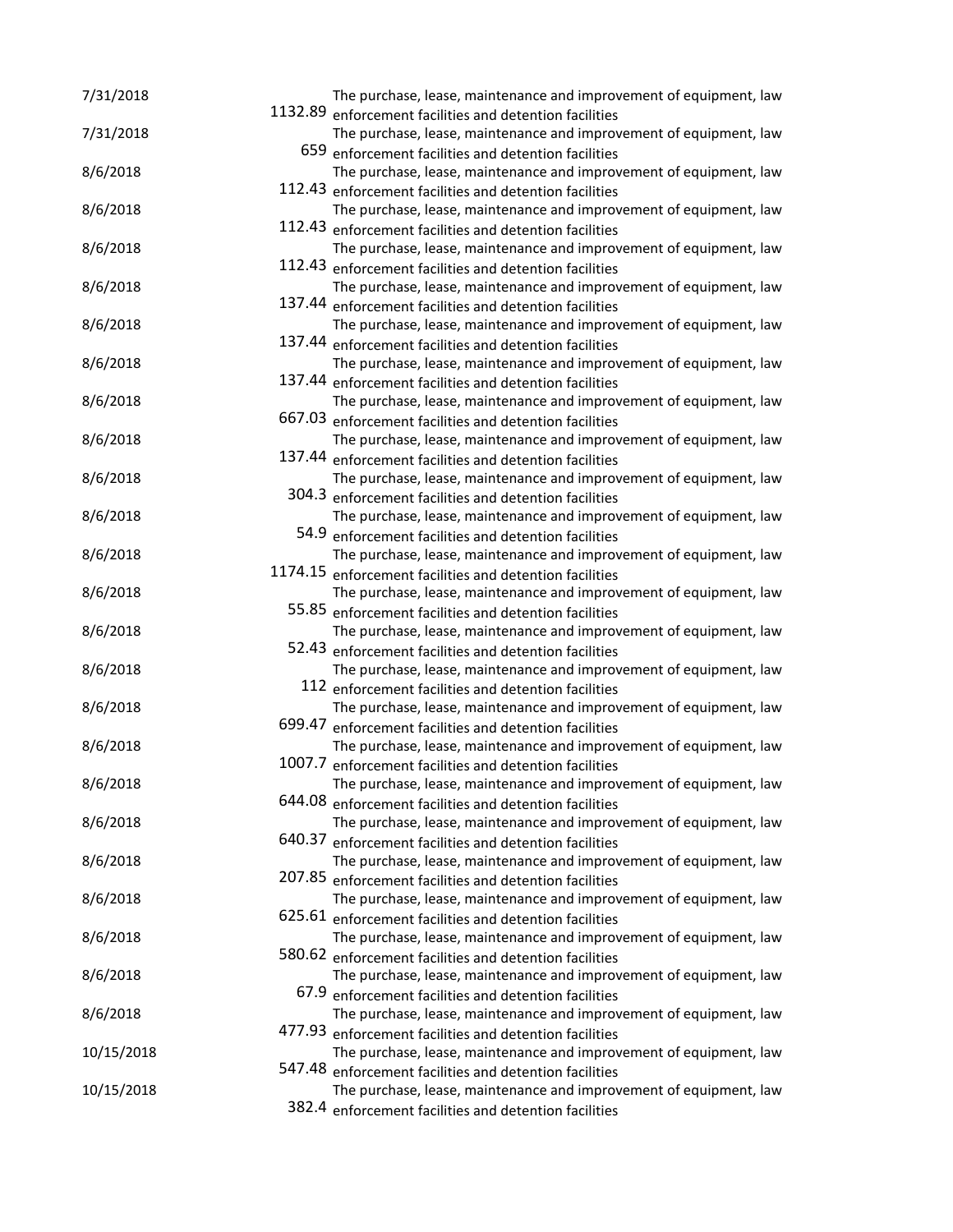| 10/15/2018 |        | The purchase, lease, maintenance and improvement of equipment, law                                                           |
|------------|--------|------------------------------------------------------------------------------------------------------------------------------|
|            |        | 115.8 enforcement facilities and detention facilities                                                                        |
| 10/15/2018 |        | The purchase, lease, maintenance and improvement of equipment, law<br>61.4 enforcement facilities and detention facilities   |
| 10/15/2018 |        | The purchase, lease, maintenance and improvement of equipment, law                                                           |
|            |        | 772.04 enforcement facilities and detention facilities                                                                       |
| 10/15/2018 |        | The purchase, lease, maintenance and improvement of equipment, law                                                           |
|            | 346.7  | enforcement facilities and detention facilities                                                                              |
| 10/19/2018 |        | The purchase, lease, maintenance and improvement of equipment, law                                                           |
|            |        | 103.5 enforcement facilities and detention facilities                                                                        |
| 10/19/2018 |        | The purchase, lease, maintenance and improvement of equipment, law                                                           |
|            |        | 26.92 enforcement facilities and detention facilities                                                                        |
| 10/19/2018 |        | The purchase, lease, maintenance and improvement of equipment, law                                                           |
|            |        | 85 enforcement facilities and detention facilities                                                                           |
| 10/19/2018 |        | The purchase, lease, maintenance and improvement of equipment, law                                                           |
|            |        | 439 enforcement facilities and detention facilities                                                                          |
| 10/19/2018 |        | The purchase, lease, maintenance and improvement of equipment, law                                                           |
|            |        | 357.21 enforcement facilities and detention facilities                                                                       |
| 10/19/2018 |        | The purchase, lease, maintenance and improvement of equipment, law                                                           |
|            |        | 481.19 enforcement facilities and detention facilities                                                                       |
| 10/19/2018 |        | The purchase, lease, maintenance and improvement of equipment, law                                                           |
|            |        | 395.35 enforcement facilities and detention facilities                                                                       |
| 10/19/2018 |        | The purchase, lease, maintenance and improvement of equipment, law                                                           |
|            |        | 34.95 enforcement facilities and detention facilities                                                                        |
| 10/19/2018 |        | The purchase, lease, maintenance and improvement of equipment, law                                                           |
|            |        | 57.9 enforcement facilities and detention facilities                                                                         |
| 10/19/2018 |        | The purchase, lease, maintenance and improvement of equipment, law                                                           |
|            |        | 63.65 enforcement facilities and detention facilities                                                                        |
| 10/19/2018 |        | The purchase, lease, maintenance and improvement of equipment, law                                                           |
|            |        | 44.66 enforcement facilities and detention facilities                                                                        |
| 10/19/2018 |        | The purchase, lease, maintenance and improvement of equipment, law                                                           |
|            |        | 925.3 enforcement facilities and detention facilities                                                                        |
| 10/19/2018 |        | The purchase, lease, maintenance and improvement of equipment, law                                                           |
|            |        | 61.4 enforcement facilities and detention facilities                                                                         |
| 10/19/2018 |        | The purchase, lease, maintenance and improvement of equipment, law<br>270.51 enforcement facilities and detention facilities |
| 10/19/2018 |        | The purchase, lease, maintenance and improvement of equipment, law                                                           |
|            | 581.27 | enforcement facilities and detention facilities                                                                              |
| 10/19/2018 |        | The purchase, lease, maintenance and improvement of equipment, law                                                           |
|            |        | 304.92 enforcement facilities and detention facilities                                                                       |
| 10/19/2018 |        | The purchase, lease, maintenance and improvement of equipment, law                                                           |
|            |        | 59.35 enforcement facilities and detention facilities                                                                        |
| 10/19/2018 |        | The purchase, lease, maintenance and improvement of equipment, law                                                           |
|            |        | 461.5 enforcement facilities and detention facilities                                                                        |
| 10/19/2018 |        | The purchase, lease, maintenance and improvement of equipment, law                                                           |
|            |        | 37.95 enforcement facilities and detention facilities                                                                        |
| 10/19/2018 |        | The purchase, lease, maintenance and improvement of equipment, law                                                           |
|            |        | 176.77 enforcement facilities and detention facilities                                                                       |
| 10/19/2018 |        | The purchase, lease, maintenance and improvement of equipment, law                                                           |
|            |        | 3460.59 enforcement facilities and detention facilities                                                                      |
| 10/19/2018 |        | The purchase, lease, maintenance and improvement of equipment, law                                                           |
|            |        | 3972.52 enforcement facilities and detention facilities                                                                      |
| 10/19/2018 |        | The purchase, lease, maintenance and improvement of equipment, law                                                           |
|            |        | 1989.86 enforcement facilities and detention facilities                                                                      |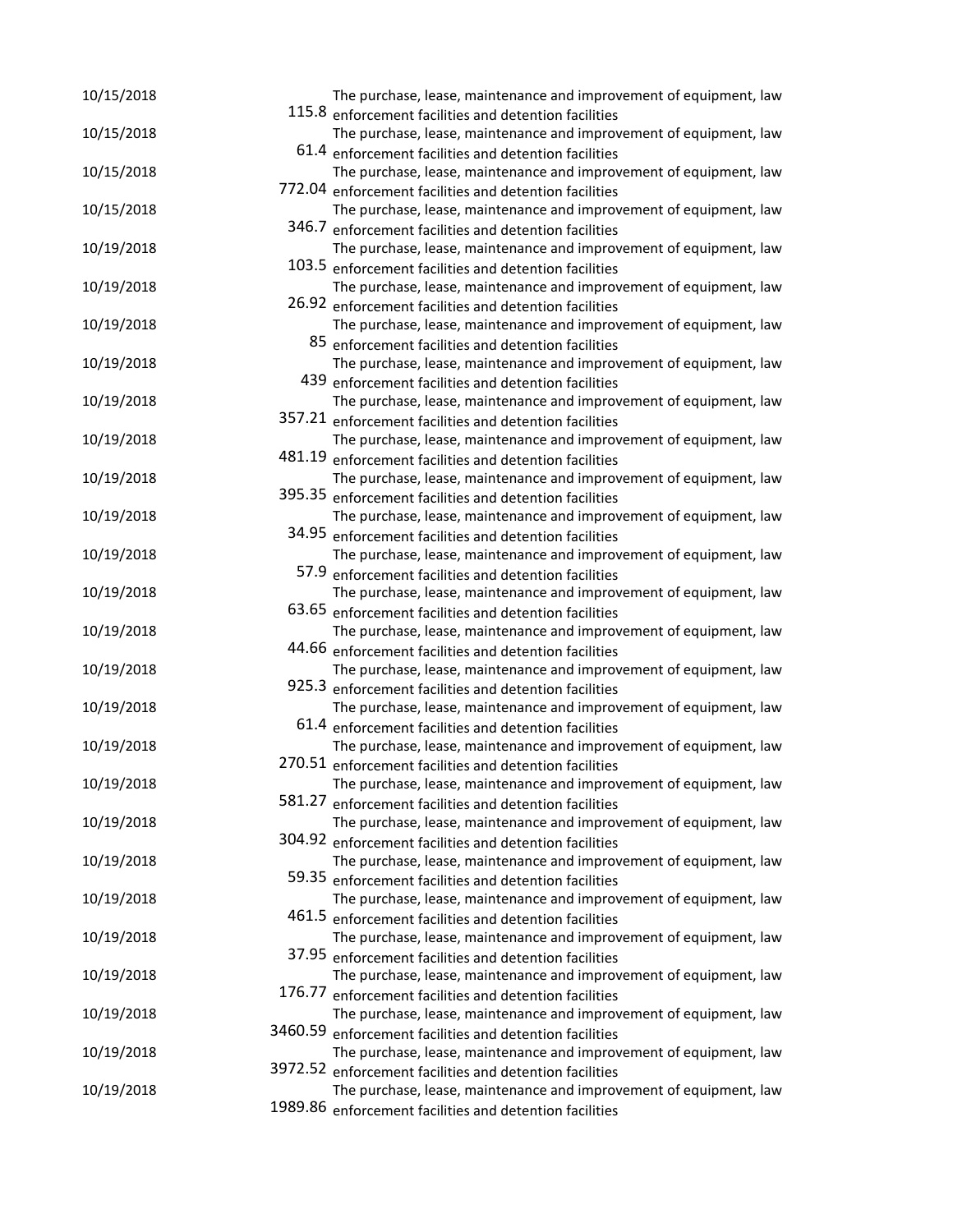| 10/19/2018 |        | The purchase, lease, maintenance and improvement of equipment, law                                                          |
|------------|--------|-----------------------------------------------------------------------------------------------------------------------------|
| 10/19/2018 |        | 102.4 enforcement facilities and detention facilities<br>The purchase, lease, maintenance and improvement of equipment, law |
|            | 728.27 | enforcement facilities and detention facilities                                                                             |
| 10/19/2018 |        | The purchase, lease, maintenance and improvement of equipment, law                                                          |
|            |        | 205 enforcement facilities and detention facilities                                                                         |
| 10/19/2018 |        | The purchase, lease, maintenance and improvement of equipment, law                                                          |
|            |        | 22 enforcement facilities and detention facilities                                                                          |
| 10/19/2018 |        | The purchase, lease, maintenance and improvement of equipment, law                                                          |
|            |        | 7343.46 enforcement facilities and detention facilities                                                                     |
| 10/19/2018 |        | The purchase, lease, maintenance and improvement of equipment, law                                                          |
|            |        | 448.4 enforcement facilities and detention facilities                                                                       |
| 10/19/2018 |        | The purchase, lease, maintenance and improvement of equipment, law                                                          |
|            |        | 40.95 enforcement facilities and detention facilities                                                                       |
| 10/19/2018 |        | The purchase, lease, maintenance and improvement of equipment, law                                                          |
|            |        | 133.23 enforcement facilities and detention facilities                                                                      |
| 10/19/2018 |        | The purchase, lease, maintenance and improvement of equipment, law                                                          |
|            |        | 68.73 enforcement facilities and detention facilities                                                                       |
| 10/19/2018 |        | The purchase, lease, maintenance and improvement of equipment, law                                                          |
|            |        | 371.2 enforcement facilities and detention facilities                                                                       |
| 10/19/2018 |        | The purchase, lease, maintenance and improvement of equipment, law                                                          |
|            |        | 108.36 enforcement facilities and detention facilities                                                                      |
| 10/19/2018 |        | The purchase, lease, maintenance and improvement of equipment, law                                                          |
|            |        | 370.11 enforcement facilities and detention facilities                                                                      |
| 10/19/2018 |        | The purchase, lease, maintenance and improvement of equipment, law                                                          |
|            |        | 996.41 enforcement facilities and detention facilities                                                                      |
| 10/19/2018 |        | The purchase, lease, maintenance and improvement of equipment, law                                                          |
|            |        | 600.55 enforcement facilities and detention facilities                                                                      |
| 10/19/2018 |        | The purchase, lease, maintenance and improvement of equipment, law                                                          |
|            |        | 349.26 enforcement facilities and detention facilities                                                                      |
| 10/19/2018 |        | The purchase, lease, maintenance and improvement of equipment, law                                                          |
|            |        | 54.9 enforcement facilities and detention facilities                                                                        |
| 10/19/2018 |        | The purchase, lease, maintenance and improvement of equipment, law                                                          |
|            |        | 54.9 enforcement facilities and detention facilities                                                                        |
| 10/19/2018 |        | The purchase, lease, maintenance and improvement of equipment, law                                                          |
|            |        | 59.35 enforcement facilities and detention facilities                                                                       |
| 10/19/2018 |        | The purchase, lease, maintenance and improvement of equipment, law                                                          |
|            |        | 332.64 enforcement facilities and detention facilities                                                                      |
| 10/19/2018 |        | The purchase, lease, maintenance and improvement of equipment, law                                                          |
|            |        | 980.68 enforcement facilities and detention facilities                                                                      |
| 10/19/2018 |        | The purchase, lease, maintenance and improvement of equipment, law                                                          |
|            |        | 85.86 enforcement facilities and detention facilities                                                                       |
| 10/19/2018 |        | The purchase, lease, maintenance and improvement of equipment, law                                                          |
|            |        | 861.79 enforcement facilities and detention facilities                                                                      |
| 10/19/2018 |        | The purchase, lease, maintenance and improvement of equipment, law                                                          |
|            |        | 41.45 enforcement facilities and detention facilities                                                                       |
| 10/19/2018 |        | The purchase, lease, maintenance and improvement of equipment, law                                                          |
|            |        | 1643.4 enforcement facilities and detention facilities                                                                      |
| 10/19/2018 |        | The purchase, lease, maintenance and improvement of equipment, law                                                          |
|            |        | 666.1 enforcement facilities and detention facilities                                                                       |
| 10/19/2018 |        | The purchase, lease, maintenance and improvement of equipment, law                                                          |
|            |        | 73.83 enforcement facilities and detention facilities                                                                       |
| 10/19/2018 |        | The purchase, lease, maintenance and improvement of equipment, law                                                          |
|            |        | 289.25 enforcement facilities and detention facilities                                                                      |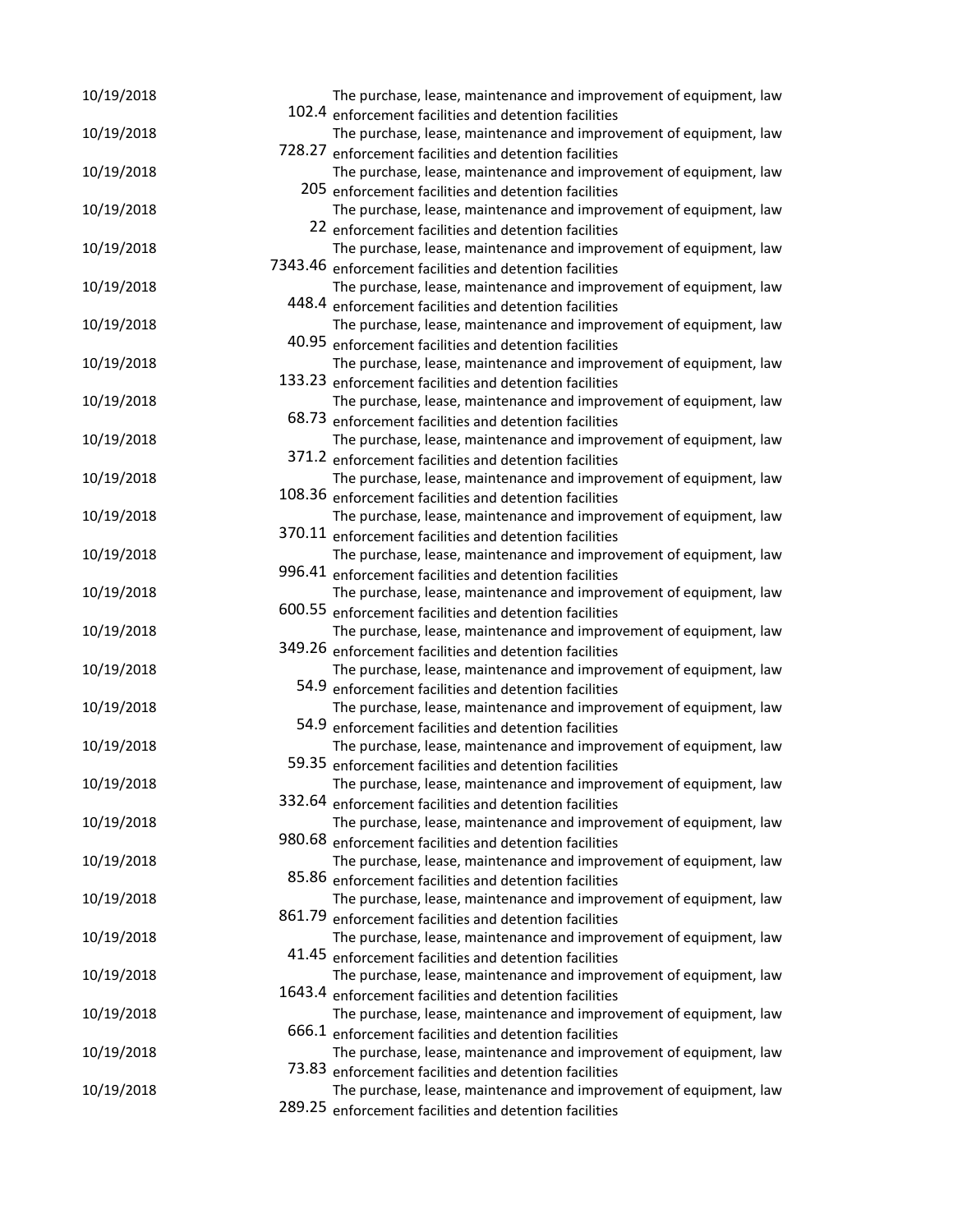| 10/19/2018 | The purchase, lease, maintenance and improvement of equipment, law |
|------------|--------------------------------------------------------------------|
|            | 604.63 enforcement facilities and detention facilities             |
| 10/19/2018 | The purchase, lease, maintenance and improvement of equipment, law |
|            | 3618.13 enforcement facilities and detention facilities            |
| 10/19/2018 | The purchase, lease, maintenance and improvement of equipment, law |
|            | 83.65 enforcement facilities and detention facilities              |
| 10/19/2018 | The purchase, lease, maintenance and improvement of equipment, law |
|            | 267.33 enforcement facilities and detention facilities             |
| 10/19/2018 | The purchase, lease, maintenance and improvement of equipment, law |
|            | 863.2 enforcement facilities and detention facilities              |
| 10/19/2018 | The purchase, lease, maintenance and improvement of equipment, law |
|            | 285.6 enforcement facilities and detention facilities              |
| 10/19/2018 | The purchase, lease, maintenance and improvement of equipment, law |
|            | 4395.75 enforcement facilities and detention facilities            |
| 10/19/2018 | The purchase, lease, maintenance and improvement of equipment, law |
|            | 57.9 enforcement facilities and detention facilities               |
| 10/19/2018 | The purchase, lease, maintenance and improvement of equipment, law |
|            | 276.1 enforcement facilities and detention facilities              |
| 10/19/2018 | The purchase, lease, maintenance and improvement of equipment, law |
|            | 207.76 enforcement facilities and detention facilities             |
| 10/19/2018 | The purchase, lease, maintenance and improvement of equipment, law |
|            | 382.4 enforcement facilities and detention facilities              |
| 10/19/2018 | The purchase, lease, maintenance and improvement of equipment, law |
|            | 24.5 enforcement facilities and detention facilities               |
| 10/19/2018 | The purchase, lease, maintenance and improvement of equipment, law |
|            | 327 enforcement facilities and detention facilities                |
| 10/19/2018 | The purchase, lease, maintenance and improvement of equipment, law |
|            | 117.8 enforcement facilities and detention facilities              |
| 10/19/2018 | The purchase, lease, maintenance and improvement of equipment, law |
|            | 799.29 enforcement facilities and detention facilities             |
| 10/19/2018 | The purchase, lease, maintenance and improvement of equipment, law |
|            | 58.4 enforcement facilities and detention facilities               |
| 10/19/2018 | The purchase, lease, maintenance and improvement of equipment, law |
|            | 175 enforcement facilities and detention facilities                |
| 10/19/2018 | The purchase, lease, maintenance and improvement of equipment, law |
|            | 57.9 enforcement facilities and detention facilities               |
| 10/19/2018 | The purchase, lease, maintenance and improvement of equipment, law |
|            | 566.14 enforcement facilities and detention facilities             |
| 10/19/2018 | The purchase, lease, maintenance and improvement of equipment, law |
|            | 84.5 enforcement facilities and detention facilities               |
| 10/19/2018 | The purchase, lease, maintenance and improvement of equipment, law |
|            | 79.89 enforcement facilities and detention facilities              |
| 10/19/2018 | The purchase, lease, maintenance and improvement of equipment, law |
|            | 87.81 enforcement facilities and detention facilities              |
| 10/19/2018 | The purchase, lease, maintenance and improvement of equipment, law |
|            | 70.1 enforcement facilities and detention facilities               |
| 10/19/2018 | The purchase, lease, maintenance and improvement of equipment, law |
|            | 22 enforcement facilities and detention facilities                 |
| 10/19/2018 | The purchase, lease, maintenance and improvement of equipment, law |
|            | 60.9 enforcement facilities and detention facilities               |
| 10/19/2018 | The purchase, lease, maintenance and improvement of equipment, law |
|            | 70.69 enforcement facilities and detention facilities              |
| 10/19/2018 | The purchase, lease, maintenance and improvement of equipment, law |
|            | 205.5 enforcement facilities and detention facilities              |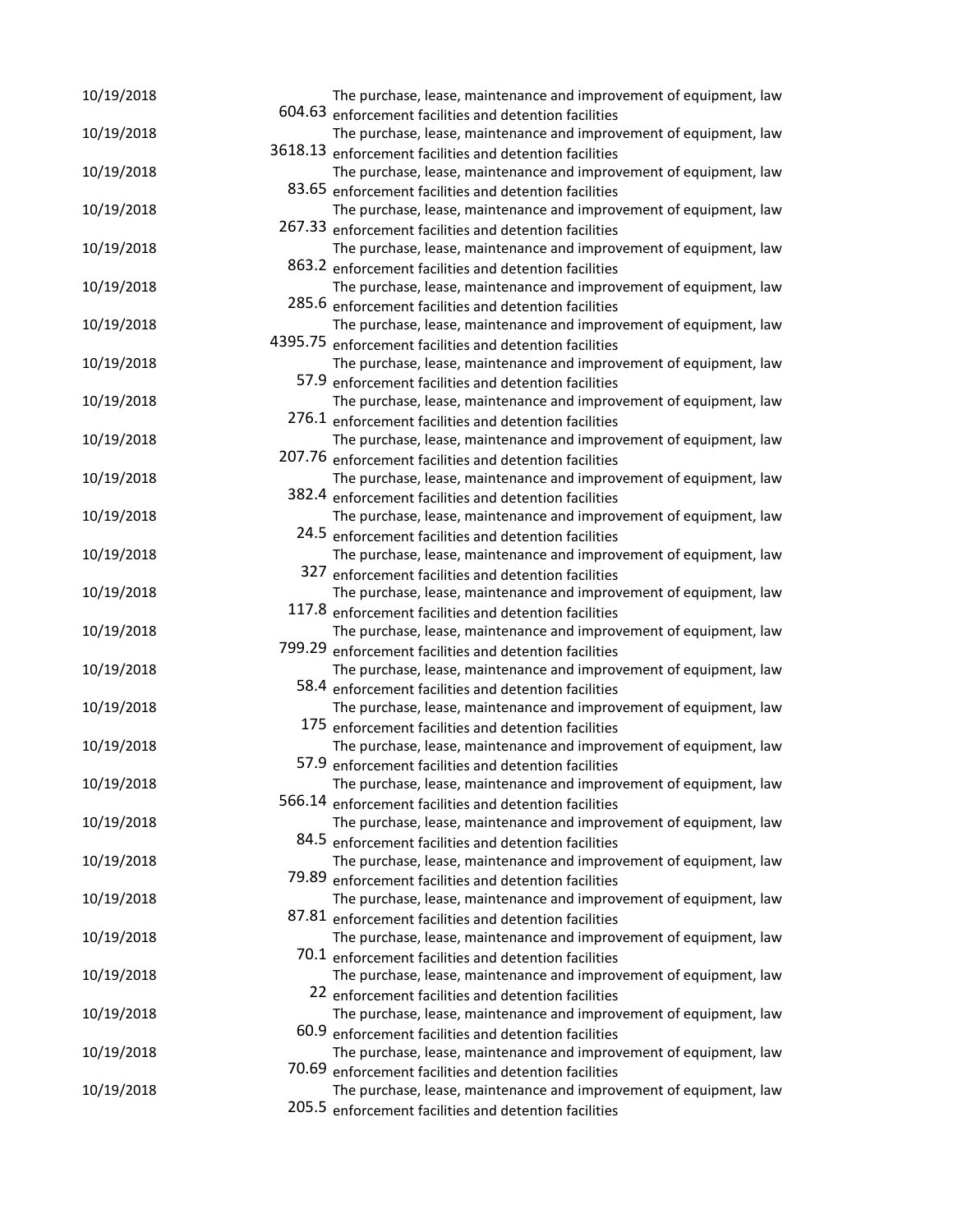| 10/19/2018 |        | The purchase, lease, maintenance and improvement of equipment, law                                                           |
|------------|--------|------------------------------------------------------------------------------------------------------------------------------|
|            |        | 90.85 enforcement facilities and detention facilities                                                                        |
| 10/19/2018 |        | The purchase, lease, maintenance and improvement of equipment, law                                                           |
|            |        | 300.94 enforcement facilities and detention facilities                                                                       |
| 10/19/2018 |        | The purchase, lease, maintenance and improvement of equipment, law                                                           |
|            | 681.59 | enforcement facilities and detention facilities                                                                              |
| 10/19/2018 |        | The purchase, lease, maintenance and improvement of equipment, law                                                           |
|            |        | 949.66 enforcement facilities and detention facilities                                                                       |
| 10/19/2018 |        | The purchase, lease, maintenance and improvement of equipment, law                                                           |
|            | 89.67  | enforcement facilities and detention facilities                                                                              |
| 10/19/2018 |        | The purchase, lease, maintenance and improvement of equipment, law                                                           |
|            | 771.77 | enforcement facilities and detention facilities                                                                              |
| 10/19/2018 |        | The purchase, lease, maintenance and improvement of equipment, law                                                           |
|            |        | 1149.16 enforcement facilities and detention facilities                                                                      |
| 10/19/2018 |        | The purchase, lease, maintenance and improvement of equipment, law                                                           |
|            |        | 156.35 enforcement facilities and detention facilities                                                                       |
| 10/22/2018 |        | The purchase, lease, maintenance and improvement of equipment, law                                                           |
|            |        | 115.58 enforcement facilities and detention facilities                                                                       |
| 10/22/2018 |        | The purchase, lease, maintenance and improvement of equipment, law                                                           |
|            |        | 40.95 enforcement facilities and detention facilities                                                                        |
| 10/22/2018 |        | The purchase, lease, maintenance and improvement of equipment, law                                                           |
|            |        | 794.2 enforcement facilities and detention facilities                                                                        |
| 10/22/2018 |        | The purchase, lease, maintenance and improvement of equipment, law                                                           |
|            |        | 354.14 enforcement facilities and detention facilities                                                                       |
| 10/22/2018 |        | The purchase, lease, maintenance and improvement of equipment, law                                                           |
|            |        | 1166.62 enforcement facilities and detention facilities                                                                      |
| 10/22/2018 |        | The purchase, lease, maintenance and improvement of equipment, law                                                           |
|            |        | 71.84 enforcement facilities and detention facilities                                                                        |
| 10/22/2018 |        | The purchase, lease, maintenance and improvement of equipment, law                                                           |
|            |        | 52.7 enforcement facilities and detention facilities                                                                         |
| 10/22/2018 |        | The purchase, lease, maintenance and improvement of equipment, law                                                           |
|            |        | 22 enforcement facilities and detention facilities                                                                           |
| 10/22/2018 |        | The purchase, lease, maintenance and improvement of equipment, law                                                           |
|            |        | 76.17 enforcement facilities and detention facilities                                                                        |
| 10/23/2018 |        | The purchase, lease, maintenance and improvement of equipment, law                                                           |
|            |        | 738.82 enforcement facilities and detention facilities                                                                       |
| 10/23/2018 |        | The purchase, lease, maintenance and improvement of equipment, law                                                           |
|            |        | 2712.85 enforcement facilities and detention facilities                                                                      |
| 10/23/2018 |        | The purchase, lease, maintenance and improvement of equipment, law                                                           |
|            |        | 175 enforcement facilities and detention facilities                                                                          |
| 10/23/2018 |        | The purchase, lease, maintenance and improvement of equipment, law                                                           |
|            |        | 1444.7 enforcement facilities and detention facilities                                                                       |
| 10/23/2018 |        | The purchase, lease, maintenance and improvement of equipment, law                                                           |
|            |        | 70.91 enforcement facilities and detention facilities                                                                        |
| 10/23/2018 |        | The purchase, lease, maintenance and improvement of equipment, law                                                           |
|            |        | 2760.5 enforcement facilities and detention facilities                                                                       |
| 10/23/2018 |        | The purchase, lease, maintenance and improvement of equipment, law                                                           |
|            |        | 304.7 enforcement facilities and detention facilities                                                                        |
| 10/23/2018 |        | The purchase, lease, maintenance and improvement of equipment, law                                                           |
|            |        | 282.31 enforcement facilities and detention facilities                                                                       |
| 10/23/2018 |        | The purchase, lease, maintenance and improvement of equipment, law                                                           |
| 10/23/2018 |        | 489.25 enforcement facilities and detention facilities<br>The purchase, lease, maintenance and improvement of equipment, law |
|            |        | 71.45 enforcement facilities and detention facilities                                                                        |
|            |        |                                                                                                                              |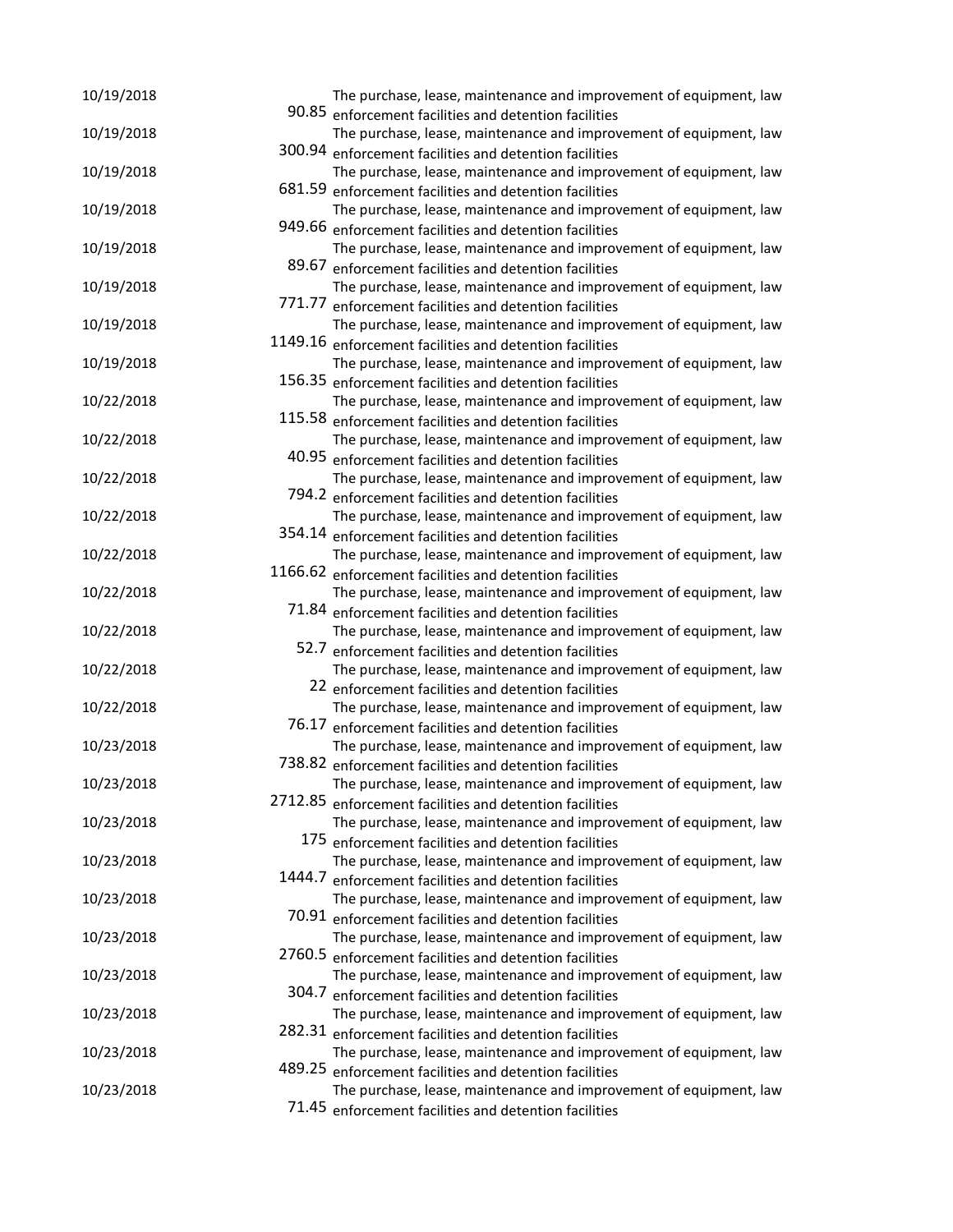| 10/23/2018 | The purchase, lease, maintenance and improvement of equipment, law                                                           |
|------------|------------------------------------------------------------------------------------------------------------------------------|
|            | 1416.55 enforcement facilities and detention facilities                                                                      |
| 10/23/2018 | The purchase, lease, maintenance and improvement of equipment, law                                                           |
|            | 44.43 enforcement facilities and detention facilities                                                                        |
| 10/23/2018 | The purchase, lease, maintenance and improvement of equipment, law                                                           |
|            | 78.46 enforcement facilities and detention facilities                                                                        |
| 10/23/2018 | The purchase, lease, maintenance and improvement of equipment, law                                                           |
|            | 367.85 enforcement facilities and detention facilities                                                                       |
| 10/23/2018 | The purchase, lease, maintenance and improvement of equipment, law                                                           |
| 10/23/2018 | 872.13 enforcement facilities and detention facilities<br>The purchase, lease, maintenance and improvement of equipment, law |
|            | 660.49 enforcement facilities and detention facilities                                                                       |
| 10/23/2018 | The purchase, lease, maintenance and improvement of equipment, law                                                           |
|            | 495.89 enforcement facilities and detention facilities                                                                       |
| 10/23/2018 | The purchase, lease, maintenance and improvement of equipment, law                                                           |
|            | 103.4 enforcement facilities and detention facilities                                                                        |
| 10/23/2018 | The purchase, lease, maintenance and improvement of equipment, law                                                           |
|            | 169 enforcement facilities and detention facilities                                                                          |
|            | The purchase, lease, maintenance and improvement of equipment, law                                                           |
| 10/23/2018 | 22 enforcement facilities and detention facilities                                                                           |
|            | The purchase, lease, maintenance and improvement of equipment, law                                                           |
| 10/23/2018 | 94.33 enforcement facilities and detention facilities                                                                        |
|            | The purchase, lease, maintenance and improvement of equipment, law                                                           |
| 10/23/2018 | 65.83 enforcement facilities and detention facilities                                                                        |
|            | The purchase, lease, maintenance and improvement of equipment, law                                                           |
| 10/23/2018 | 995.58 enforcement facilities and detention facilities                                                                       |
|            |                                                                                                                              |
| 10/23/2018 | The purchase, lease, maintenance and improvement of equipment, law                                                           |
|            | 751.23 enforcement facilities and detention facilities                                                                       |
| 10/23/2018 | The purchase, lease, maintenance and improvement of equipment, law                                                           |
|            | 64.88 enforcement facilities and detention facilities                                                                        |
| 10/23/2018 | The purchase, lease, maintenance and improvement of equipment, law                                                           |
|            | 44.43 enforcement facilities and detention facilities                                                                        |
| 10/23/2018 | The purchase, lease, maintenance and improvement of equipment, law                                                           |
|            | 250.6 enforcement facilities and detention facilities                                                                        |
| 10/23/2018 | The purchase, lease, maintenance and improvement of equipment, law                                                           |
|            | 5886.84 enforcement facilities and detention facilities                                                                      |
| 10/23/2018 | The purchase, lease, maintenance and improvement of equipment, law                                                           |
|            | 432.27 enforcement facilities and detention facilities                                                                       |
| 11/6/2018  | The purchase, lease, maintenance and improvement of equipment, law                                                           |
|            | 55 enforcement facilities and detention facilities                                                                           |
| 12/13/2018 | The purchase, lease, maintenance and improvement of equipment, law                                                           |
|            | 1628 enforcement facilities and detention facilities                                                                         |
| 12/13/2018 | The purchase, lease, maintenance and improvement of equipment, law                                                           |
|            | 1628 enforcement facilities and detention facilities                                                                         |
| 12/13/2018 | The purchase, lease, maintenance and improvement of equipment, law                                                           |
|            | 1570 enforcement facilities and detention facilities                                                                         |
| 12/13/2018 | The purchase, lease, maintenance and improvement of equipment, law                                                           |
|            | 2134 enforcement facilities and detention facilities                                                                         |
| 12/27/2018 | The purchase, lease, maintenance and improvement of equipment, law                                                           |
|            | 50 enforcement facilities and detention facilities                                                                           |
| 10/11/2018 | The purchase, lease, maintenance and improvement of equipment, law                                                           |
|            | 223310 enforcement facilities and detention facilities                                                                       |
| 10/11/2018 | The purchase, lease, maintenance and improvement of equipment, law                                                           |
|            | 68184 enforcement facilities and detention facilities                                                                        |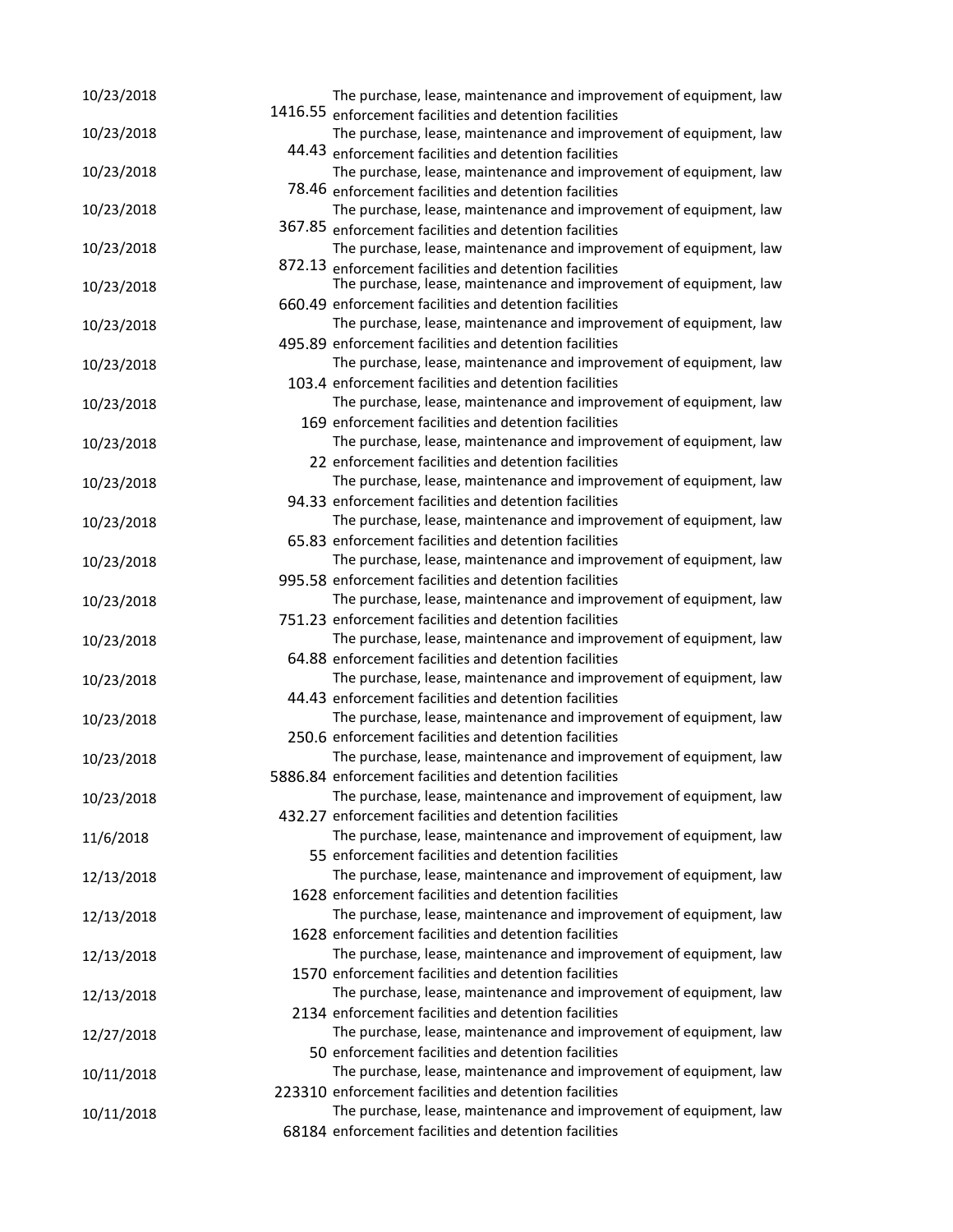| 10/11/2018 |                | The purchase, lease, maintenance and improvement of equipment, law |
|------------|----------------|--------------------------------------------------------------------|
|            |                | 72856 enforcement facilities and detention facilities              |
| 10/11/2018 |                | The purchase, lease, maintenance and improvement of equipment, law |
|            |                | 13656 enforcement facilities and detention facilities              |
| 10/11/2018 |                | The purchase, lease, maintenance and improvement of equipment, law |
|            |                | 116095 enforcement facilities and detention facilities             |
| 3/15/2018  | 1103.22 travel |                                                                    |
| 3/15/2018  | 1103.22 travel |                                                                    |
| 3/15/2018  | 551.61 travel  |                                                                    |
| 7/27/2018  |                | 9 travel                                                           |
| 7/27/2018  | 215.41 travel  |                                                                    |
| 5/22/2018  |                | 9 travel                                                           |
| 5/22/2018  | 746.4 travel   |                                                                    |
| 5/22/2018  | 382.84 travel  |                                                                    |
| 6/29/2018  |                | 9 travel                                                           |
| 6/29/2018  | 302.4 travel   |                                                                    |
| 6/29/2018  | 1050.75 travel |                                                                    |
| 12/30/2018 | 1035.41 travel |                                                                    |
| 12/30/2018 |                | 9 travel                                                           |
| 12/30/2018 | 2257.35 travel |                                                                    |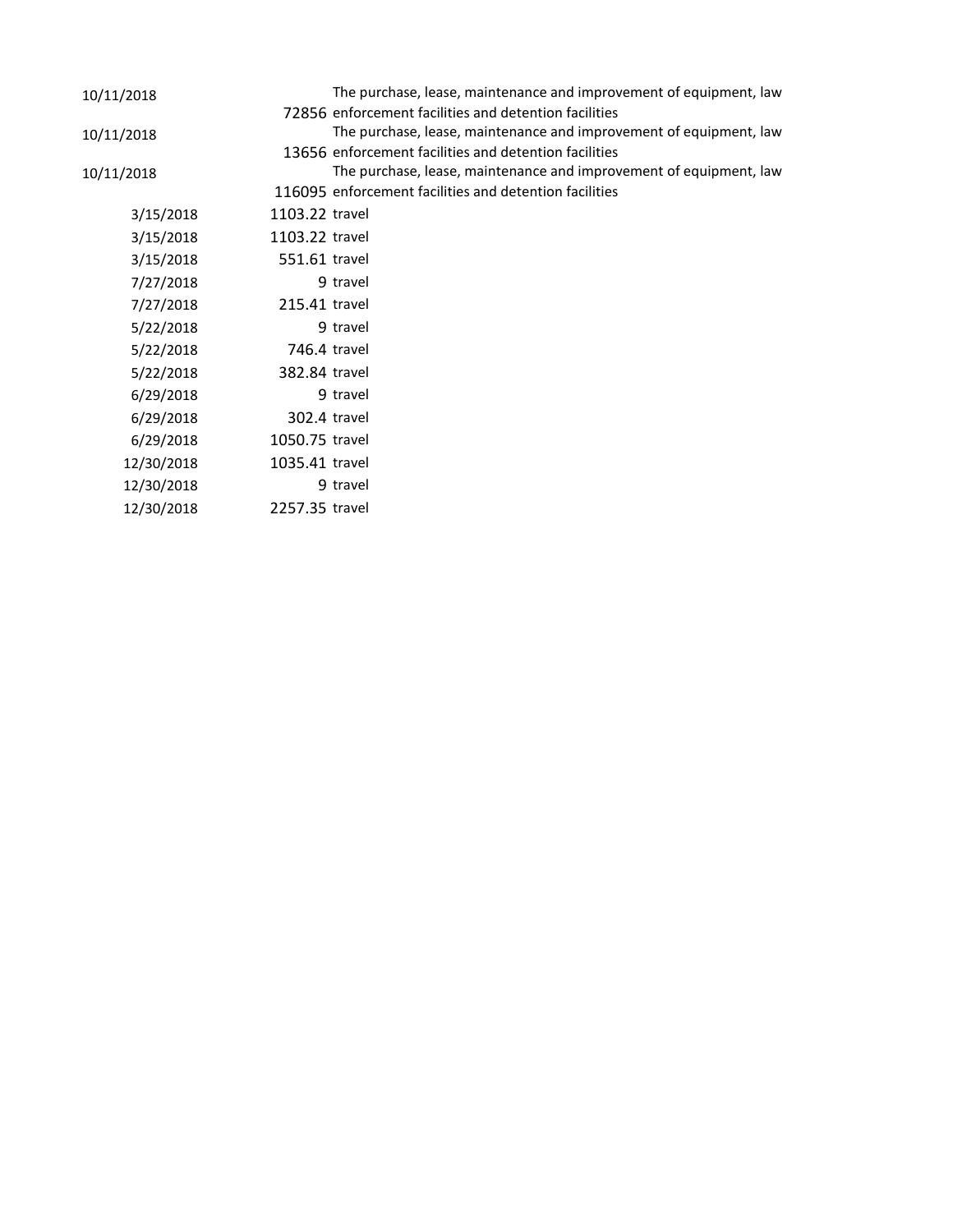#### Federal Forfeited Property

| Date                                                                                          | Item        | <b>Statute</b> | Value | Disposition/Distribution | Date    | Gross  | <b>Net</b> | Property                      | Date of     |
|-----------------------------------------------------------------------------------------------|-------------|----------------|-------|--------------------------|---------|--------|------------|-------------------------------|-------------|
| Received                                                                                      | Description |                |       | of Property              | of Sale | Income | Income     | <b>Utilization</b>            | Destruction |
| 8/28/2018 2010 Audi Q5; Body Style: Sports<br>Utility 4-Door; Grey; VIN#<br>WA1LKAFP8AA038700 |             | Federal Law    |       | \$18,000.00 Retained     |         |        |            | Operations and investigations |             |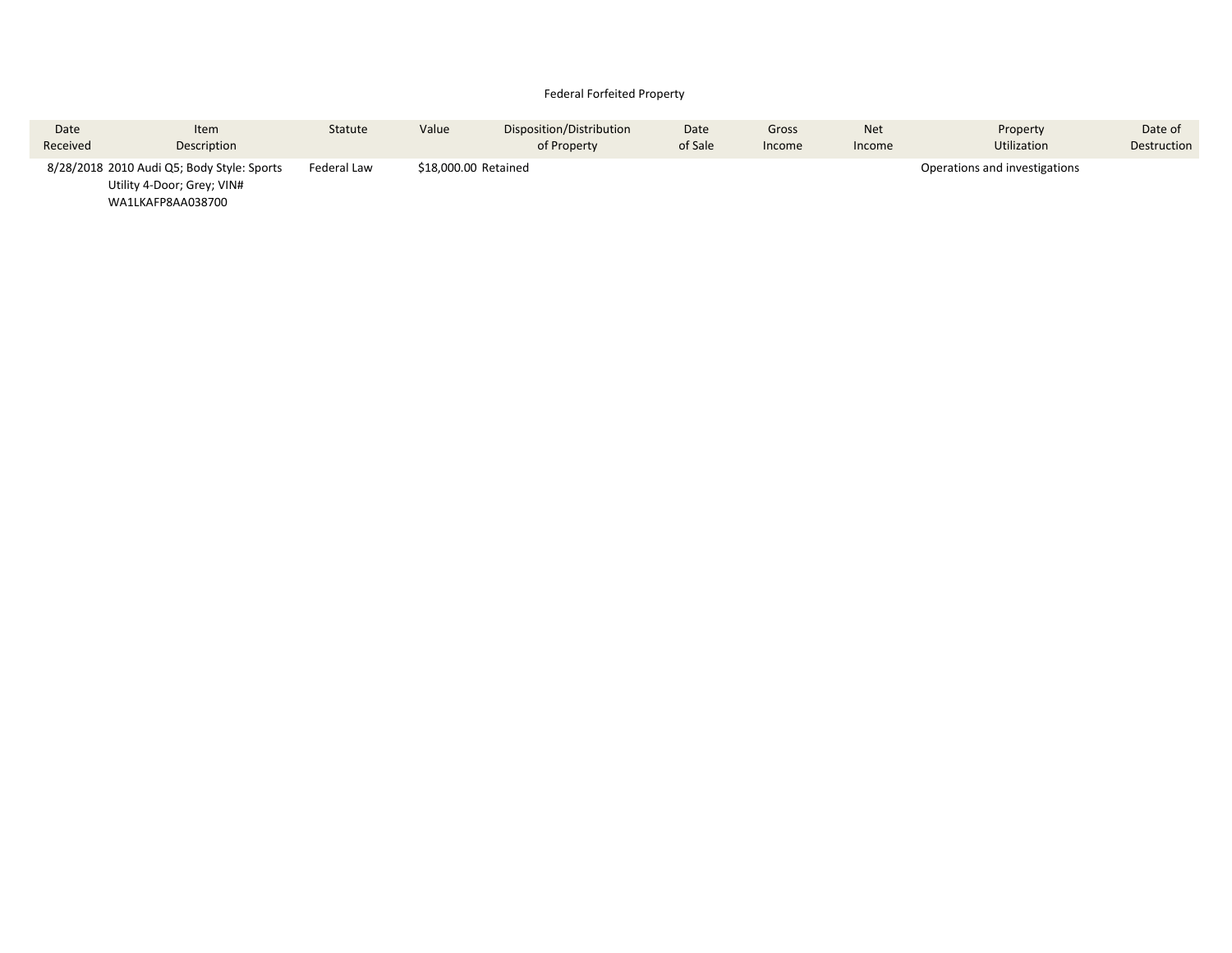### Federal Forfeited Currency

| <b>Date Received</b>   | Statute | Amount      |
|------------------------|---------|-------------|
| 01/19/2018 Federal Law |         | \$13,448.72 |
| 01/19/2018 Federal Law |         | \$14,032.20 |
| 01/19/2018 Federal Law |         | \$5,811.49  |
| 01/19/2018 Federal Law |         | \$2,396.16  |
| 01/19/2018 Federal Law |         | \$2,250.08  |
| 01/19/2018 Federal Law |         | \$40,302.92 |
| 01/19/2018 Federal Law |         | \$2,886.86  |
| 01/19/2018 Federal Law |         | \$13,051.74 |
| 01/19/2018 Federal Law |         | \$5,252.13  |
| 01/19/2018 Federal Law |         | \$4,695.60  |
| 01/19/2018 Federal Law |         | \$8,766.39  |
| 01/19/2018 Federal Law |         | \$757.40    |
| 02/27/2018 Federal Law |         | \$9,163.83  |
| 02/27/2018 Federal Law |         | \$5,617.36  |
| 02/27/2018 Federal Law |         | \$1,303.77  |
| 02/27/2018 Federal Law |         | \$31,372.45 |
| 02/27/2018 Federal Law |         | \$8,689.49  |
| 02/27/2018 Federal Law |         | \$3,397.88  |
| 03/02/2018 Federal Law |         | \$21,958.77 |
| 03/02/2018 Federal Law |         | \$1,590.03  |
| 03/02/2018 Federal Law |         | \$7,646.20  |
| 03/02/2018 Federal Law |         | \$3,373.50  |
| 03/02/2018 Federal Law |         | \$5,912.79  |
| 03/02/2018 Federal Law |         | \$1,056.02  |
| 03/09/2018 Federal Law |         | \$3,306.74  |
| 03/09/2018 Federal Law |         | \$8,291.64  |
| 03/09/2018 Federal Law |         | \$41,720.91 |
| 03/27/2018 Federal Law |         | \$1,432.28  |
| 04/06/2018 Federal Law |         | \$7,896.56  |
| 04/06/2018 Federal Law |         | \$16,845.25 |
| 04/10/2018 Federal Law |         | \$18,980.57 |
| 04/10/2018 Federal Law |         | \$4,235.98  |
| 04/11/2018 Federal Law |         | \$6,260.67  |
| 04/11/2018 Federal Law |         | \$21,446.10 |
| 04/12/2018 Federal Law |         | \$300.65    |
| 04/24/2018 Federal Law |         | \$446.83    |
| 04/26/2018 Federal Law |         | \$191.14    |
| 04/26/2018 Federal Law |         | \$131.97    |
| 04/26/2018 Federal Law |         | \$1,157.13  |
| 05/08/2018 Federal Law |         | \$6,109.22  |
| 05/08/2018 Federal Law |         | \$494.79    |
| 05/09/2018 Federal Law |         | \$6,630.23  |
| 05/10/2018 Federal Law |         | \$731.25    |
| 05/21/2018 Federal Law |         | \$2,799.52  |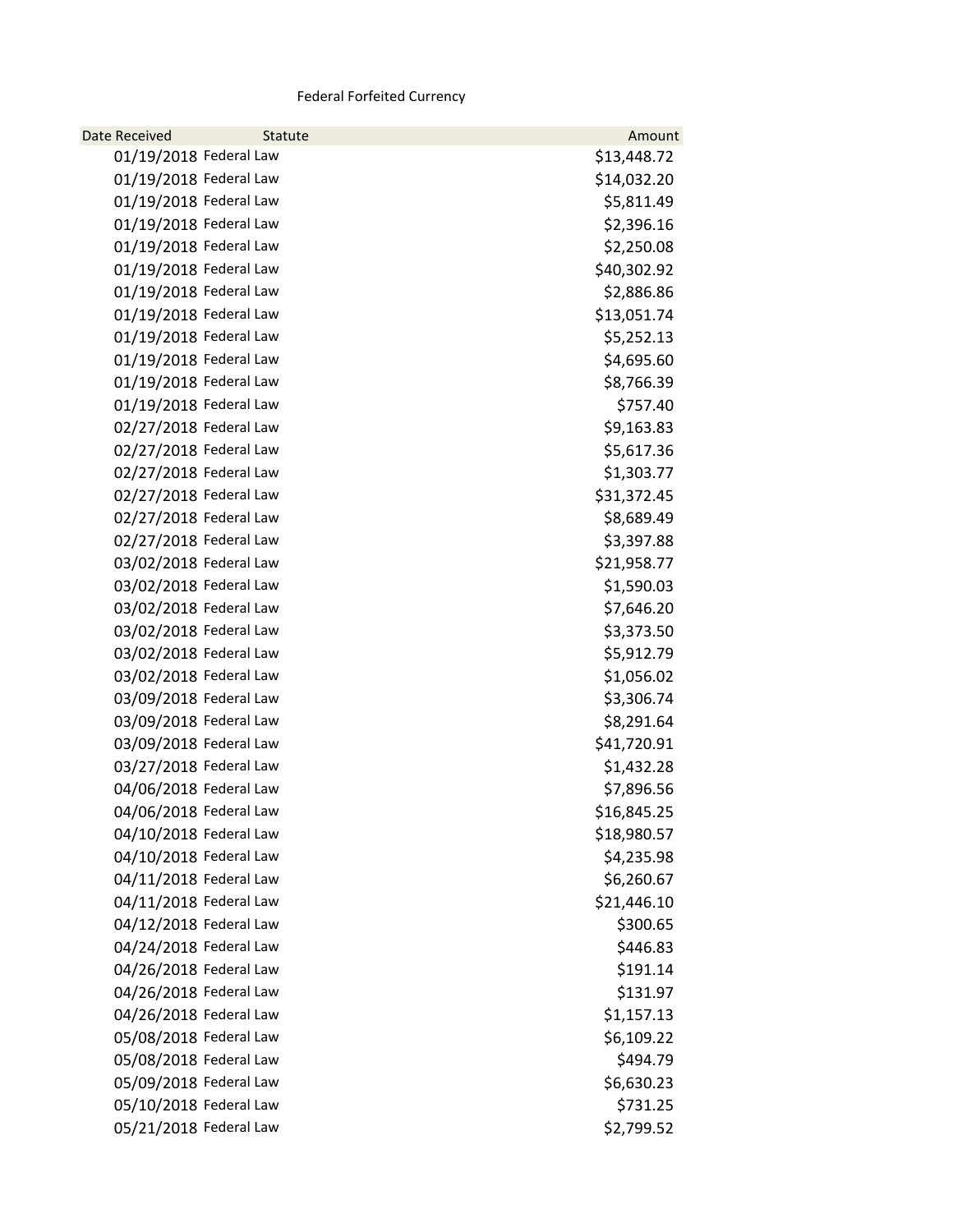05/22/2018 Federal Law  $$2,926.07$ 05/22/2018 Federal Law \$7,921.86 05/23/2018 Federal Law \$268.21 06/18/2018 Federal Law \$7,578.83 06/18/2018 Federal Law  $\frac{59,622.17}{2}$ 06/20/2018 Federal Law  $$4,952.40$ 06/20/2018 Federal Law \$1,510.63 06/20/2018 Federal Law  $$8,910.93$ 06/20/2018 Federal Law  $$1,969.35$ 06/20/2018 Federal Law  $$9,560.80$ 06/25/2018 Federal Law  $$1,719.05$ 07/12/2018 Federal Law \$1,945.13 07/25/2018 Federal Law \$78,000.00 07/25/2018 Federal Law \$19,041.83 07/25/2018 Federal Law  $$4,794.07$ 07/25/2018 Federal Law \$16,389.90 07/25/2018 Federal Law  $$4,445.02$ 07/25/2018 Federal Law \$24,671.71 07/25/2018 Federal Law  $$33,407.74$ 07/25/2018 Federal Law \$15,023.04 07/25/2018 Federal Law \$8,188.19 07/25/2018 Federal Law  $$53,970.54$ 07/25/2018 Federal Law  $$46,392.00$ 08/08/2018 Federal Law  $$2,558.30$ 08/09/2018 Federal Law  $$64,575.80$ 08/21/2018 Federal Law  $$13,581.36$ 08/21/2018 Federal Law \$5,528.72 08/22/2018 Federal Law  $$1,333.80$ 08/22/2018 Federal Law \$1,662.38 09/07/2018 Federal Law  $$6,578.98$ 09/07/2018 Federal Law  $$1,072.50$ 09/17/2018 Federal Law 55,951.34 09/21/2018 Federal Law \$11,976.68 10/19/2018 Federal Law \$995.08 11/13/2018 Federal Law \$59,764.52 11/13/2018 Federal Law \$8,663.83 11/13/2018 Federal Law \$1,196.62 11/13/2018 Federal Law \$1,462.50 11/13/2018 Federal Law \$17,570.40 11/21/2018 Federal Law \$41,686.69 11/23/2018 Federal Law \$11,944.43 11/27/2018 Federal Law \$1,502.05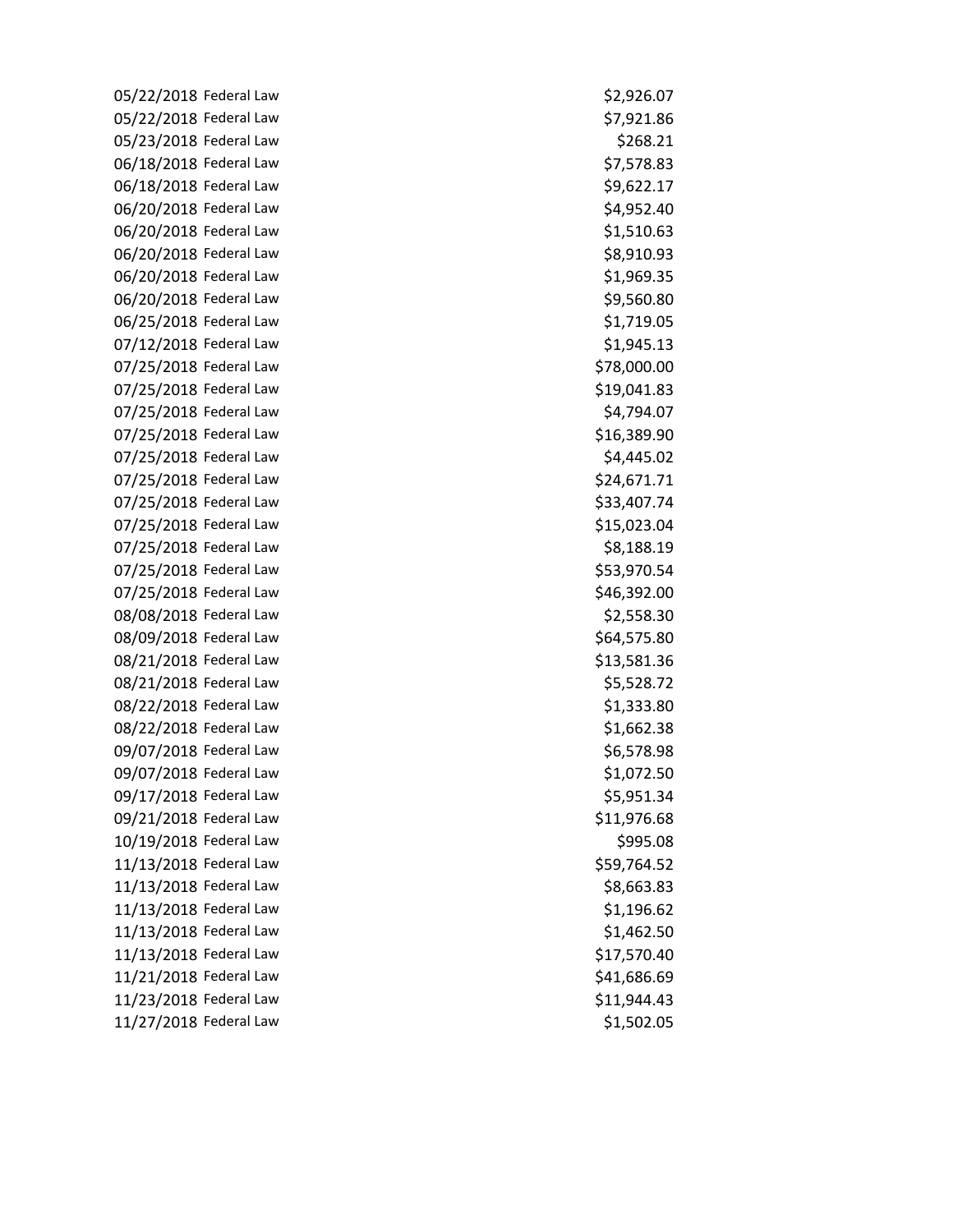### Federal Expenditures

| 8/14/2018<br>\$16,650.00 The purchase, lease, maintenance or operation of equipment for use<br>by law enforcement facilities and detention facilities<br>\$66,600.00 The purchase, lease, maintenance or operation of equipment for use<br>8/14/2018<br>by law enforcement facilities and detention facilities<br>6/29/2018<br>\$50,323.31 The purchase, lease, maintenance or operation of equipment for use<br>by law enforcement facilities and detention facilities<br>\$32,136.00 The purchase, lease, maintenance or operation of equipment for use<br>6/7/2018<br>by law enforcement facilities and detention facilities<br>6/7/2018<br>The purchase, lease, maintenance or operation of equipment for use<br>3606 by law enforcement facilities and detention facilities<br>The purchase, lease, maintenance or operation of equipment for use<br>6/7/2018<br>109 by law enforcement facilities and detention facilities<br>The purchase, lease, maintenance or operation of equipment for use<br>6/7/2018<br>584 by law enforcement facilities and detention facilities<br>The purchase, lease, maintenance or operation of equipment for use<br>6/7/2018<br>193 by law enforcement facilities and detention facilities<br>6/7/2018<br>The purchase, lease, maintenance or operation of equipment for use<br>150 by law enforcement facilities and detention facilities<br>6/7/2018<br>The purchase, lease, maintenance or operation of equipment for use<br>32136 by law enforcement facilities and detention facilities<br>6/7/2018<br>The purchase, lease, maintenance or operation of equipment for use<br>3606 by law enforcement facilities and detention facilities<br>The purchase, lease, maintenance or operation of equipment for use<br>6/7/2018<br>109 by law enforcement facilities and detention facilities<br>6/7/2018<br>The purchase, lease, maintenance or operation of equipment for use<br>584 by law enforcement facilities and detention facilities<br>The purchase, lease, maintenance or operation of equipment for use<br>6/7/2018<br>193 by law enforcement facilities and detention facilities<br>6/7/2018<br>The purchase, lease, maintenance or operation of equipment for use<br>150 by law enforcement facilities and detention facilities<br>The purchase, lease, maintenance or operation of equipment for use<br>6/7/2018<br>32136 by law enforcement facilities and detention facilities<br>The purchase, lease, maintenance or operation of equipment for use<br>6/7/2018<br>3606 by law enforcement facilities and detention facilities<br>6/7/2018<br>The purchase, lease, maintenance or operation of equipment for use<br>109 by law enforcement facilities and detention facilities<br>6/7/2018<br>The purchase, lease, maintenance or operation of equipment for use<br>584 by law enforcement facilities and detention facilities<br>6/7/2018<br>The purchase, lease, maintenance or operation of equipment for use<br>193 by law enforcement facilities and detention facilities<br>6/7/2018<br>The purchase, lease, maintenance or operation of equipment for use<br>150 by law enforcement facilities and detention facilities<br>The purchase, lease, maintenance or operation of equipment for use<br>6/7/2018<br>32136 by law enforcement facilities and detention facilities<br>6/7/2018<br>The purchase, lease, maintenance or operation of equipment for use<br>3606 by law enforcement facilities and detention facilities<br>6/7/2018<br>The purchase, lease, maintenance or operation of equipment for use<br>109 by law enforcement facilities and detention facilities<br>6/7/2018<br>The purchase, lease, maintenance or operation of equipment for use<br>584 by law enforcement facilities and detention facilities<br>6/7/2018<br>The purchase, lease, maintenance or operation of equipment for use<br>193 by law enforcement facilities and detention facilities | Date | Amount | Purpose |
|-------------------------------------------------------------------------------------------------------------------------------------------------------------------------------------------------------------------------------------------------------------------------------------------------------------------------------------------------------------------------------------------------------------------------------------------------------------------------------------------------------------------------------------------------------------------------------------------------------------------------------------------------------------------------------------------------------------------------------------------------------------------------------------------------------------------------------------------------------------------------------------------------------------------------------------------------------------------------------------------------------------------------------------------------------------------------------------------------------------------------------------------------------------------------------------------------------------------------------------------------------------------------------------------------------------------------------------------------------------------------------------------------------------------------------------------------------------------------------------------------------------------------------------------------------------------------------------------------------------------------------------------------------------------------------------------------------------------------------------------------------------------------------------------------------------------------------------------------------------------------------------------------------------------------------------------------------------------------------------------------------------------------------------------------------------------------------------------------------------------------------------------------------------------------------------------------------------------------------------------------------------------------------------------------------------------------------------------------------------------------------------------------------------------------------------------------------------------------------------------------------------------------------------------------------------------------------------------------------------------------------------------------------------------------------------------------------------------------------------------------------------------------------------------------------------------------------------------------------------------------------------------------------------------------------------------------------------------------------------------------------------------------------------------------------------------------------------------------------------------------------------------------------------------------------------------------------------------------------------------------------------------------------------------------------------------------------------------------------------------------------------------------------------------------------------------------------------------------------------------------------------------------------------------------------------------------------------------------------------------------------------------------------------------------------------------------------------------------------------------------------------------------------------------------------------------------------------------------------------------------------------------------------------------------------------------|------|--------|---------|
|                                                                                                                                                                                                                                                                                                                                                                                                                                                                                                                                                                                                                                                                                                                                                                                                                                                                                                                                                                                                                                                                                                                                                                                                                                                                                                                                                                                                                                                                                                                                                                                                                                                                                                                                                                                                                                                                                                                                                                                                                                                                                                                                                                                                                                                                                                                                                                                                                                                                                                                                                                                                                                                                                                                                                                                                                                                                                                                                                                                                                                                                                                                                                                                                                                                                                                                                                                                                                                                                                                                                                                                                                                                                                                                                                                                                                                                                                                                                           |      |        |         |
|                                                                                                                                                                                                                                                                                                                                                                                                                                                                                                                                                                                                                                                                                                                                                                                                                                                                                                                                                                                                                                                                                                                                                                                                                                                                                                                                                                                                                                                                                                                                                                                                                                                                                                                                                                                                                                                                                                                                                                                                                                                                                                                                                                                                                                                                                                                                                                                                                                                                                                                                                                                                                                                                                                                                                                                                                                                                                                                                                                                                                                                                                                                                                                                                                                                                                                                                                                                                                                                                                                                                                                                                                                                                                                                                                                                                                                                                                                                                           |      |        |         |
|                                                                                                                                                                                                                                                                                                                                                                                                                                                                                                                                                                                                                                                                                                                                                                                                                                                                                                                                                                                                                                                                                                                                                                                                                                                                                                                                                                                                                                                                                                                                                                                                                                                                                                                                                                                                                                                                                                                                                                                                                                                                                                                                                                                                                                                                                                                                                                                                                                                                                                                                                                                                                                                                                                                                                                                                                                                                                                                                                                                                                                                                                                                                                                                                                                                                                                                                                                                                                                                                                                                                                                                                                                                                                                                                                                                                                                                                                                                                           |      |        |         |
|                                                                                                                                                                                                                                                                                                                                                                                                                                                                                                                                                                                                                                                                                                                                                                                                                                                                                                                                                                                                                                                                                                                                                                                                                                                                                                                                                                                                                                                                                                                                                                                                                                                                                                                                                                                                                                                                                                                                                                                                                                                                                                                                                                                                                                                                                                                                                                                                                                                                                                                                                                                                                                                                                                                                                                                                                                                                                                                                                                                                                                                                                                                                                                                                                                                                                                                                                                                                                                                                                                                                                                                                                                                                                                                                                                                                                                                                                                                                           |      |        |         |
|                                                                                                                                                                                                                                                                                                                                                                                                                                                                                                                                                                                                                                                                                                                                                                                                                                                                                                                                                                                                                                                                                                                                                                                                                                                                                                                                                                                                                                                                                                                                                                                                                                                                                                                                                                                                                                                                                                                                                                                                                                                                                                                                                                                                                                                                                                                                                                                                                                                                                                                                                                                                                                                                                                                                                                                                                                                                                                                                                                                                                                                                                                                                                                                                                                                                                                                                                                                                                                                                                                                                                                                                                                                                                                                                                                                                                                                                                                                                           |      |        |         |
|                                                                                                                                                                                                                                                                                                                                                                                                                                                                                                                                                                                                                                                                                                                                                                                                                                                                                                                                                                                                                                                                                                                                                                                                                                                                                                                                                                                                                                                                                                                                                                                                                                                                                                                                                                                                                                                                                                                                                                                                                                                                                                                                                                                                                                                                                                                                                                                                                                                                                                                                                                                                                                                                                                                                                                                                                                                                                                                                                                                                                                                                                                                                                                                                                                                                                                                                                                                                                                                                                                                                                                                                                                                                                                                                                                                                                                                                                                                                           |      |        |         |
|                                                                                                                                                                                                                                                                                                                                                                                                                                                                                                                                                                                                                                                                                                                                                                                                                                                                                                                                                                                                                                                                                                                                                                                                                                                                                                                                                                                                                                                                                                                                                                                                                                                                                                                                                                                                                                                                                                                                                                                                                                                                                                                                                                                                                                                                                                                                                                                                                                                                                                                                                                                                                                                                                                                                                                                                                                                                                                                                                                                                                                                                                                                                                                                                                                                                                                                                                                                                                                                                                                                                                                                                                                                                                                                                                                                                                                                                                                                                           |      |        |         |
|                                                                                                                                                                                                                                                                                                                                                                                                                                                                                                                                                                                                                                                                                                                                                                                                                                                                                                                                                                                                                                                                                                                                                                                                                                                                                                                                                                                                                                                                                                                                                                                                                                                                                                                                                                                                                                                                                                                                                                                                                                                                                                                                                                                                                                                                                                                                                                                                                                                                                                                                                                                                                                                                                                                                                                                                                                                                                                                                                                                                                                                                                                                                                                                                                                                                                                                                                                                                                                                                                                                                                                                                                                                                                                                                                                                                                                                                                                                                           |      |        |         |
|                                                                                                                                                                                                                                                                                                                                                                                                                                                                                                                                                                                                                                                                                                                                                                                                                                                                                                                                                                                                                                                                                                                                                                                                                                                                                                                                                                                                                                                                                                                                                                                                                                                                                                                                                                                                                                                                                                                                                                                                                                                                                                                                                                                                                                                                                                                                                                                                                                                                                                                                                                                                                                                                                                                                                                                                                                                                                                                                                                                                                                                                                                                                                                                                                                                                                                                                                                                                                                                                                                                                                                                                                                                                                                                                                                                                                                                                                                                                           |      |        |         |
|                                                                                                                                                                                                                                                                                                                                                                                                                                                                                                                                                                                                                                                                                                                                                                                                                                                                                                                                                                                                                                                                                                                                                                                                                                                                                                                                                                                                                                                                                                                                                                                                                                                                                                                                                                                                                                                                                                                                                                                                                                                                                                                                                                                                                                                                                                                                                                                                                                                                                                                                                                                                                                                                                                                                                                                                                                                                                                                                                                                                                                                                                                                                                                                                                                                                                                                                                                                                                                                                                                                                                                                                                                                                                                                                                                                                                                                                                                                                           |      |        |         |
|                                                                                                                                                                                                                                                                                                                                                                                                                                                                                                                                                                                                                                                                                                                                                                                                                                                                                                                                                                                                                                                                                                                                                                                                                                                                                                                                                                                                                                                                                                                                                                                                                                                                                                                                                                                                                                                                                                                                                                                                                                                                                                                                                                                                                                                                                                                                                                                                                                                                                                                                                                                                                                                                                                                                                                                                                                                                                                                                                                                                                                                                                                                                                                                                                                                                                                                                                                                                                                                                                                                                                                                                                                                                                                                                                                                                                                                                                                                                           |      |        |         |
|                                                                                                                                                                                                                                                                                                                                                                                                                                                                                                                                                                                                                                                                                                                                                                                                                                                                                                                                                                                                                                                                                                                                                                                                                                                                                                                                                                                                                                                                                                                                                                                                                                                                                                                                                                                                                                                                                                                                                                                                                                                                                                                                                                                                                                                                                                                                                                                                                                                                                                                                                                                                                                                                                                                                                                                                                                                                                                                                                                                                                                                                                                                                                                                                                                                                                                                                                                                                                                                                                                                                                                                                                                                                                                                                                                                                                                                                                                                                           |      |        |         |
|                                                                                                                                                                                                                                                                                                                                                                                                                                                                                                                                                                                                                                                                                                                                                                                                                                                                                                                                                                                                                                                                                                                                                                                                                                                                                                                                                                                                                                                                                                                                                                                                                                                                                                                                                                                                                                                                                                                                                                                                                                                                                                                                                                                                                                                                                                                                                                                                                                                                                                                                                                                                                                                                                                                                                                                                                                                                                                                                                                                                                                                                                                                                                                                                                                                                                                                                                                                                                                                                                                                                                                                                                                                                                                                                                                                                                                                                                                                                           |      |        |         |
|                                                                                                                                                                                                                                                                                                                                                                                                                                                                                                                                                                                                                                                                                                                                                                                                                                                                                                                                                                                                                                                                                                                                                                                                                                                                                                                                                                                                                                                                                                                                                                                                                                                                                                                                                                                                                                                                                                                                                                                                                                                                                                                                                                                                                                                                                                                                                                                                                                                                                                                                                                                                                                                                                                                                                                                                                                                                                                                                                                                                                                                                                                                                                                                                                                                                                                                                                                                                                                                                                                                                                                                                                                                                                                                                                                                                                                                                                                                                           |      |        |         |
|                                                                                                                                                                                                                                                                                                                                                                                                                                                                                                                                                                                                                                                                                                                                                                                                                                                                                                                                                                                                                                                                                                                                                                                                                                                                                                                                                                                                                                                                                                                                                                                                                                                                                                                                                                                                                                                                                                                                                                                                                                                                                                                                                                                                                                                                                                                                                                                                                                                                                                                                                                                                                                                                                                                                                                                                                                                                                                                                                                                                                                                                                                                                                                                                                                                                                                                                                                                                                                                                                                                                                                                                                                                                                                                                                                                                                                                                                                                                           |      |        |         |
|                                                                                                                                                                                                                                                                                                                                                                                                                                                                                                                                                                                                                                                                                                                                                                                                                                                                                                                                                                                                                                                                                                                                                                                                                                                                                                                                                                                                                                                                                                                                                                                                                                                                                                                                                                                                                                                                                                                                                                                                                                                                                                                                                                                                                                                                                                                                                                                                                                                                                                                                                                                                                                                                                                                                                                                                                                                                                                                                                                                                                                                                                                                                                                                                                                                                                                                                                                                                                                                                                                                                                                                                                                                                                                                                                                                                                                                                                                                                           |      |        |         |
|                                                                                                                                                                                                                                                                                                                                                                                                                                                                                                                                                                                                                                                                                                                                                                                                                                                                                                                                                                                                                                                                                                                                                                                                                                                                                                                                                                                                                                                                                                                                                                                                                                                                                                                                                                                                                                                                                                                                                                                                                                                                                                                                                                                                                                                                                                                                                                                                                                                                                                                                                                                                                                                                                                                                                                                                                                                                                                                                                                                                                                                                                                                                                                                                                                                                                                                                                                                                                                                                                                                                                                                                                                                                                                                                                                                                                                                                                                                                           |      |        |         |
|                                                                                                                                                                                                                                                                                                                                                                                                                                                                                                                                                                                                                                                                                                                                                                                                                                                                                                                                                                                                                                                                                                                                                                                                                                                                                                                                                                                                                                                                                                                                                                                                                                                                                                                                                                                                                                                                                                                                                                                                                                                                                                                                                                                                                                                                                                                                                                                                                                                                                                                                                                                                                                                                                                                                                                                                                                                                                                                                                                                                                                                                                                                                                                                                                                                                                                                                                                                                                                                                                                                                                                                                                                                                                                                                                                                                                                                                                                                                           |      |        |         |
|                                                                                                                                                                                                                                                                                                                                                                                                                                                                                                                                                                                                                                                                                                                                                                                                                                                                                                                                                                                                                                                                                                                                                                                                                                                                                                                                                                                                                                                                                                                                                                                                                                                                                                                                                                                                                                                                                                                                                                                                                                                                                                                                                                                                                                                                                                                                                                                                                                                                                                                                                                                                                                                                                                                                                                                                                                                                                                                                                                                                                                                                                                                                                                                                                                                                                                                                                                                                                                                                                                                                                                                                                                                                                                                                                                                                                                                                                                                                           |      |        |         |
|                                                                                                                                                                                                                                                                                                                                                                                                                                                                                                                                                                                                                                                                                                                                                                                                                                                                                                                                                                                                                                                                                                                                                                                                                                                                                                                                                                                                                                                                                                                                                                                                                                                                                                                                                                                                                                                                                                                                                                                                                                                                                                                                                                                                                                                                                                                                                                                                                                                                                                                                                                                                                                                                                                                                                                                                                                                                                                                                                                                                                                                                                                                                                                                                                                                                                                                                                                                                                                                                                                                                                                                                                                                                                                                                                                                                                                                                                                                                           |      |        |         |
|                                                                                                                                                                                                                                                                                                                                                                                                                                                                                                                                                                                                                                                                                                                                                                                                                                                                                                                                                                                                                                                                                                                                                                                                                                                                                                                                                                                                                                                                                                                                                                                                                                                                                                                                                                                                                                                                                                                                                                                                                                                                                                                                                                                                                                                                                                                                                                                                                                                                                                                                                                                                                                                                                                                                                                                                                                                                                                                                                                                                                                                                                                                                                                                                                                                                                                                                                                                                                                                                                                                                                                                                                                                                                                                                                                                                                                                                                                                                           |      |        |         |
|                                                                                                                                                                                                                                                                                                                                                                                                                                                                                                                                                                                                                                                                                                                                                                                                                                                                                                                                                                                                                                                                                                                                                                                                                                                                                                                                                                                                                                                                                                                                                                                                                                                                                                                                                                                                                                                                                                                                                                                                                                                                                                                                                                                                                                                                                                                                                                                                                                                                                                                                                                                                                                                                                                                                                                                                                                                                                                                                                                                                                                                                                                                                                                                                                                                                                                                                                                                                                                                                                                                                                                                                                                                                                                                                                                                                                                                                                                                                           |      |        |         |
|                                                                                                                                                                                                                                                                                                                                                                                                                                                                                                                                                                                                                                                                                                                                                                                                                                                                                                                                                                                                                                                                                                                                                                                                                                                                                                                                                                                                                                                                                                                                                                                                                                                                                                                                                                                                                                                                                                                                                                                                                                                                                                                                                                                                                                                                                                                                                                                                                                                                                                                                                                                                                                                                                                                                                                                                                                                                                                                                                                                                                                                                                                                                                                                                                                                                                                                                                                                                                                                                                                                                                                                                                                                                                                                                                                                                                                                                                                                                           |      |        |         |
|                                                                                                                                                                                                                                                                                                                                                                                                                                                                                                                                                                                                                                                                                                                                                                                                                                                                                                                                                                                                                                                                                                                                                                                                                                                                                                                                                                                                                                                                                                                                                                                                                                                                                                                                                                                                                                                                                                                                                                                                                                                                                                                                                                                                                                                                                                                                                                                                                                                                                                                                                                                                                                                                                                                                                                                                                                                                                                                                                                                                                                                                                                                                                                                                                                                                                                                                                                                                                                                                                                                                                                                                                                                                                                                                                                                                                                                                                                                                           |      |        |         |
|                                                                                                                                                                                                                                                                                                                                                                                                                                                                                                                                                                                                                                                                                                                                                                                                                                                                                                                                                                                                                                                                                                                                                                                                                                                                                                                                                                                                                                                                                                                                                                                                                                                                                                                                                                                                                                                                                                                                                                                                                                                                                                                                                                                                                                                                                                                                                                                                                                                                                                                                                                                                                                                                                                                                                                                                                                                                                                                                                                                                                                                                                                                                                                                                                                                                                                                                                                                                                                                                                                                                                                                                                                                                                                                                                                                                                                                                                                                                           |      |        |         |
|                                                                                                                                                                                                                                                                                                                                                                                                                                                                                                                                                                                                                                                                                                                                                                                                                                                                                                                                                                                                                                                                                                                                                                                                                                                                                                                                                                                                                                                                                                                                                                                                                                                                                                                                                                                                                                                                                                                                                                                                                                                                                                                                                                                                                                                                                                                                                                                                                                                                                                                                                                                                                                                                                                                                                                                                                                                                                                                                                                                                                                                                                                                                                                                                                                                                                                                                                                                                                                                                                                                                                                                                                                                                                                                                                                                                                                                                                                                                           |      |        |         |
|                                                                                                                                                                                                                                                                                                                                                                                                                                                                                                                                                                                                                                                                                                                                                                                                                                                                                                                                                                                                                                                                                                                                                                                                                                                                                                                                                                                                                                                                                                                                                                                                                                                                                                                                                                                                                                                                                                                                                                                                                                                                                                                                                                                                                                                                                                                                                                                                                                                                                                                                                                                                                                                                                                                                                                                                                                                                                                                                                                                                                                                                                                                                                                                                                                                                                                                                                                                                                                                                                                                                                                                                                                                                                                                                                                                                                                                                                                                                           |      |        |         |
|                                                                                                                                                                                                                                                                                                                                                                                                                                                                                                                                                                                                                                                                                                                                                                                                                                                                                                                                                                                                                                                                                                                                                                                                                                                                                                                                                                                                                                                                                                                                                                                                                                                                                                                                                                                                                                                                                                                                                                                                                                                                                                                                                                                                                                                                                                                                                                                                                                                                                                                                                                                                                                                                                                                                                                                                                                                                                                                                                                                                                                                                                                                                                                                                                                                                                                                                                                                                                                                                                                                                                                                                                                                                                                                                                                                                                                                                                                                                           |      |        |         |
|                                                                                                                                                                                                                                                                                                                                                                                                                                                                                                                                                                                                                                                                                                                                                                                                                                                                                                                                                                                                                                                                                                                                                                                                                                                                                                                                                                                                                                                                                                                                                                                                                                                                                                                                                                                                                                                                                                                                                                                                                                                                                                                                                                                                                                                                                                                                                                                                                                                                                                                                                                                                                                                                                                                                                                                                                                                                                                                                                                                                                                                                                                                                                                                                                                                                                                                                                                                                                                                                                                                                                                                                                                                                                                                                                                                                                                                                                                                                           |      |        |         |
|                                                                                                                                                                                                                                                                                                                                                                                                                                                                                                                                                                                                                                                                                                                                                                                                                                                                                                                                                                                                                                                                                                                                                                                                                                                                                                                                                                                                                                                                                                                                                                                                                                                                                                                                                                                                                                                                                                                                                                                                                                                                                                                                                                                                                                                                                                                                                                                                                                                                                                                                                                                                                                                                                                                                                                                                                                                                                                                                                                                                                                                                                                                                                                                                                                                                                                                                                                                                                                                                                                                                                                                                                                                                                                                                                                                                                                                                                                                                           |      |        |         |
|                                                                                                                                                                                                                                                                                                                                                                                                                                                                                                                                                                                                                                                                                                                                                                                                                                                                                                                                                                                                                                                                                                                                                                                                                                                                                                                                                                                                                                                                                                                                                                                                                                                                                                                                                                                                                                                                                                                                                                                                                                                                                                                                                                                                                                                                                                                                                                                                                                                                                                                                                                                                                                                                                                                                                                                                                                                                                                                                                                                                                                                                                                                                                                                                                                                                                                                                                                                                                                                                                                                                                                                                                                                                                                                                                                                                                                                                                                                                           |      |        |         |
|                                                                                                                                                                                                                                                                                                                                                                                                                                                                                                                                                                                                                                                                                                                                                                                                                                                                                                                                                                                                                                                                                                                                                                                                                                                                                                                                                                                                                                                                                                                                                                                                                                                                                                                                                                                                                                                                                                                                                                                                                                                                                                                                                                                                                                                                                                                                                                                                                                                                                                                                                                                                                                                                                                                                                                                                                                                                                                                                                                                                                                                                                                                                                                                                                                                                                                                                                                                                                                                                                                                                                                                                                                                                                                                                                                                                                                                                                                                                           |      |        |         |
|                                                                                                                                                                                                                                                                                                                                                                                                                                                                                                                                                                                                                                                                                                                                                                                                                                                                                                                                                                                                                                                                                                                                                                                                                                                                                                                                                                                                                                                                                                                                                                                                                                                                                                                                                                                                                                                                                                                                                                                                                                                                                                                                                                                                                                                                                                                                                                                                                                                                                                                                                                                                                                                                                                                                                                                                                                                                                                                                                                                                                                                                                                                                                                                                                                                                                                                                                                                                                                                                                                                                                                                                                                                                                                                                                                                                                                                                                                                                           |      |        |         |
|                                                                                                                                                                                                                                                                                                                                                                                                                                                                                                                                                                                                                                                                                                                                                                                                                                                                                                                                                                                                                                                                                                                                                                                                                                                                                                                                                                                                                                                                                                                                                                                                                                                                                                                                                                                                                                                                                                                                                                                                                                                                                                                                                                                                                                                                                                                                                                                                                                                                                                                                                                                                                                                                                                                                                                                                                                                                                                                                                                                                                                                                                                                                                                                                                                                                                                                                                                                                                                                                                                                                                                                                                                                                                                                                                                                                                                                                                                                                           |      |        |         |
|                                                                                                                                                                                                                                                                                                                                                                                                                                                                                                                                                                                                                                                                                                                                                                                                                                                                                                                                                                                                                                                                                                                                                                                                                                                                                                                                                                                                                                                                                                                                                                                                                                                                                                                                                                                                                                                                                                                                                                                                                                                                                                                                                                                                                                                                                                                                                                                                                                                                                                                                                                                                                                                                                                                                                                                                                                                                                                                                                                                                                                                                                                                                                                                                                                                                                                                                                                                                                                                                                                                                                                                                                                                                                                                                                                                                                                                                                                                                           |      |        |         |
|                                                                                                                                                                                                                                                                                                                                                                                                                                                                                                                                                                                                                                                                                                                                                                                                                                                                                                                                                                                                                                                                                                                                                                                                                                                                                                                                                                                                                                                                                                                                                                                                                                                                                                                                                                                                                                                                                                                                                                                                                                                                                                                                                                                                                                                                                                                                                                                                                                                                                                                                                                                                                                                                                                                                                                                                                                                                                                                                                                                                                                                                                                                                                                                                                                                                                                                                                                                                                                                                                                                                                                                                                                                                                                                                                                                                                                                                                                                                           |      |        |         |
|                                                                                                                                                                                                                                                                                                                                                                                                                                                                                                                                                                                                                                                                                                                                                                                                                                                                                                                                                                                                                                                                                                                                                                                                                                                                                                                                                                                                                                                                                                                                                                                                                                                                                                                                                                                                                                                                                                                                                                                                                                                                                                                                                                                                                                                                                                                                                                                                                                                                                                                                                                                                                                                                                                                                                                                                                                                                                                                                                                                                                                                                                                                                                                                                                                                                                                                                                                                                                                                                                                                                                                                                                                                                                                                                                                                                                                                                                                                                           |      |        |         |
|                                                                                                                                                                                                                                                                                                                                                                                                                                                                                                                                                                                                                                                                                                                                                                                                                                                                                                                                                                                                                                                                                                                                                                                                                                                                                                                                                                                                                                                                                                                                                                                                                                                                                                                                                                                                                                                                                                                                                                                                                                                                                                                                                                                                                                                                                                                                                                                                                                                                                                                                                                                                                                                                                                                                                                                                                                                                                                                                                                                                                                                                                                                                                                                                                                                                                                                                                                                                                                                                                                                                                                                                                                                                                                                                                                                                                                                                                                                                           |      |        |         |
|                                                                                                                                                                                                                                                                                                                                                                                                                                                                                                                                                                                                                                                                                                                                                                                                                                                                                                                                                                                                                                                                                                                                                                                                                                                                                                                                                                                                                                                                                                                                                                                                                                                                                                                                                                                                                                                                                                                                                                                                                                                                                                                                                                                                                                                                                                                                                                                                                                                                                                                                                                                                                                                                                                                                                                                                                                                                                                                                                                                                                                                                                                                                                                                                                                                                                                                                                                                                                                                                                                                                                                                                                                                                                                                                                                                                                                                                                                                                           |      |        |         |
|                                                                                                                                                                                                                                                                                                                                                                                                                                                                                                                                                                                                                                                                                                                                                                                                                                                                                                                                                                                                                                                                                                                                                                                                                                                                                                                                                                                                                                                                                                                                                                                                                                                                                                                                                                                                                                                                                                                                                                                                                                                                                                                                                                                                                                                                                                                                                                                                                                                                                                                                                                                                                                                                                                                                                                                                                                                                                                                                                                                                                                                                                                                                                                                                                                                                                                                                                                                                                                                                                                                                                                                                                                                                                                                                                                                                                                                                                                                                           |      |        |         |
|                                                                                                                                                                                                                                                                                                                                                                                                                                                                                                                                                                                                                                                                                                                                                                                                                                                                                                                                                                                                                                                                                                                                                                                                                                                                                                                                                                                                                                                                                                                                                                                                                                                                                                                                                                                                                                                                                                                                                                                                                                                                                                                                                                                                                                                                                                                                                                                                                                                                                                                                                                                                                                                                                                                                                                                                                                                                                                                                                                                                                                                                                                                                                                                                                                                                                                                                                                                                                                                                                                                                                                                                                                                                                                                                                                                                                                                                                                                                           |      |        |         |
|                                                                                                                                                                                                                                                                                                                                                                                                                                                                                                                                                                                                                                                                                                                                                                                                                                                                                                                                                                                                                                                                                                                                                                                                                                                                                                                                                                                                                                                                                                                                                                                                                                                                                                                                                                                                                                                                                                                                                                                                                                                                                                                                                                                                                                                                                                                                                                                                                                                                                                                                                                                                                                                                                                                                                                                                                                                                                                                                                                                                                                                                                                                                                                                                                                                                                                                                                                                                                                                                                                                                                                                                                                                                                                                                                                                                                                                                                                                                           |      |        |         |
|                                                                                                                                                                                                                                                                                                                                                                                                                                                                                                                                                                                                                                                                                                                                                                                                                                                                                                                                                                                                                                                                                                                                                                                                                                                                                                                                                                                                                                                                                                                                                                                                                                                                                                                                                                                                                                                                                                                                                                                                                                                                                                                                                                                                                                                                                                                                                                                                                                                                                                                                                                                                                                                                                                                                                                                                                                                                                                                                                                                                                                                                                                                                                                                                                                                                                                                                                                                                                                                                                                                                                                                                                                                                                                                                                                                                                                                                                                                                           |      |        |         |
|                                                                                                                                                                                                                                                                                                                                                                                                                                                                                                                                                                                                                                                                                                                                                                                                                                                                                                                                                                                                                                                                                                                                                                                                                                                                                                                                                                                                                                                                                                                                                                                                                                                                                                                                                                                                                                                                                                                                                                                                                                                                                                                                                                                                                                                                                                                                                                                                                                                                                                                                                                                                                                                                                                                                                                                                                                                                                                                                                                                                                                                                                                                                                                                                                                                                                                                                                                                                                                                                                                                                                                                                                                                                                                                                                                                                                                                                                                                                           |      |        |         |
|                                                                                                                                                                                                                                                                                                                                                                                                                                                                                                                                                                                                                                                                                                                                                                                                                                                                                                                                                                                                                                                                                                                                                                                                                                                                                                                                                                                                                                                                                                                                                                                                                                                                                                                                                                                                                                                                                                                                                                                                                                                                                                                                                                                                                                                                                                                                                                                                                                                                                                                                                                                                                                                                                                                                                                                                                                                                                                                                                                                                                                                                                                                                                                                                                                                                                                                                                                                                                                                                                                                                                                                                                                                                                                                                                                                                                                                                                                                                           |      |        |         |
|                                                                                                                                                                                                                                                                                                                                                                                                                                                                                                                                                                                                                                                                                                                                                                                                                                                                                                                                                                                                                                                                                                                                                                                                                                                                                                                                                                                                                                                                                                                                                                                                                                                                                                                                                                                                                                                                                                                                                                                                                                                                                                                                                                                                                                                                                                                                                                                                                                                                                                                                                                                                                                                                                                                                                                                                                                                                                                                                                                                                                                                                                                                                                                                                                                                                                                                                                                                                                                                                                                                                                                                                                                                                                                                                                                                                                                                                                                                                           |      |        |         |
|                                                                                                                                                                                                                                                                                                                                                                                                                                                                                                                                                                                                                                                                                                                                                                                                                                                                                                                                                                                                                                                                                                                                                                                                                                                                                                                                                                                                                                                                                                                                                                                                                                                                                                                                                                                                                                                                                                                                                                                                                                                                                                                                                                                                                                                                                                                                                                                                                                                                                                                                                                                                                                                                                                                                                                                                                                                                                                                                                                                                                                                                                                                                                                                                                                                                                                                                                                                                                                                                                                                                                                                                                                                                                                                                                                                                                                                                                                                                           |      |        |         |
|                                                                                                                                                                                                                                                                                                                                                                                                                                                                                                                                                                                                                                                                                                                                                                                                                                                                                                                                                                                                                                                                                                                                                                                                                                                                                                                                                                                                                                                                                                                                                                                                                                                                                                                                                                                                                                                                                                                                                                                                                                                                                                                                                                                                                                                                                                                                                                                                                                                                                                                                                                                                                                                                                                                                                                                                                                                                                                                                                                                                                                                                                                                                                                                                                                                                                                                                                                                                                                                                                                                                                                                                                                                                                                                                                                                                                                                                                                                                           |      |        |         |
|                                                                                                                                                                                                                                                                                                                                                                                                                                                                                                                                                                                                                                                                                                                                                                                                                                                                                                                                                                                                                                                                                                                                                                                                                                                                                                                                                                                                                                                                                                                                                                                                                                                                                                                                                                                                                                                                                                                                                                                                                                                                                                                                                                                                                                                                                                                                                                                                                                                                                                                                                                                                                                                                                                                                                                                                                                                                                                                                                                                                                                                                                                                                                                                                                                                                                                                                                                                                                                                                                                                                                                                                                                                                                                                                                                                                                                                                                                                                           |      |        |         |
|                                                                                                                                                                                                                                                                                                                                                                                                                                                                                                                                                                                                                                                                                                                                                                                                                                                                                                                                                                                                                                                                                                                                                                                                                                                                                                                                                                                                                                                                                                                                                                                                                                                                                                                                                                                                                                                                                                                                                                                                                                                                                                                                                                                                                                                                                                                                                                                                                                                                                                                                                                                                                                                                                                                                                                                                                                                                                                                                                                                                                                                                                                                                                                                                                                                                                                                                                                                                                                                                                                                                                                                                                                                                                                                                                                                                                                                                                                                                           |      |        |         |
|                                                                                                                                                                                                                                                                                                                                                                                                                                                                                                                                                                                                                                                                                                                                                                                                                                                                                                                                                                                                                                                                                                                                                                                                                                                                                                                                                                                                                                                                                                                                                                                                                                                                                                                                                                                                                                                                                                                                                                                                                                                                                                                                                                                                                                                                                                                                                                                                                                                                                                                                                                                                                                                                                                                                                                                                                                                                                                                                                                                                                                                                                                                                                                                                                                                                                                                                                                                                                                                                                                                                                                                                                                                                                                                                                                                                                                                                                                                                           |      |        |         |